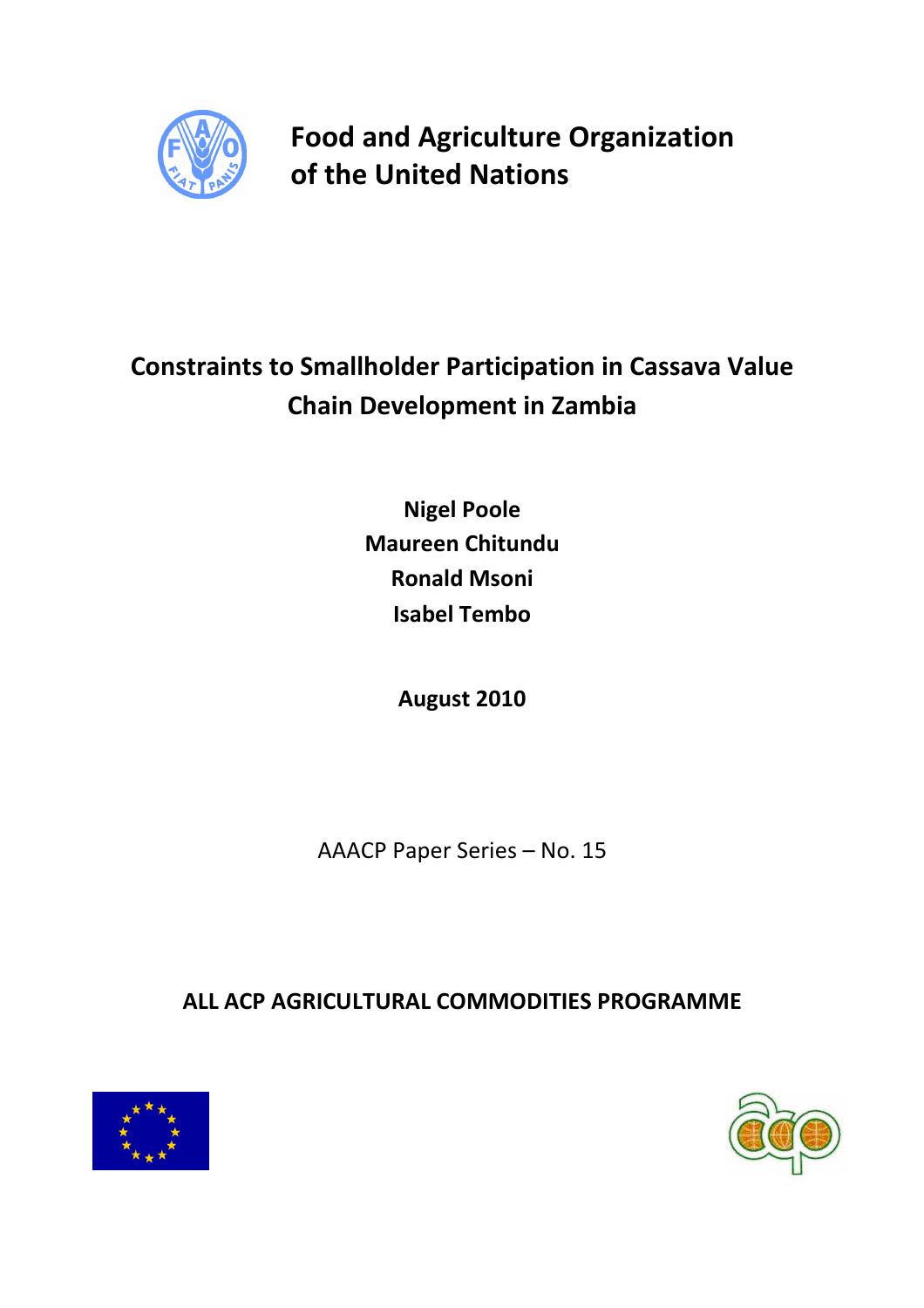### Acknowledgements

This document has been prepared as a contribution to the All ACP Agricultural Commodities Programme with funding from the European Union. It was prepared by Nigel Poole, SOAS, University of London and Maureen Chitundu, Ronald Msoni and Isabel Tembo of Programme Against Malnutrition (PAM), Lusaka, Zambia.

It was commissioned by the Trade and Markets Division, FAO.

The authors would like to thank Jamie Morrison for guidance in the design and development of the study and in the finalisation of the Report; the participants in data collection in Chongwe District and Lusaka, Zambia; and the participants at the workshop Institutional Innovations and Policy Interventions in Support of Smallholder Market Participation, 3-4 June 2010, Food and Agriculture Organization of the United Nations, Rome.

### Disclaimer

The views expressed in this working paper are those of the authors and do not necessarily reflect those of the Food and Agriculture Organization of the United Nations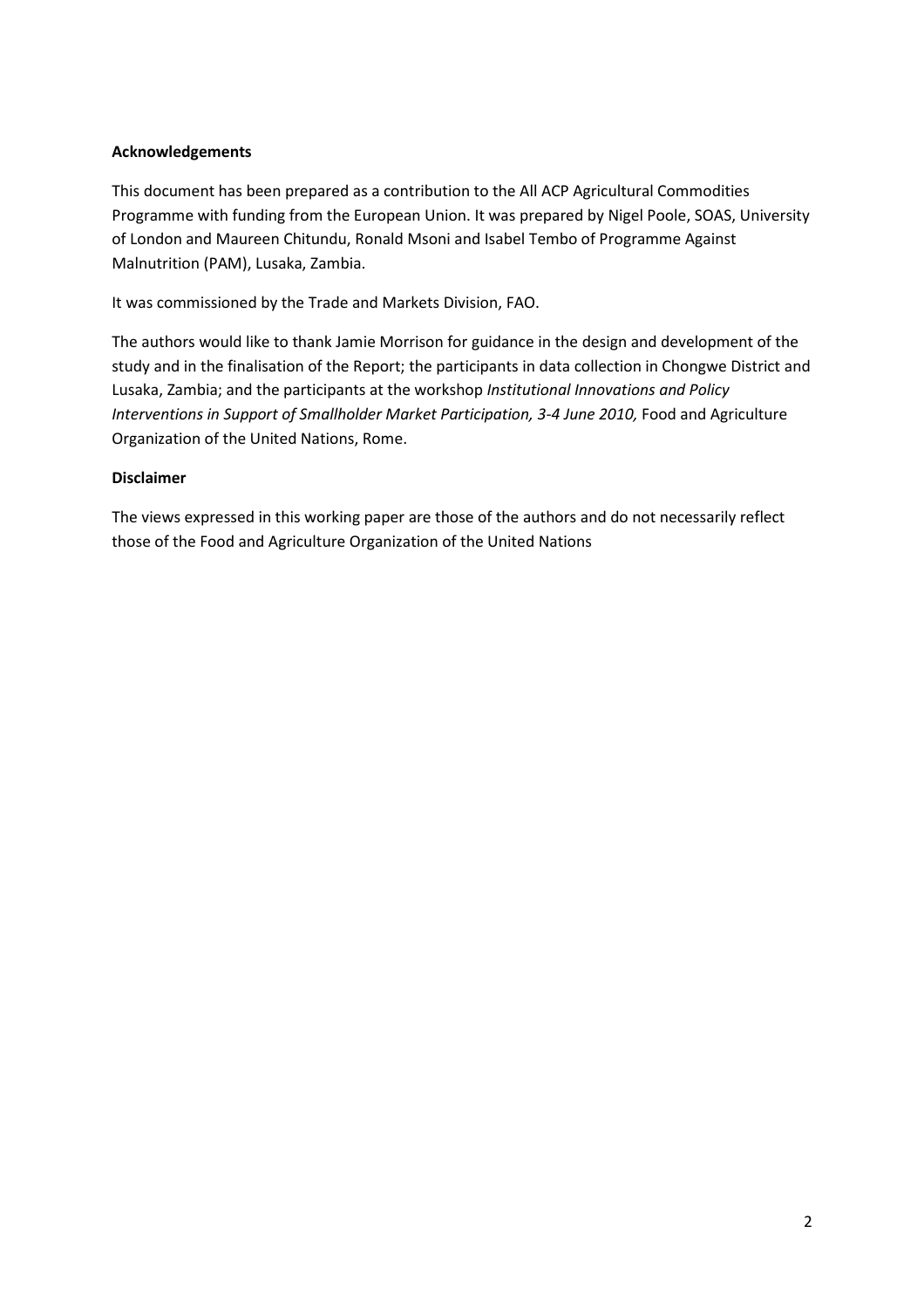## **Contents**

| $\mathbf{1}$   |                                                                        |  |
|----------------|------------------------------------------------------------------------|--|
| 1.1            |                                                                        |  |
| 1.2            |                                                                        |  |
| 1.3            |                                                                        |  |
| 1.4            |                                                                        |  |
| $\overline{2}$ |                                                                        |  |
| 2.1            |                                                                        |  |
| 2.2            |                                                                        |  |
| 2.3            |                                                                        |  |
| 3              |                                                                        |  |
| 3.1            |                                                                        |  |
| 3.2            |                                                                        |  |
| 3.3            |                                                                        |  |
| 3.4            |                                                                        |  |
| 3.5            | Benefits, constraints and risks of cassava production and marketing 13 |  |
| 3.6            |                                                                        |  |
| 3.7            |                                                                        |  |
| 4              |                                                                        |  |
| 5              |                                                                        |  |
| 5.1            |                                                                        |  |
| 5.2            |                                                                        |  |
| 5.3            |                                                                        |  |
| 5.4            |                                                                        |  |
| 5.5            |                                                                        |  |
| 5.6            |                                                                        |  |
| 5.7            |                                                                        |  |
|                |                                                                        |  |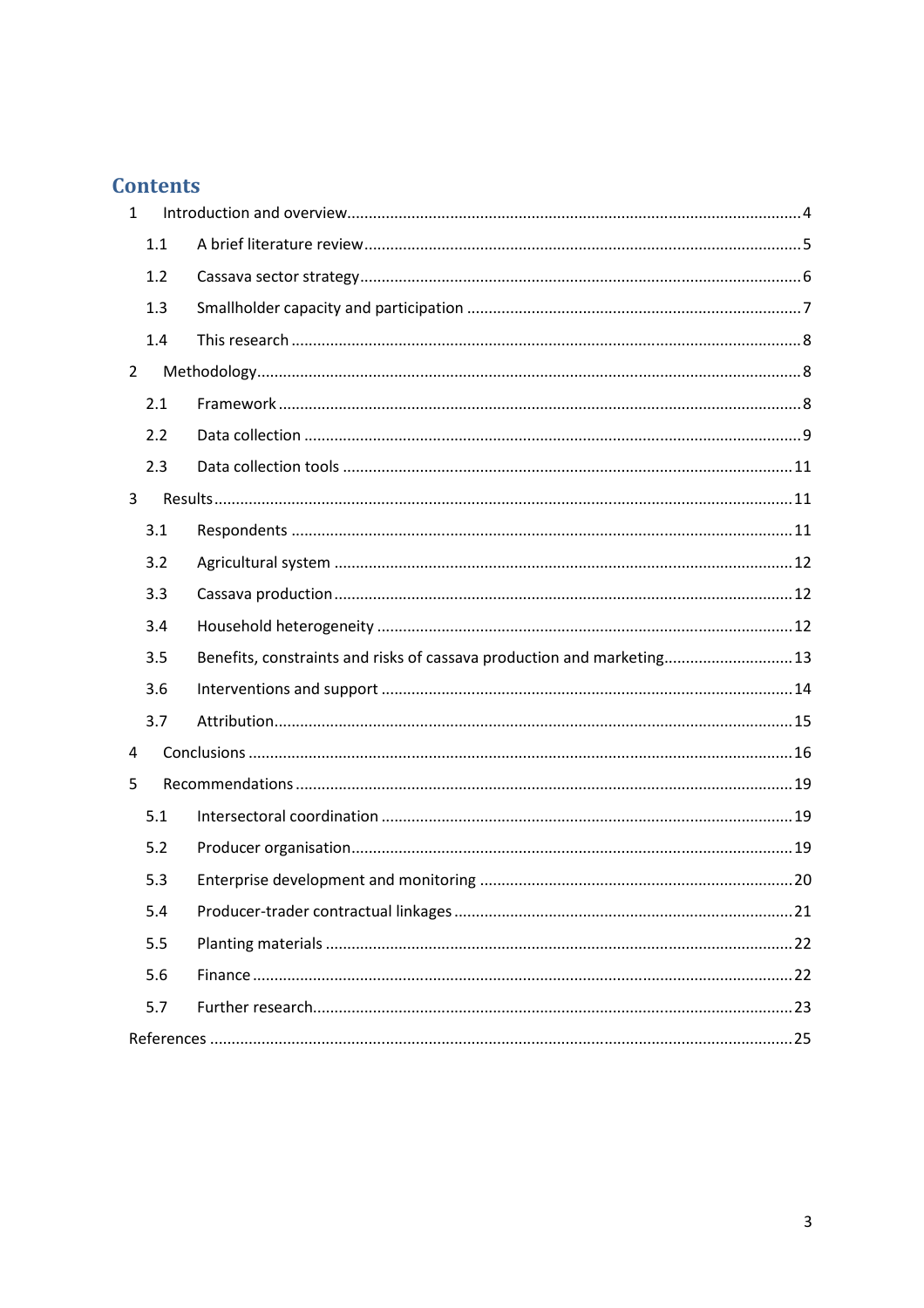## 1 Introduction and overview

Cassava is a staple food in Zambia second only in importance to maize. An estimated thirty percent of Zambians - about 4 million people - consume cassava as part of their staple diet. The majority of these cassava consumers live in the northern part of the country covering Northern, Luapula, Northwestern and Western Provinces and parts of the Copperbelt which are also the main growing and consuming areas of the crop, and have been so since the introduction of cassava to Africa by the early Portuguese travellers and colonists. Production is almost entirely by smallholder farmers whose average cultivated area is less than one hectare. Increasingly, however, production and consumption of cassava is taking place in the southern half of the country where the Zambian Government and NGOs have promoted cassava in response to recurrent cycles of drought which have led to failure of maize, the main staple crop in the region. Demand for cassava for both human and industrial consumption has also grown in the urban and industrial centres of Lusaka and Copperbelt provinces. Cassava production has steadily increased from 139,000 Mt in 1965 to 1,160,853 in 2007/8.

The Government of Zambia (GoZ) have been involved with research on varietal improvement, and NGOs have been instrumental in seed multiplication and distribution: PAM, World Vision, Care, Plan International, FAO, WFP, and DFID. Dissemination of improved varieties (IVs) has been undertaken in traditional areas where there has been varietal switching, and to the non-cassava drought-prone southern and eastern areas. Other interventions to promote cassava production that have taken place are capacity building in small-scale processing of cassava into flour and chips and for sale to the milling industry and some food and livestock feed firms.

Some farmers have adopted the IVs and some have not, whilst still others have reverted from IVs to traditional varieties (TVs). IVs are better adapted to respond to value chain opportunities as they are early maturing and high yielding. TVs on the other hand are low yielding and late maturing but offer the advantage of longer underground storability. There is currently limited knowledge of who is growing the improved varieties and little understanding of the reasoning behind farmers' choices.

This report concerns research in Chongwe District, Lusaka Province to explore these issues and create new knowledge about the propensity of Zambian smallholder farmers to engage in the development of the cassava sector. While household responses to production interventions and incentives will vary with household circumstances, public sector interventions and private sector initiatives have to take into account the marked regional differentiation of both production and utilisation/consumption. The levels of human and natural assets for cassava production are favourable in the north and west, but remoteness from major markets imposes information and infrastructure requirements. Elsewhere, while available data are limited, the development of new production capacity to meet potential demand will require investment in human capacity building: multiplication and distribution of planting materials, agricultural extension and capacity building.

The results of this exploratory work suggest that non-growers of cassava resembled growers in the socio-economic fundamentals of household structure, gender, and assets such as provision of electricity, potable water, irrigation and access to credit. It is likely that unobservable characteristics such as personal attitudes and aptitudes of rural people, rather than more measurable socio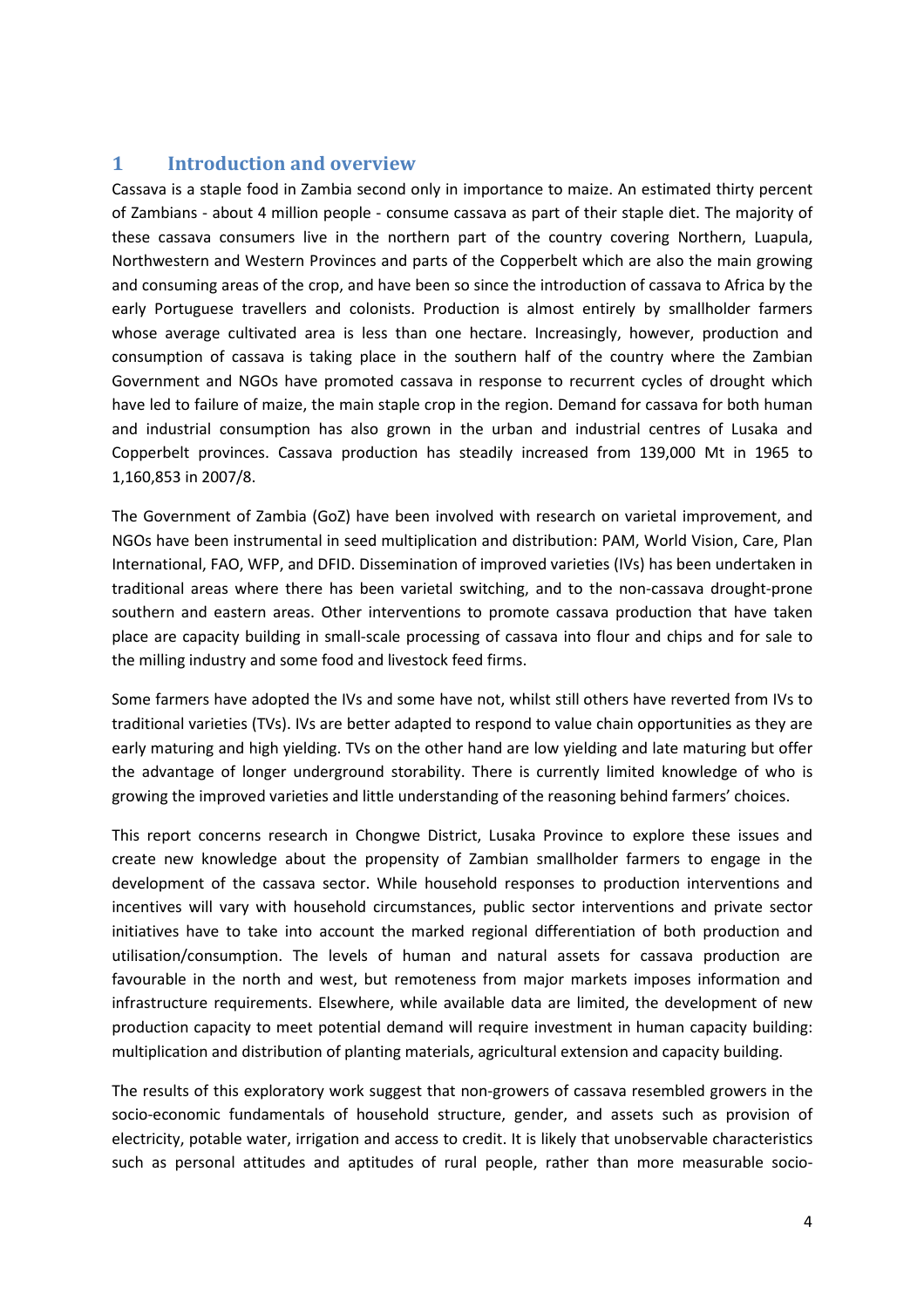economic asset thresholds, will influence household propensity to adopt cassava production for commercial purposes. An hypothesis that emerged is that non-growers were integrated to a greater degree – either by choice or compulsion – in the cash economy, for example a lower level of maize self-sufficiency, having greater reliance on employment and having more outstanding credit – and participate to a lesser degree in community and agricultural marketing organisations. A potential predisposition against farming among some rural households is possible, therefore, and emphasises that the expected supply response to interventions and initiatives is likely to be heterogeneous. It is the targeting of interventions that is likely to influence the outcomes of development initiatives in the cassava sector.

Inferences that can be reliably drawn are that significant investment is needed in capacity building among producers in order to respond to favourable market signals. Basic extension services are needed to address the lack of planting materials of the appropriate varieties, and the limited skills in new production processing practices. Supporting investments through innovative financial mechanisms are needed for new technologies and services for a large expansion of farm scale to meet projected demand. Concentration of supply through local bulking is essential to reduce transaction and transport costs faced by buyers and external logistics players. Local producer group organisation is one effective means which will also require development and extension of appropriate organisational models, as well as investment in group organisation and management skills. Local group organisation is a common phenomenon, but once again there are real challenges in creating an efficient and sustainable collective enterprise sector. However, strengthening existing community groups is considered preferable to forming new groups with external or even public sector support. Fundamental supply chain management practices are almost entirely absent and new business models will be necessary for efficient and effective large scale cassava production and distribution. Private sector leadership in respect of sector development is probably necessary, and the involvement of smaller private sector players such as rural traders and transporters may prove to be vital supply chain links.

### 1.1 A brief literature review

Among the arable possibilities, cassava has considerable potential in Zambia as a crop for diversifying farm production, increasing rural food security at the producer household level, as an input into the processed food markets for human consumption, and as an input for domestic industrial development and export markets. Cassava sector development is consistent with the report of a recent study by the World Bank on the prospects for commercial agriculture in certain regions of Africa:

'Zambia … has considerable agricultural potential, but this potential remains largely unexploited... Of the land considered arable, nearly 420,000 square kilometers are classified as having medium-to-high potential for agriculture, but only about 15 percent of the medium-to-high–potential arable land is currently being utilized... The population density in most of the productive regions is still very low, ranging from 1 to 11 people per square kilometer. Rainfall ranges between 800 and 1,400 millimeters annually, increasing from south to north. The northern regions receive ample rainfall and are quite sparsely populated. The southern regions are much dryer and suffer from frequent drought... On the plateaus around Lusaka, Livingstone, Kabwe, and Chipata, soils are generally fertile, and rainfall is sufficient to support production of a wide range of crops. Further north, the soils are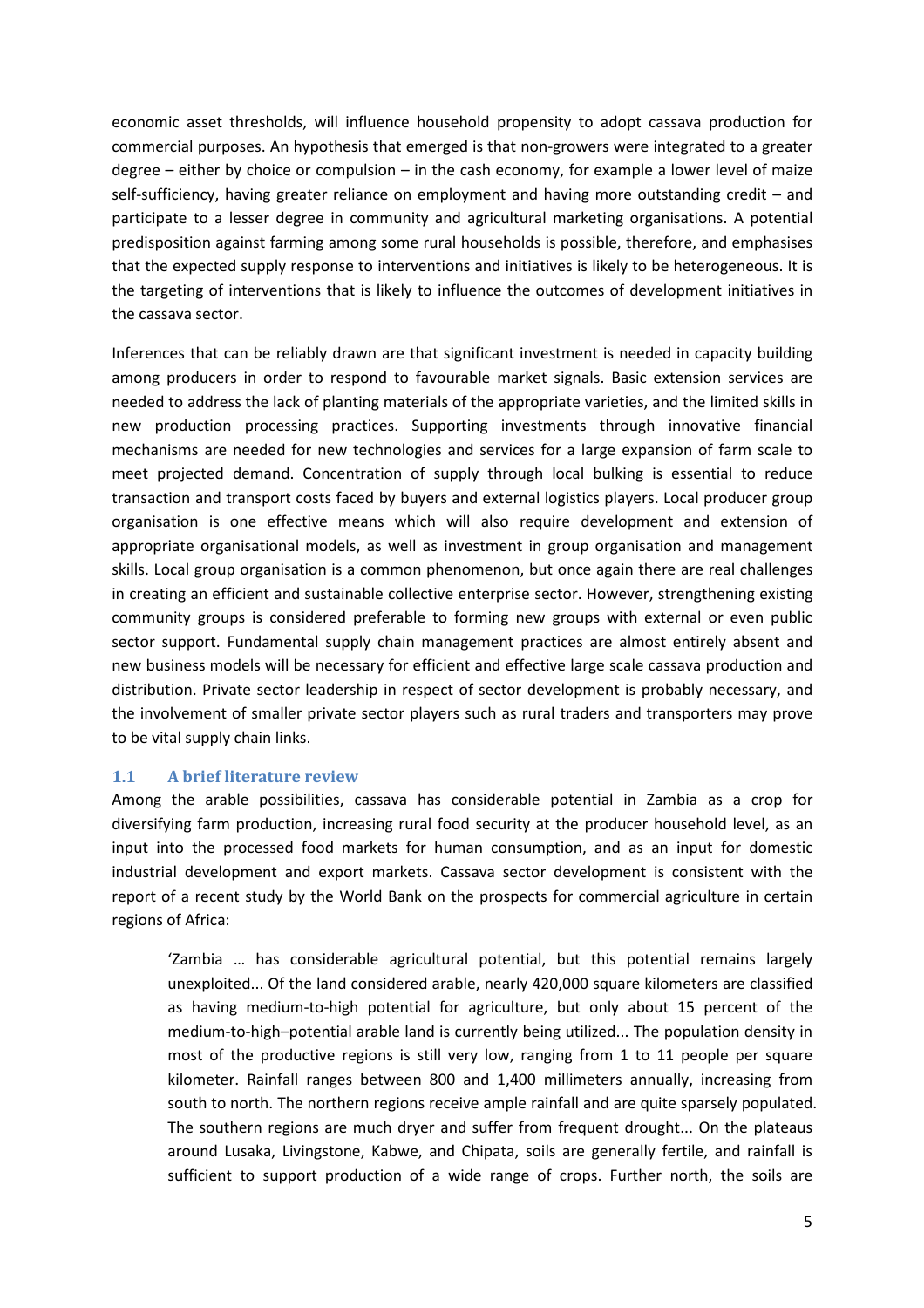naturally less productive, but their lack of fertility could be overcome with small investments in fertilizer and lime.'

Source: World Bank (World Bank 2009: 51-2).

Cassava has been growing in importance in Zambia since the era of market liberalisation in the 1990s when support for maize was reduced, as part of a trend towards agricultural diversification (Govereh, J., Chapoto, A. and Jayne, T.S. 2010). The evidence from the literature (Chitundu, M., Droppelmann, K. and Haggblade, S. 2009) and recent small scale research such as the study conducted by Cadoni (2010) has shown that cassava production using traditional, and increasingly improved varieties, currently contributes significantly to food security in the northern and western cassava belt (Luapula, Northern and Western Provinces). Following sustained interest by GoZ, donors and NGOs in the development and dissemination of IVs, there is evidence that cassava is increasingly appreciated within the non-traditional cassava-growing southern and eastern maize belt for its drought tolerance and contribution to food security (Poole, N.D., Chitundu, M., Msoni, R. and Tembo, I. 2010).

### 1.2 Cassava sector strategy

In the recent past various studies have been undertaken on the cassava value chain. The main studies were commissioned by the Zambian National Task Force on Acceleration of Cassava Utilization (ACU) and the Food and Agriculture Organization. These studies identified five alternative supply channels in Zambia's Cassava Value Chain as follows:

- 1. Subsistence production accounts for 85% of all cassava production in the country;
- 2. Fresh cassava for human consumption involves farm households selling fresh surplus in nearby markets. It accounts for no more than 5% of total production, due to the speed of deterioration of cassava roots;
- 3. Processed cassava for human consumption nshima, the Zambian staple, composite flour, bread and biscuits, composite fritters, gari;
- 4. Livestock feed in trials during 2006, results suggested that cassava-based rations produced weight gains equivalent to maize-based feeds and would prove commercially viable so long as cassava chips could be procured at the mill gate at 60% of the price of maize;
- 5. Industrial uses paper and wood industry in Lusaka and Copperbelt Provinces and in export markets - which exploit the binding properties of cassava flour and starch.

These studies also identified the inherent constraints of the cassava value chain that limited the full realization of its immense potential. These included disaggregated and fragmented producers, poor transport and market infrastructure, an unsupportive policy framework, irregular supply, inconsistent quality, high cyanide levels in poorly processed cassava, discoloration, high transaction costs and uncompetitive pricing.

With the support of external organisations such as ITC and FAO, the local cassava sector stakeholders formed a sector strategy group under the auspices of the ACU comprising producers, processors and manufacturers, finance agents and a range of public sector bodies, donors and NGOs. This approximates to the partnership type of a 'deliberative forum' for linking stakeholders (Poulton, C. 2009). The process of consultation bears some similarity also to participatory market chain assessment method pioneered by the International Potato Center CIP (Centro Internacional de la Papa, Lima, Peru) in the Andes and Uganda (Bernet, T., Thiele, G. and Zschocke, T. 2006; Devaux, A., Horton, D., Velasco, C., Thiele, G., López, G., Bernet, T., Reinoso, I. and Ordinola, M. 2009). GoZ,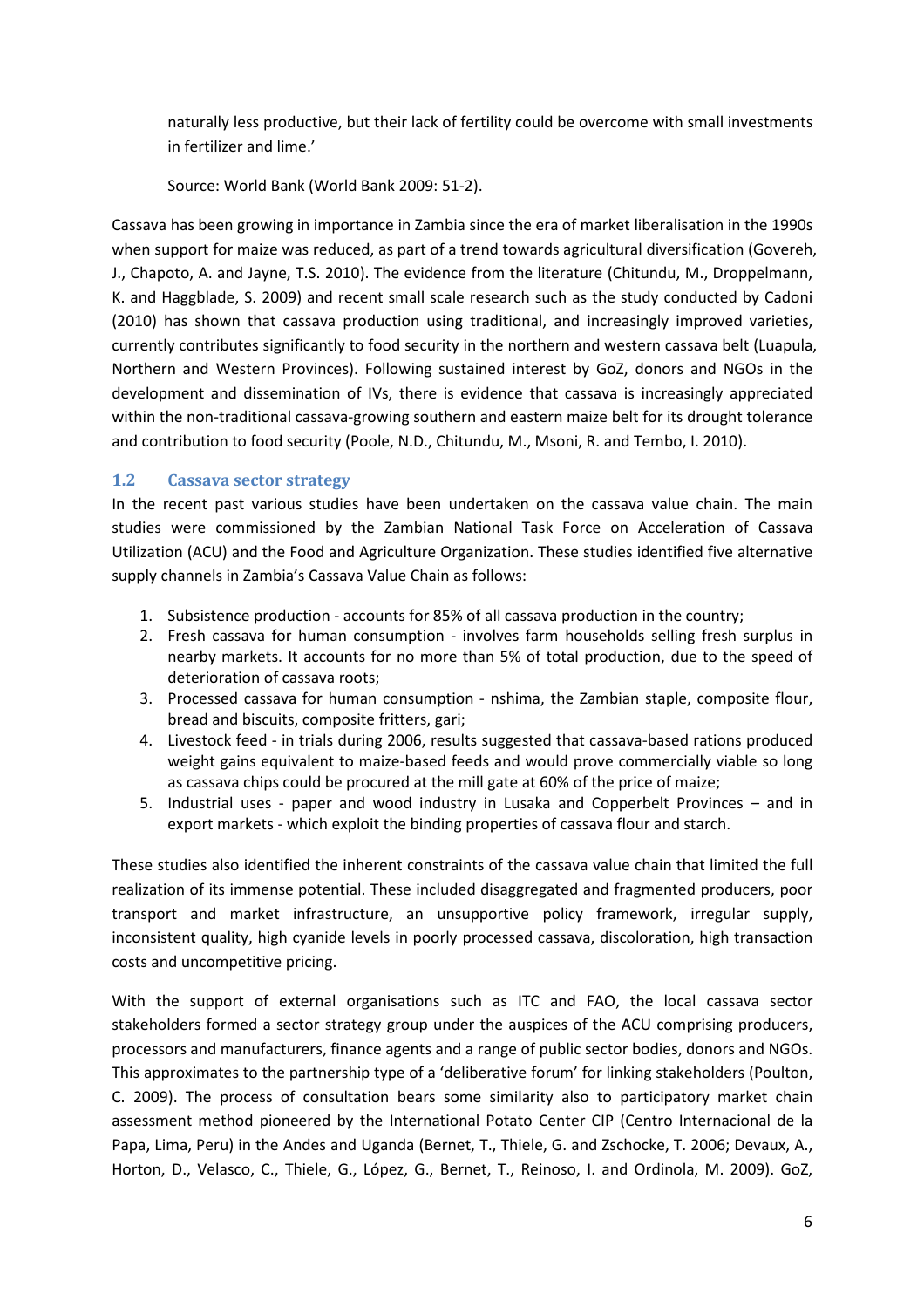especially the Ministry of Agriculture and Cooperatives (MACO), have demonstrated significant political commitment, and realisation of the objectives will be enhanced by private sector leadership. Moving towards implementation of the strategy, there are challenges for both continuity and adequate participation and subsector representation: grassroots involvement from producers and small-scale traders is critical to enhance knowledge of and communication within supply systems; and the creation of awareness of business opportunities within the banking and legal sectors, with the formulation of innovative financial and organisational arrangements will increase the rate and scale of sector growth.

As the process of strategy formulation continues, stakeholders need to incorporate into their thinking the diverse challenges and uncertainties concerning the realisation of the potential of the sector, among which are the following questions:

- What is the smallholder farmers' propensity to grow cassava to enhance food security and to supply agroindustrial demand?
- What are the mechanisms for articulating effective demand from consumers and industrial users through the supply chain to producers?
- How can enhanced supply chain linkages be financed and leveraged by policy makers?
- What incentive and governance structures can be put in place to facilitate new commercial initiatives and public interventions?
- What are the additional data requirements for accurate policy formulation to boost the sector?

### 1.3 Smallholder capacity and participation

In general, it can be asserted that, *ceteris paribus*, farmers are likely to adapt patterns of production in accordance with new opportunities. Govereh et  $al.$  (2010) have argued that the adoption of cassava as a food crop by smallholders outside the traditional areas was favoured or promoted by policy changes affecting the maize market: a reduction in support reduced the attractiveness of maize vis-à-vis alternative production systems, resulting in a process of agricultural diversification that included increased cassava production. The concurrent promotion of the sector through research, development and dissemination of IVs was timely and the effects of these sector programmes are being felt in regions beyond the cassava belt. Further growth in cassava production can be expected. The strategy envisages a massive supply response from a host of small scale producers who grow small quantities primarily for on-farm consumption, with demand signals and product marketing transmitted through a traditional market system which manifests almost no characteristics of modern supply chain management.

Nevertheless, smallholder participation in the cassava value chain will depend not only on the market and policy incentives which they face but also the specific constraints internal and external to the individual household or productive unit. The attractiveness of the incentives is a function both of policy and organisations, and of the institutional and donor environments. The entrepreneurial predisposition of Zambian smallholders is not in question, but the effective capacity to respond to opportunities and initiatives depends, inter alia, on human assets and attitudes.

While growing conditions for expanding cassava output in the northern and western regions to meet industrial demand are satisfied, high transport costs to sites of industrial transformation must be addressed. This requires upgrading of roads and competitive transport systems. Moreover, in production areas, concentration of supplies, efficient contracting and quality control through group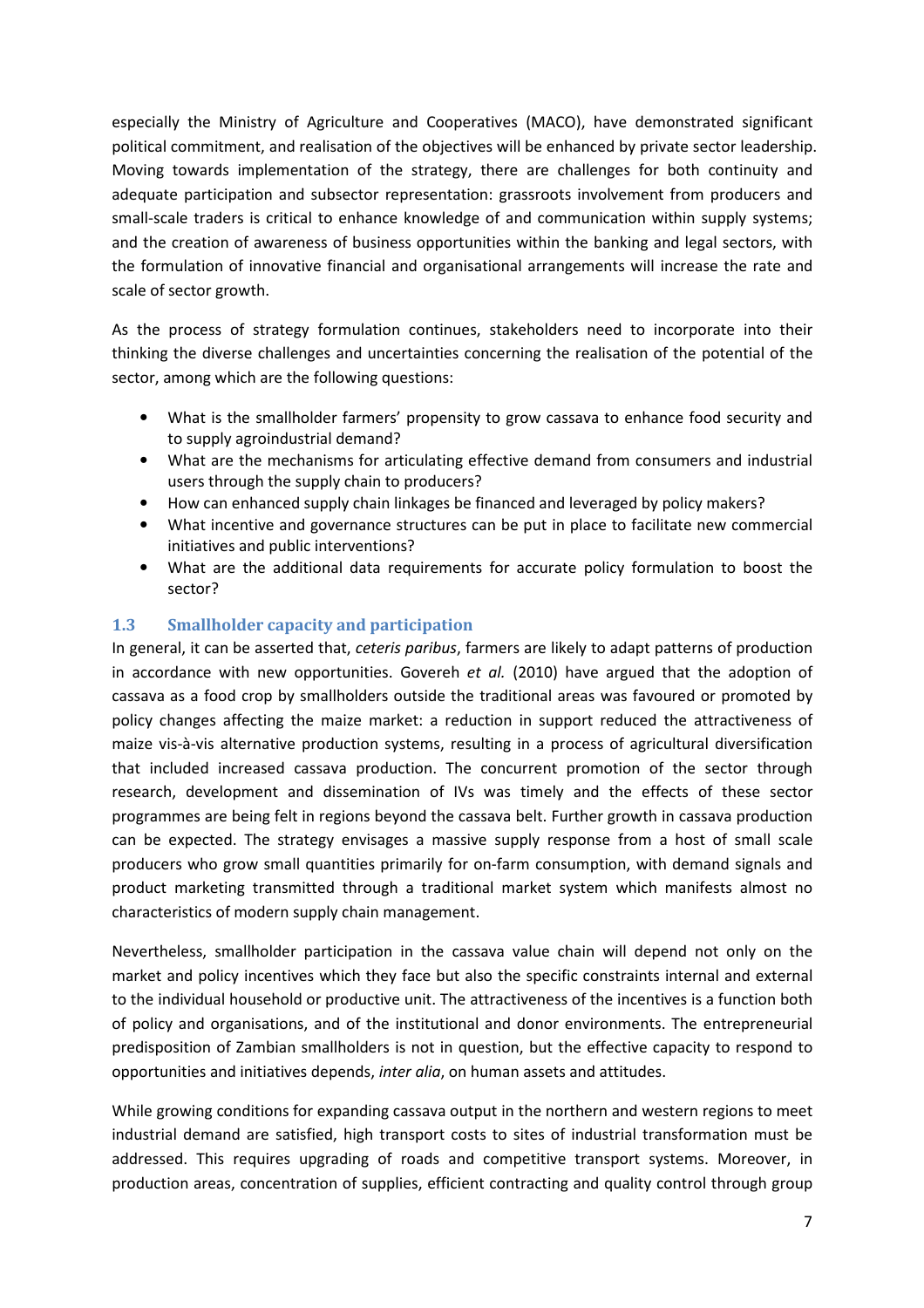marketing is necessary for reducing transaction costs of buyers and increasing the competitiveness of cassava. Similarly, investment in local processing units and the necessary power and water supplies, which could be small scale community or group-based enterprises, will create employment.

### 1.4 This research

In January 2010 FAO commissioned from SOAS, University of London a short field study of Zambian smallholder farmers' involvement in cassava production: (i) to contribute to an FAO programme seeking to develop an improved understanding of constraints to smallholder market participation and of the institutional innovations and policy interventions in support of greater participation; and (ii) to gain insights that might help to inform the cassava sector development strategy being supported through the EU-funded All ACP Agricultural Commodities Programme (AAACP). Specifically, the TOR were to undertake a case study assessment of the extent to, and mechanisms through which, smallholder participation in the development of the cassava value chain in Zambia can be assured. Using livelihoods concepts, inter alia, the smallholder production patterns and recent interventions by the state and by NGOs and initiatives by the private sector were assessed.

The Zambian NGO Programme Against Malnutrition (PAM) was contracted to collect primary data according to a methodology agreed between SOAS, FAO and PAM. FAO contributed \$8000, and a further \$2000 was set apart from SOAS funds received under the Letter of Agreement between FAO and SOAS to support the AAACP. Fieldwork was undertaken between February and April 2010. Initial data analysis was conducted by PAM in Lusaka, and then by SOAS in London. Results were discussed at meetings between SOAS and PAM in Lusaka in mid-May 2010. A presentation was made at the FAO-sponsored workshop on institutional innovations and policy interventions in support of smallholder market participation in early June 2010. This report synthesises key lessons from the interim reports by PAM, analysis by SOAS, discussions in Lusaka and the presentation and discussions in Rome (Poole, N.D. et al. 2010).

## 2 Methodology

### 2.1 Framework

Underlying this research is a threshold approach to livelihoods assets, and the value chain relationships between smallholder farmers and the product, market and institutional environments. Poole and de Frece (2010) suggested a simple typology of two types of internal initiatives and/or external interventions, and institutional and organisational innovations in commercial agricultural markets in sub-Saharan Africa. Broadly speaking, these innovations are aimed at redressing the management and organisational weaknesses that impair commercial performance and reducing the transaction costs that cause weak or missing markets. This framework may be employed to diagnose or predict smallholder participation in different types of markets – such as cassava in Zambia. Apart from the smallholder growers and their market organisation itself, important dimensions in developing an agricultural economy are the external market and institutional environment, the product and market types in respect of technoeconomic characteristics and the potential for poverty reduction. These characteristics can be mapped, onto the dimensions of institutions and organisations presented in Figure 1. As Poole and de Frece (2010: 96) state:

`There is a relationship between the product and market type, and the form of market organisation and contractual relationships… Markets in the bottom left quadrant, arguably most important for wider poverty reduction, have enjoyed little attention: these are staple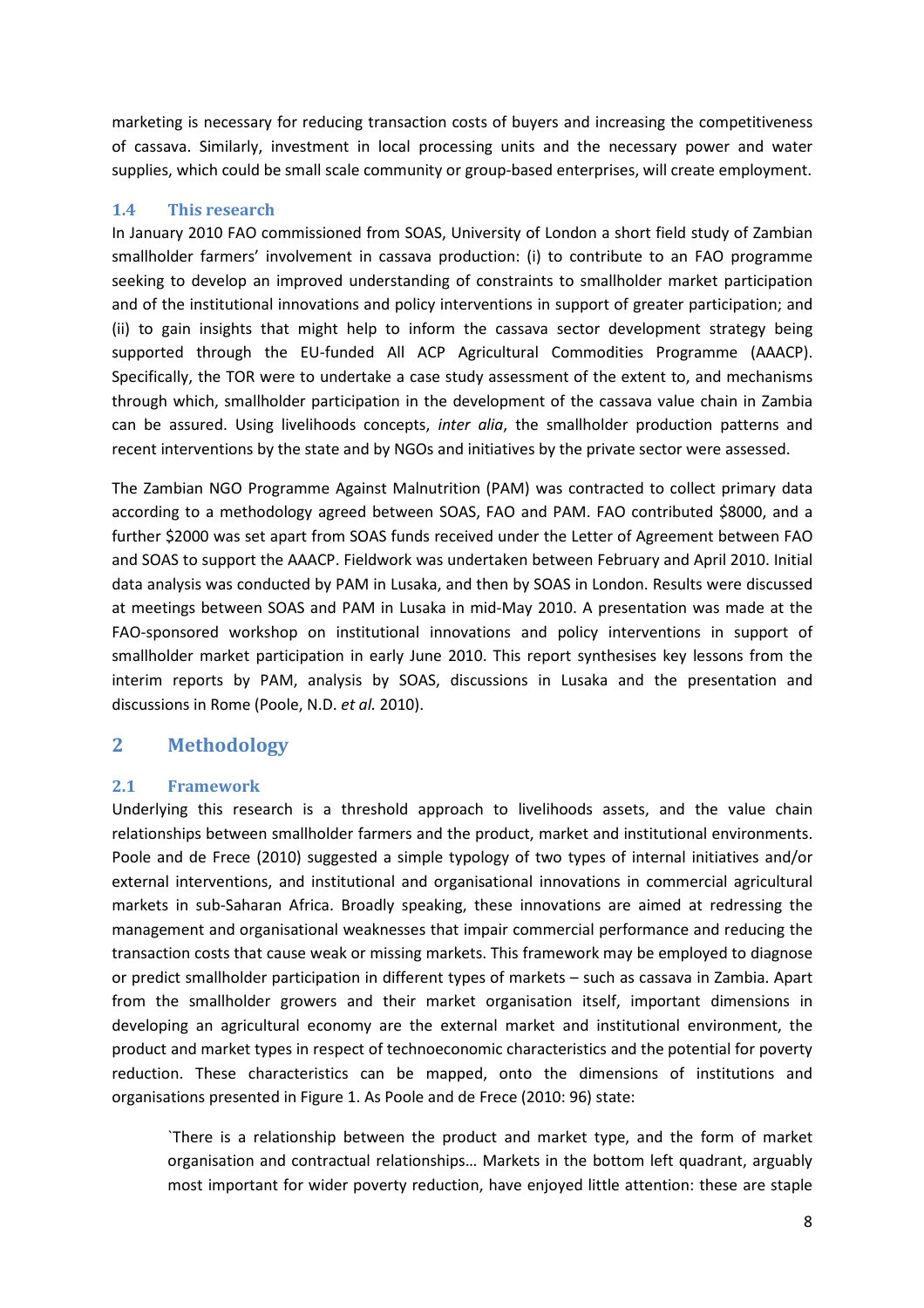foods… with little value addition entering traditional rural market systems. These sectors have the potential to boost the availability of local food supplies... [with] a multiplying effect within the local economy as increased production leads to demands for labour, and marketable surpluses require transport, storage and processing services.'

Cassava in Zambia falls neatly into the bottom left quadrant. Together with the external development interventions and initiatives, the assets of smallholders will influence the extent to which farmers individually and collectively can overcome the weaknesses and barriers characterising production and commercialisation.



Figure 1 Interventions, institutions, products and market types

Source: adapted from Poole et al. (2010).

### 2.2 Data collection

Data collection included administration of questionnaires to farmers, three focus groups among producers and processors, and seven key informant interviews. Questionnaire data were entered into Excel and subsequently converted to SPSS, and analysis was conducted using both Excel and SPSS. Interview notes were taken during the focus groups and key informant interviews and recorded and summarised on paper.

Chongwe District, which is located 50 - 60 km east of Lusaka, the capital and main commercial city of Zambia, was selected as the main area for the study. Although the area lies within the nontraditional cassava-growing belt (less than 10% of farmers growing cassava) it has experienced an upsurge in the growing, processing and marketing of cassava. It has been targeted with cassava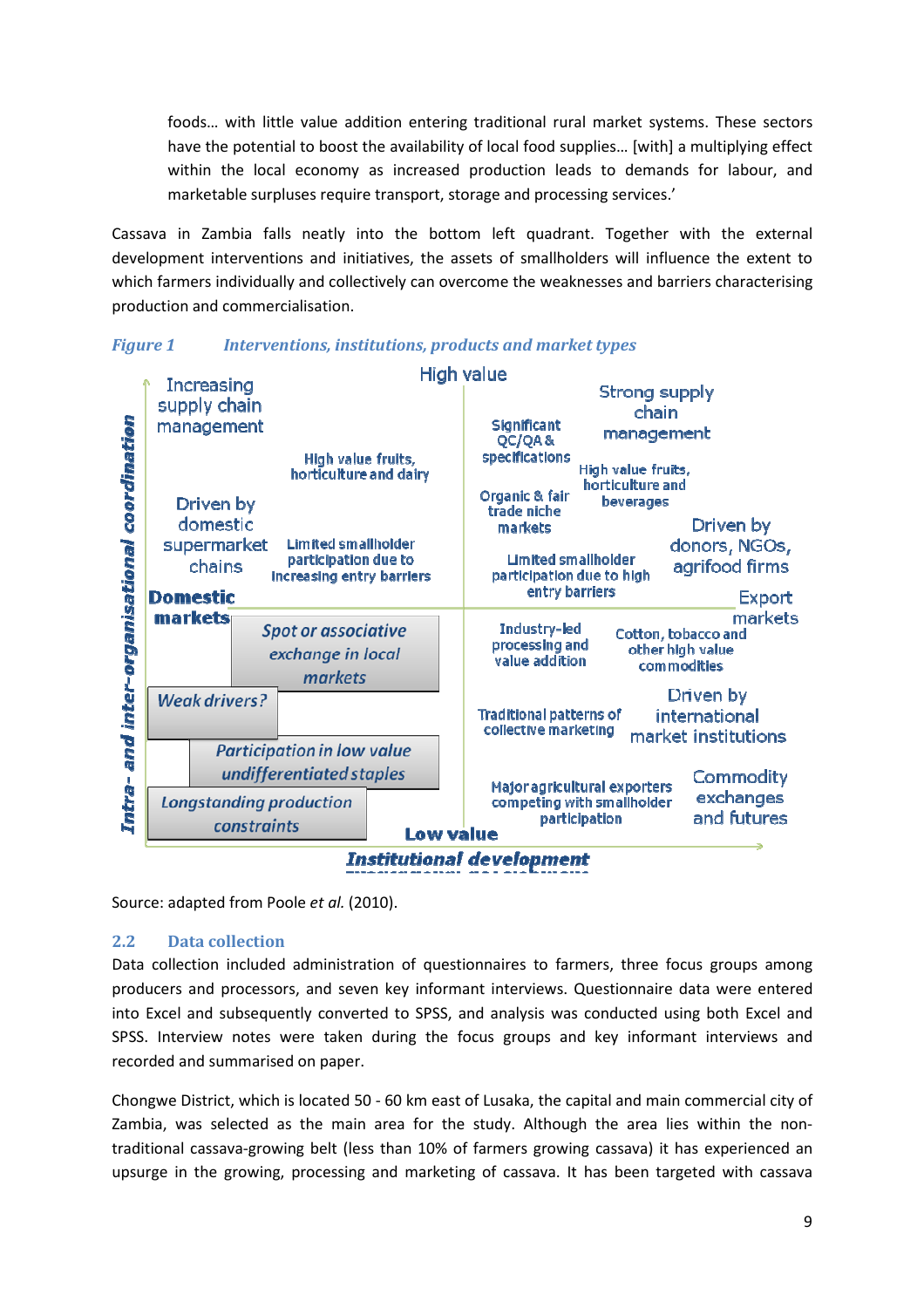value chain development interventions by Government, NGOs and other donors which have included distribution of IV planting materials,, installation of cassava processing plants, training of growers and processors and establishment of market linkages for both producers and processors. Four sites within Chongwe were strategically selected to capture data from diverse categories of farmers.



### Figure 2 Cassava production in Zambia

A stratified random sampling procedure was used to identify a total of 116 smallholder farmers as shown in Table 1. Four enumerators from among local MACO Area Agricultural Officers who were knowledgeable of the region and the farmers applied questionnaires to randomly selected growers from their four Areas to meet the stratification requirements. Qualitative data were collected through focus group discussions conducted by PAM staff, and further background information was obtained through formal meetings with members of the strategy group and local FAO staff. The key informant interviews were conducted with the owner of a food processing firm (Authentic Foods), five public sector officials and two 'key' growers.

## Table 1 Smallholder sample

| <b>Type of respondent</b>                                  | N  |
|------------------------------------------------------------|----|
| Growing and commercialising improved cassava varieties     | 40 |
| Growing but not commercialising improved cassava varieties | 26 |
| Growing only traditional cassava varieties                 | 22 |
| Non-growers (including ex-growers) of cassava              | 28 |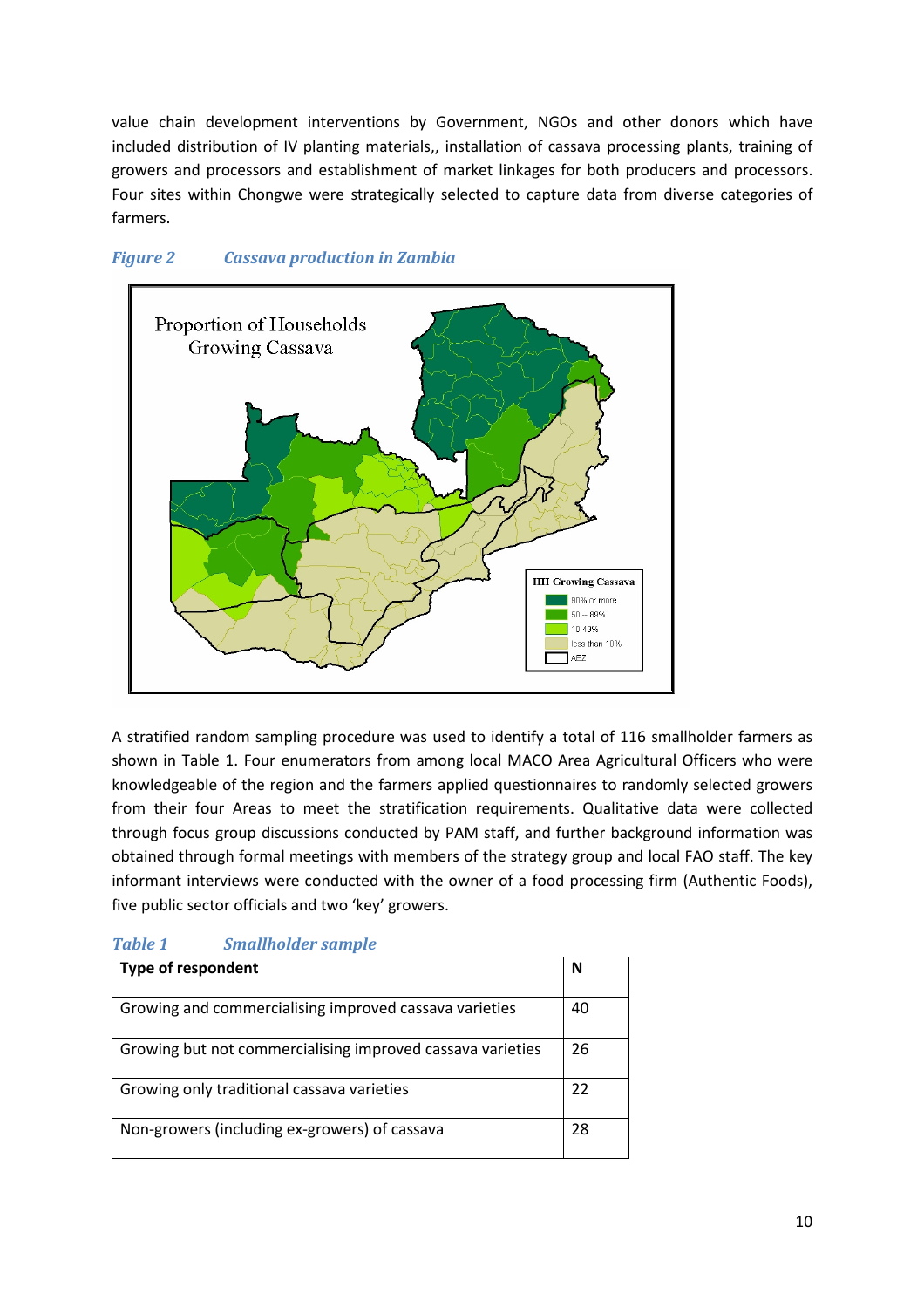### 2.3 Data collection tools

The questionnaires to each respondent type were similar (Annex 1), covering six themes:

- household data
- cassava production
- utilisation
- form of interventions received
- livelihood benefits in terms of assets
- attribution of effects

Focus group discussions and key informant interviews covered the following questions:

- What kinds of households in the region grow cassava?
- How do external intervening organisations operate?
- What impacts do they have?

### 3 Results

### 3.1 Respondents

Table 2 summarises key household information.

|                       | N   | Min      | <b>Mean</b> | <b>Max</b> | <b>SD</b> |
|-----------------------|-----|----------|-------------|------------|-----------|
| Children< 15 yr       | 111 | 0        | 3.4         | 8          | 1.8       |
| Total dependants      | 115 | 0        | 5.7         | 15         | 2.9       |
| Farm size (limas) $1$ | 113 | 0.5      | 7.0         | 25         | 4.6       |
| Maize area (limas)    | 116 | $\Omega$ | 4.5         | 16         | 3.3       |
| Cassava area (limas)  | 11  | 0        | 1.4         | 22         | 2.6       |

### Table 2 Summary household characteristics

No significant relationships were found between growers/non-growers concerning fundamental social structures and services (household structure and the number of dependants, gender, electricity, running potable water, irrigation, access to credit). It was noted that in Chongwe District there is little provision of physical and financial services to any smallholder households.

 1 1 lima = 0.25 ha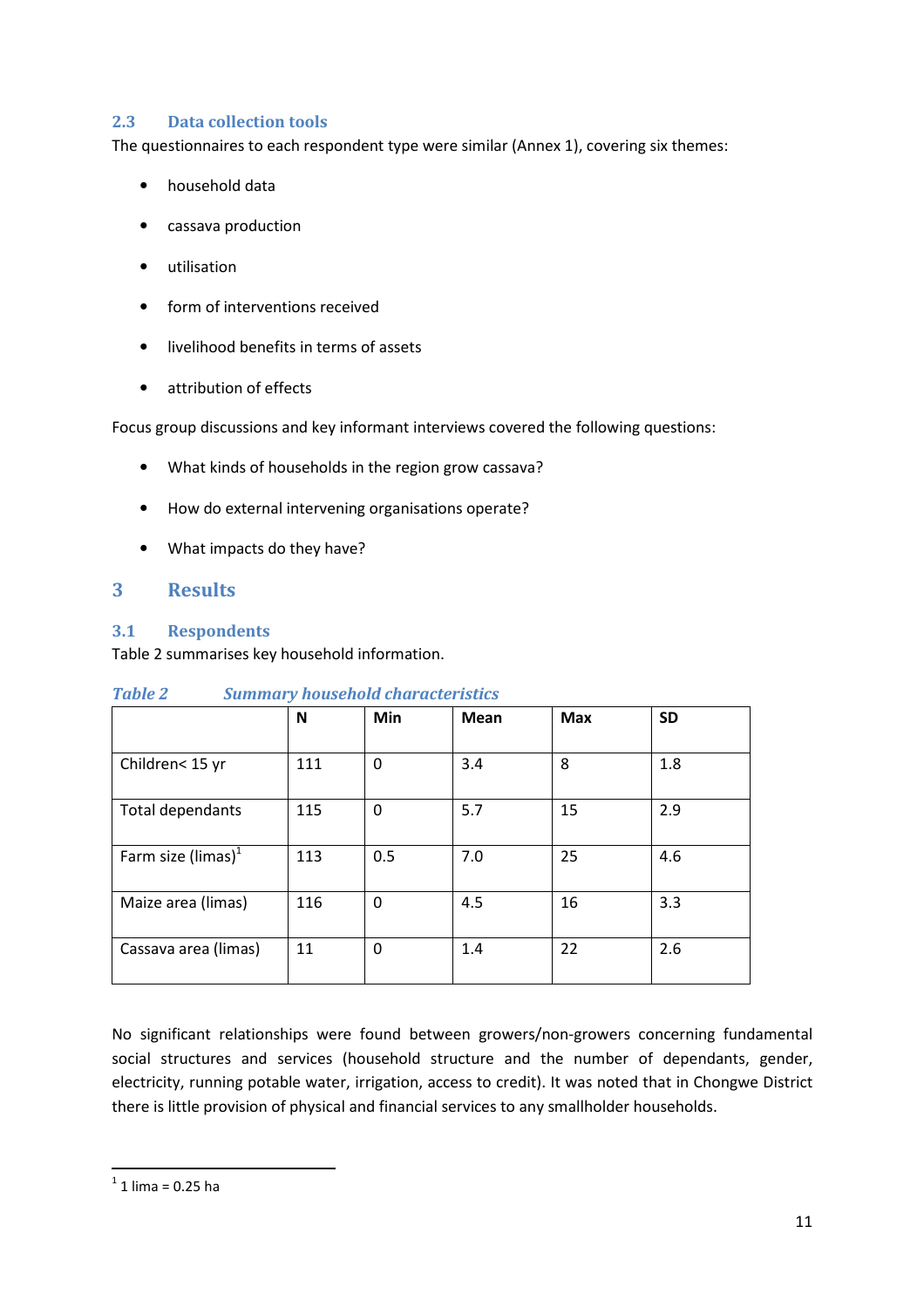It was noted that although farm sizes were small, access to land is not a constraint and farmers wishing to expand landholdings could apply to local authorities. Farm size was inversely related to proximity to the road.

## 3.2 Agricultural system

Regarding agricultural production, manyokola was the dominant cassava variety, the first choice of over 50% of growers. Among cassava growers, the attributes of improved varieties were more highly appreciated than those of the traditional varieties. In addition to maize and cassava, most growers cultivated groundnuts (78%) and sweet potato (57%), with soya, sorghum, sunflower, vegetables and beans as other crops in a mixed system. 69% of respondents claimed to have income sources in addition to that derived from livestock sales and labouring. Most commonly, this was the sale of agricultural produce (24% of the total), and the rest was a variety of salaried and occasional/casual employments, local self-employment, and remittances (4% only).

## 3.3 Cassava production

Uptake of cassava production by respondents was low through most of the 1990s and then received a boost in 1997. The acceleration of production received another large boost in 2007 and 2008. Of the 88 cassava growers, 65% of the sample, said that over a period of the last three years they had increased the area of cassava grown (from an increase of 0.3 limas to a maximum increase of 14 limas, with 9% unsure) and 21% said that they had decreased the area grown, by a range of 0.1 to 2.75 limas). For 18% of growers there had been no change in area. One respondent, whose farm size was 25 limas, had expanded the cassava area by 14 limas. The socioeconomic data for this grower were unremarkable except that he owned a hammer mill and had been growing cassava since 1998.

## 3.4 Household heterogeneity

Differences between household groups were identified by cross-tabulation and chi<sup>2</sup> tests in respect of farm scale, commercial orientation and level of organisation:

Compared with other growers, grower/sellers of IVs:

- cultivated larger areas of cassava (p<0.01)
- lived further from the road (but NS)
- received less income from labour (p<0.05)

Growers and grower/sellers of IVs were more likely than growers of TVs to be members of

- community organisations (p<0.01)
- marketing organisations (p<0.001)

There was evidence that non-growers (including ex-growers) of cassava were different from growers.

Compared to all cassava growers, non-growers were characterised by:

- smaller houses (p<0.01) and poorer roofing (p<0.05)
- smaller farms (p<0.001) and smaller area of maize (p<0.05)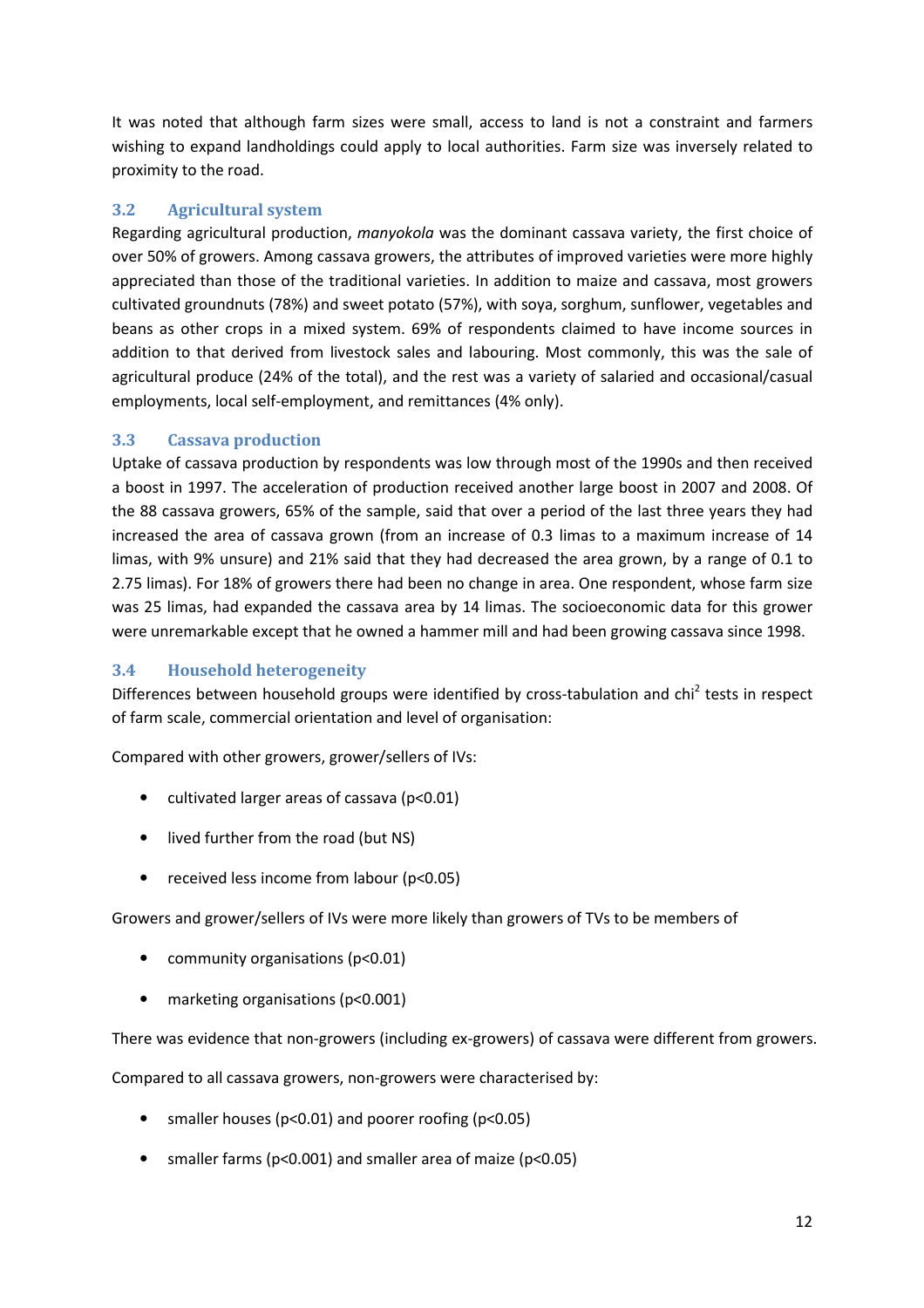- lower maize self-sufficiency (p<0.05)
- more income from labour (p<0.01)
- lower likelihood of belonging to community (p<0.05) and marketing organisations (p<0.01)
- higher levels of indebtedness (p<0.05)
- living closer to road (but NS)

### 3.5 Benefits, constraints and risks of cassava production and marketing

There was consensus regarding the benefits and constraints of adoption of IVs. There was a high rating of the following 'consumption' benefits of IVs:

- fast growing
- good flavour
- high market demand
- good prices
- food security
- income supplement

Cultivating IVs made very limited contribution to longer term benefits or investments in assets. From the questionnaires, it was evident that some small increased expenditure was made in respect of investment in 'goats', and purchase of school uniforms, but more evidence was derived from the focus groups about persistent economic benefits.

Regarding constraints to IV cultivation (on a scale of 0-3 where 0=no problem to 3=severe problem):

- Availability of planting materials was most serious but only a slight to moderate problem (1.74)
- The following were only a slight problem: processing, marketing, infrastructure, information (0.99-1.52)

There was conflicting evidence (from men v. women) that labour is a constraint to production. There was also evidence from focus groups of competition between cassava production and keeping of livestock. Indeed, losses of crops to livestock were a reason cited by ex-growers for ceasing production, as was disease: evidently cassava mosaic virus, to which the prevailing variety, manyokola, is not resistant. Overall, the principal benefit of cassava was enhanced food security rather than improved commercialisation, and consumption rather than investment. According to the focus group of members of the Kanakantapa Women Cassava Processors (KWCP): '… benefits will be sustained as cassava is multipurpose, drought tolerant and has low input requirements'.

Risks faced by growers were considered to be small and are summarised as follows in Table 3: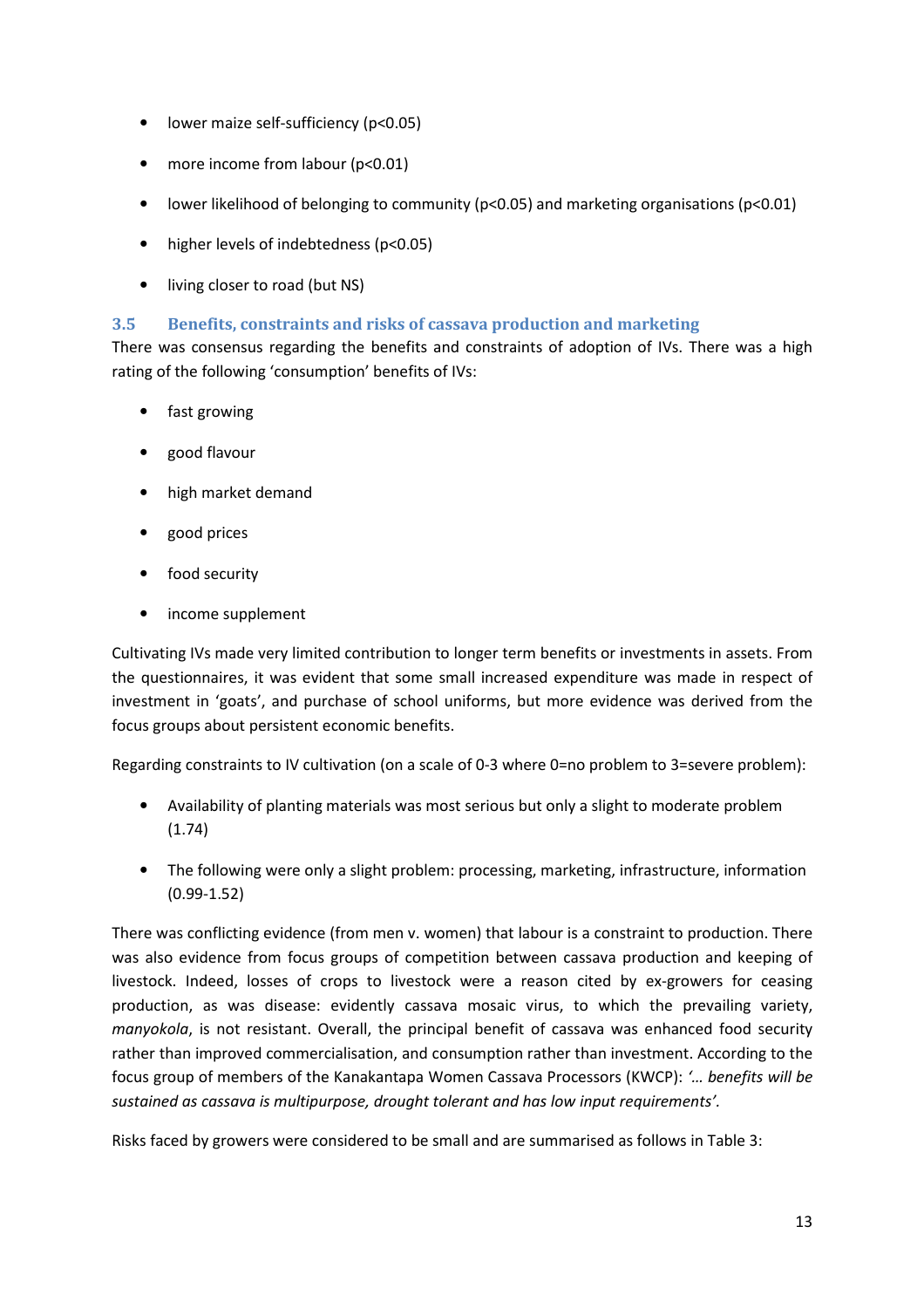| 0=not at all important, 3=very important           | <b>Mean</b> | <b>SD</b> |
|----------------------------------------------------|-------------|-----------|
| Increased food security                            | 2.60        | 0.778     |
| Increased income                                   | 1.23        | 1.216     |
| More stable income                                 | 1.01        | 1.125     |
| Increased exposure to weather and production risks | 0.62        | 1.005     |
| Increased exposure to crop damage                  | 0.59        | 0.856     |
| Increased exposure to market risks                 | 0.40        | 0.701     |

## Table 3 Overall benefits and risks from growing cassava

### 3.6 Interventions and support

The level of outside support in Chongwe District reported by growers was limited. MACO was considered to be the principal player (but account must be taken of the fact that enumerators were MACO staff), followed by NGOs PAM and FoDiS (JICA), and a handful of other NGOs. Means of support were:

- farm visits, group training, nucleus farmers, wider media, technical demonstrations and visits, distribution of planting materials (20-38%)
- commercial outgrower schemes (9%)

For all respondents, the percentage who had received training in cassava production and related activities was low, particularly in respect of processing and quality control (Table 4):

|  | Table 4 | <b>Training</b> |
|--|---------|-----------------|
|--|---------|-----------------|

| Respondents who received training in: | %    |
|---------------------------------------|------|
| producing cassava                     | 30.2 |
| processing cassava                    | 19.8 |
| marketing and business                | 31.0 |
| group organisation                    | 31.0 |
| quality control                       | 12.1 |

Various interventions were cited by farmers (Table 5). Visits by private sector agents were almost negligible with only 1 mention of the processor Authentic Foods. A total of 26% of growers said that they were aware of cassava initiatives in which they had not participated. Only 4 respondents commented that non-participation was due to lack of interest, and only one to lack of time. Where interventions were targeted at women, some men commented that they had been excluded.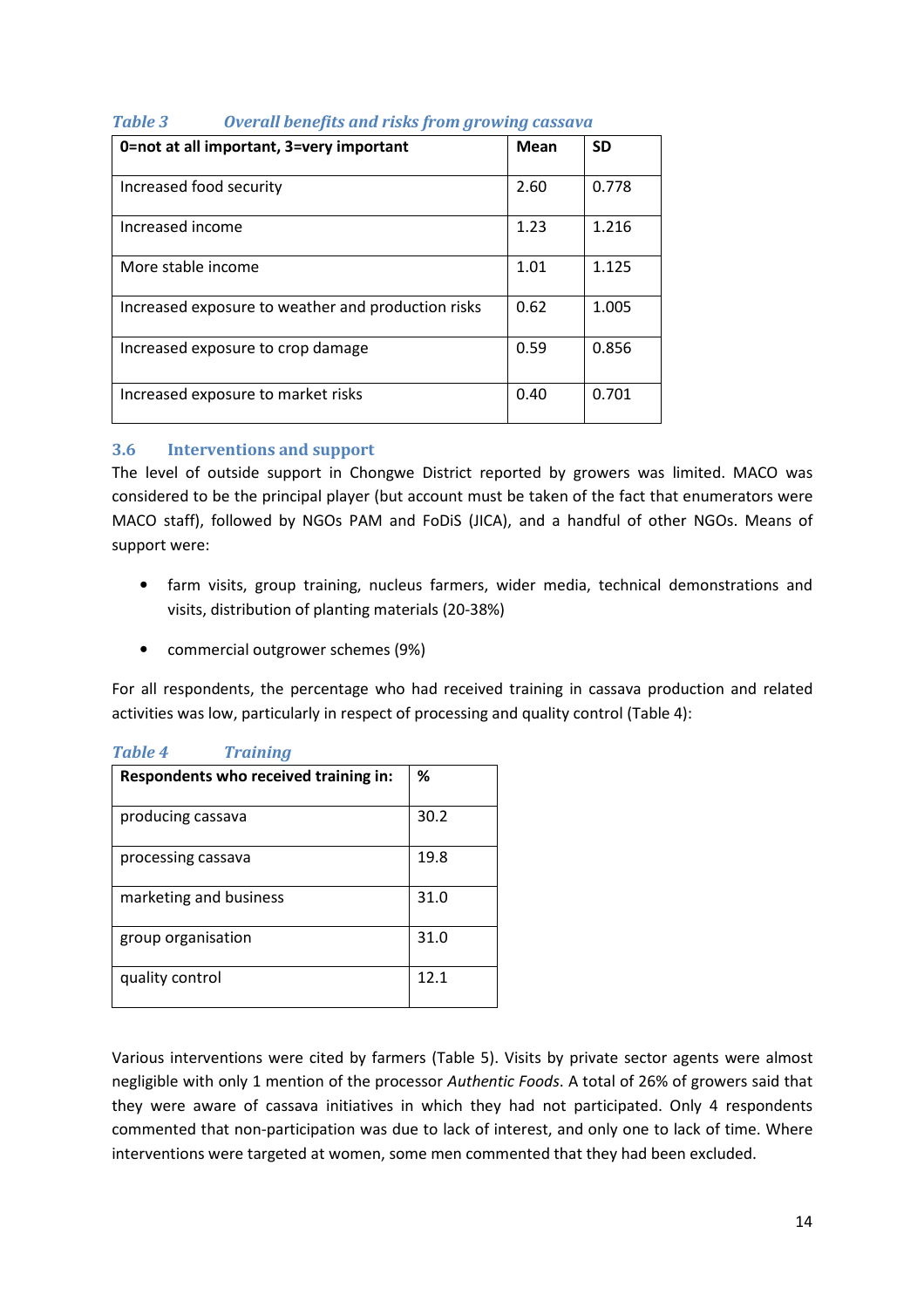| $\frac{1}{2}$ $\frac{1}{2}$ $\frac{1}{2}$ $\frac{1}{2}$ $\frac{1}{2}$ $\frac{1}{2}$ $\frac{1}{2}$ $\frac{1}{2}$ $\frac{1}{2}$ $\frac{1}{2}$ $\frac{1}{2}$ $\frac{1}{2}$ $\frac{1}{2}$ $\frac{1}{2}$ $\frac{1}{2}$ $\frac{1}{2}$ $\frac{1}{2}$ $\frac{1}{2}$ $\frac{1}{2}$ $\frac{1}{2}$ $\frac{1}{2}$ $\frac{1}{2}$<br>Intervention type | #  | %              |
|------------------------------------------------------------------------------------------------------------------------------------------------------------------------------------------------------------------------------------------------------------------------------------------------------------------------------------------|----|----------------|
|                                                                                                                                                                                                                                                                                                                                          |    |                |
| Individual on-farm visits by MACO extension agents                                                                                                                                                                                                                                                                                       | 64 | 55             |
|                                                                                                                                                                                                                                                                                                                                          |    |                |
| Group training                                                                                                                                                                                                                                                                                                                           | 44 | 38             |
| Contacts through nucleus farmers                                                                                                                                                                                                                                                                                                         | 29 | 25             |
| Dissemination of information by radio                                                                                                                                                                                                                                                                                                    | 23 | 20             |
| Dissemination of information by printed leaflets and posters                                                                                                                                                                                                                                                                             | 22 | 19             |
| Distribution of new planting materials                                                                                                                                                                                                                                                                                                   | 21 | 18             |
| Visits to demonstration plots                                                                                                                                                                                                                                                                                                            | 19 | 16             |
| Grants/credit                                                                                                                                                                                                                                                                                                                            | 18 | 15             |
| Commercial outgrower schemes                                                                                                                                                                                                                                                                                                             | 10 | 9              |
| Visits by private sector agents                                                                                                                                                                                                                                                                                                          | 4  | $\overline{3}$ |
| Planting materials from community nurseries                                                                                                                                                                                                                                                                                              | 3  | $\overline{3}$ |

## Table 5 Types of intervention received

### 3.7 Attribution

 A form of 'weak' attribution was tested by asking respondents the extent to which they considered that livelihood changes were attributable to engagement in the cassava sector. Positive effects were exploitation of new income sources, and higher product prices from IVs. Negative effects were exposure to weather extremes (although less acute than for maize), higher costs and other shocks, such as livestock damage. Apart from weather effects, these adverse effects were at most only slightly important.

Other sources of positive changes in livelihoods were considered to be unimportant overall, although there was higher variation among respondents about the part played by new income sources and market conditions for inputs and products. In addition to those causes listed below, good health and food security were cited by 7 respondents (6%) as the only other change factor affecting livelihoods. In ranking these sources of positive change, 'new income sources' were important for 70% and higher market prices were important for 78% of grower/suppliers (Table 6).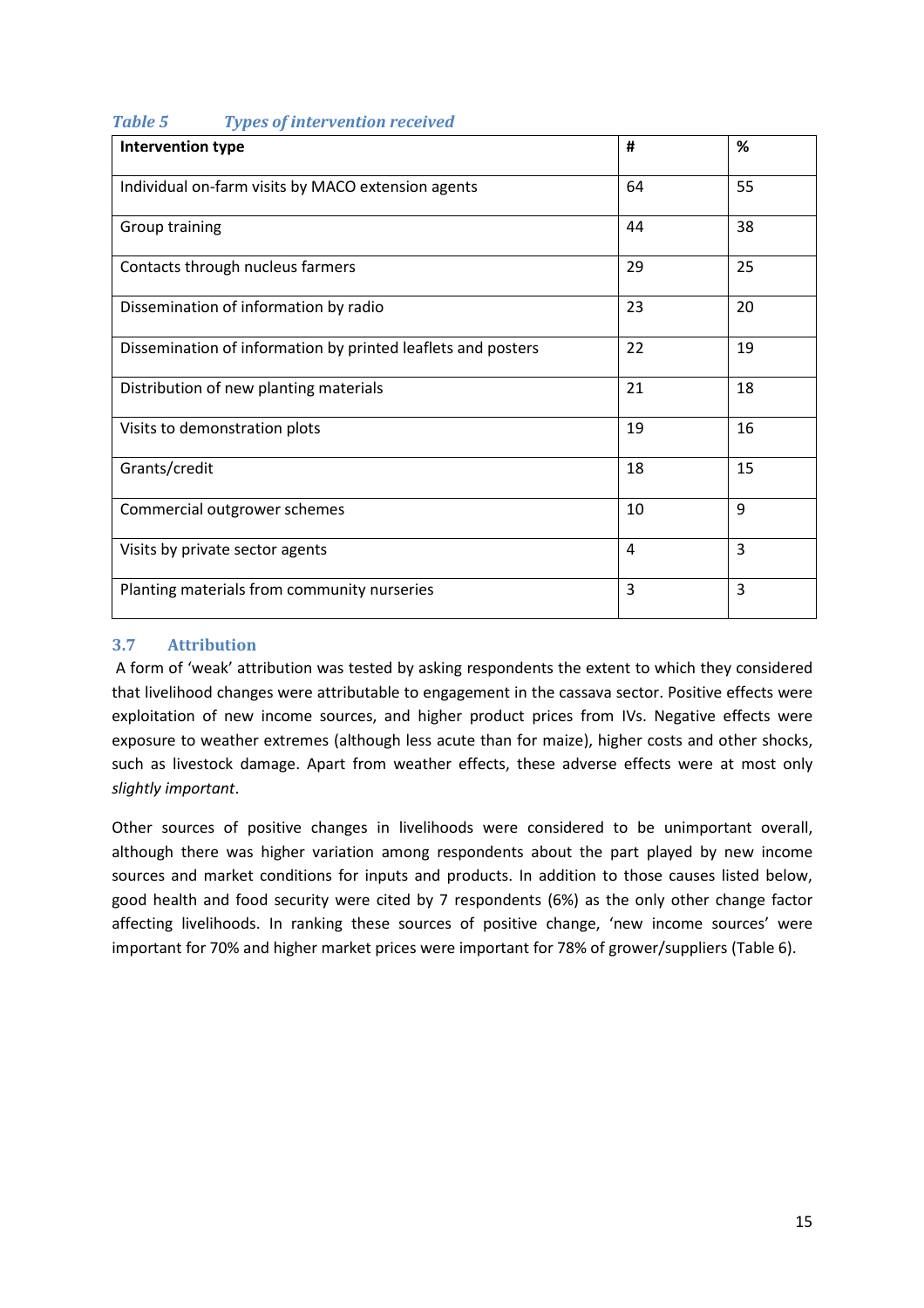## Table 6 Causes of positive changes in livelihoods over the past three years

|                                        | N   | Mean | <b>Std. Deviation</b> |
|----------------------------------------|-----|------|-----------------------|
| New income sources                     | 116 | 1.32 | 1.206                 |
| Low cost of purchased goods and inputs | 110 | 0.94 | 1.127                 |
| Higher market prices                   | 110 | 1.21 | 1.197                 |
| Government support                     | 116 | 0.70 | 0.857                 |
| NGO support                            | 116 | 0.51 | 0.928                 |
| Fewer dependants                       | 115 | 0.68 | 0.978                 |

(0=not at all important - 1=slightly important - 2=somewhat important - 3=very important)

Sources of negative changes in livelihoods were considered to be unimportant overall, with the weather effects and purchase prices being of only slight importance. However, there was considerable variation among respondents about the scale of the negative impact of weather effects and market conditions which, unlike household-related factors, are of a generic character.

## Table 7 Causes of negative changes in livelihoods over the past three years

(0=not at all important - 1=slightly important - 2=somewhat important - 3=very important)

|                                                         | N   | Mean | <b>Std. Deviation</b> |
|---------------------------------------------------------|-----|------|-----------------------|
| Bad weather effects on agricultural production          | 115 | 1.32 | 1.181                 |
| Incidence of family ill-health/disease/accidents/deaths | 113 | 0.65 | 0.853                 |
| Increased number of children or other dependants        | 113 | 0.65 | 0.972                 |
| Higher costs of purchased goods and inputs              | 115 | 1.16 | 1.322                 |
| Lower market prices                                     | 112 | 0.81 | 1.167                 |

NGO support was an unimportant change factor for a large percentage of all farmer types:

- grower/suppliers of IVs 67%
- growers of IVs 65%
- growers of TVs 73%

## 4 Conclusions

In the first instance, it is worth reiterating that generalisable and statistically significant conclusions cannot be derived from such 'short and sweet' research exercises. No claim is made for national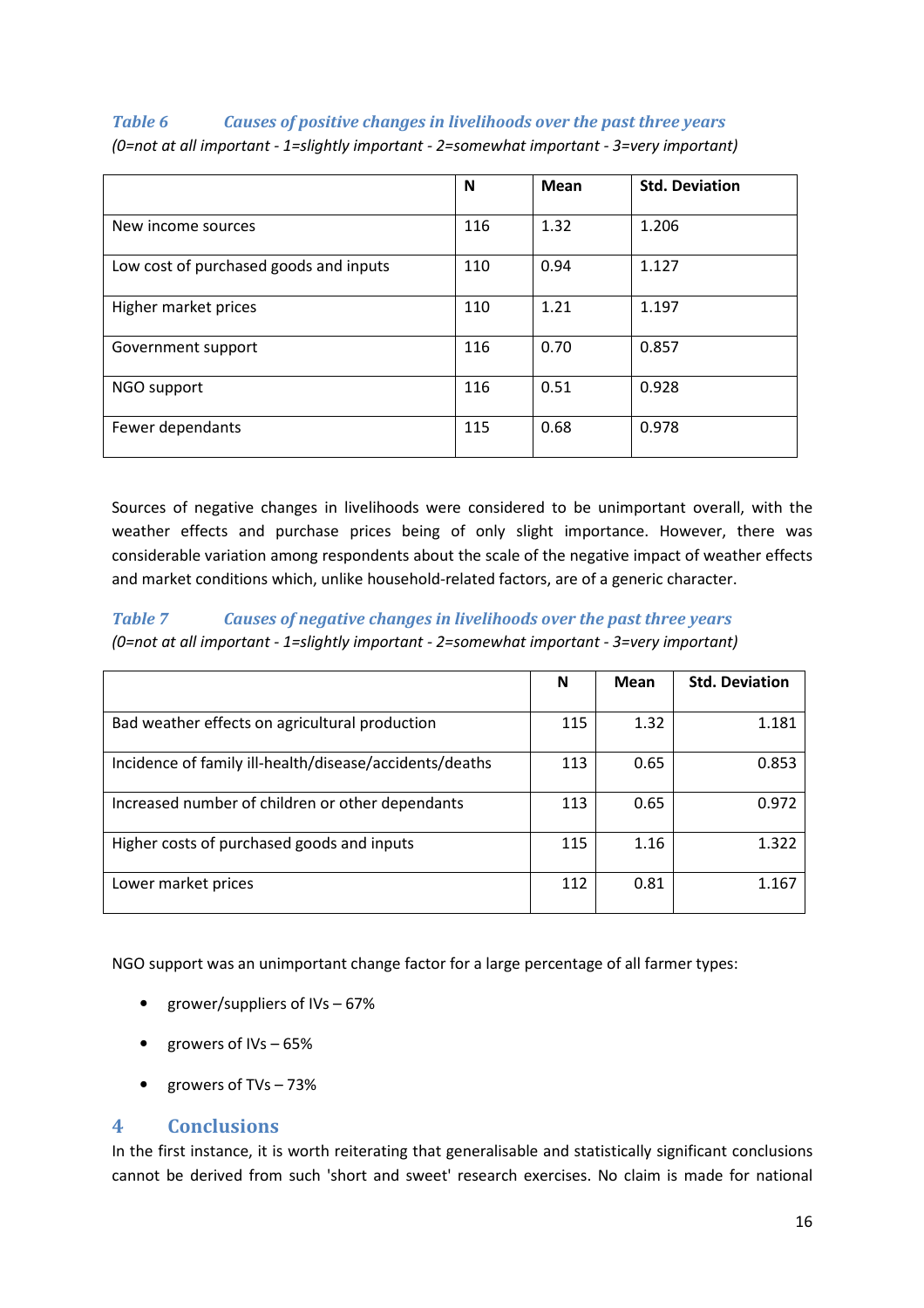representativeness. More data are needed to understand the farming reality in Lusaka Province and other regions of Zambia. However, the results do give valid insights into how some people at least behave at the moment, and they also suggest what wider challenges - such as seed distribution, scaling up production, local organisation - need to be addressed.

One of the findings which is consistent with other research and the general state of awareness of smallholder farming in Zambia, is that production of cassava is small scale and mostly orientated towards home consumption. While there are small economic benefits within the sample of growers from entry into commercial markets, the principal benefits are improved food security. This is especially associated with the adoption of IVs. In the case of Chongwe, NGO support and proximity to commercial outlets in Lusaka have not yet created a significant scale of commercial enterprise.

The importance of this finding is the inference to be drawn, that a shift towards a stronger market orientation among producers will involve a major change of attitude and practice. Changing production patterns would not be a new phenomenon, but stimulating surplus production for the market probably will require major incentives and the provision of complementary services: technical skills and inputs, managerial training, business and marketing skills, finance, plus logistics and communications technologies. With the current state of knowledge, it cannot be predicted with certainty what will be the most effective intervention mechanisms nor what outcomes will emerge from changing the set of opportunities and constraints.

Furthermore, predicting grower behaviour requires caution for two reasons: firstly the sample used here is small, and is unlikely to be representative; and secondly, even within this small sample, there is a distinctive heterogeneity among farmers. It is surprising to note that – perhaps counterintuitively - this heterogeneity is not primarily associated with socioeconomic and demographic characteristics and the level and thresholds of livelihood assets such as physical, natural, social, human and financial capitals. Results suggest that the growers of improved varieties are like classical 'early adopters': more innovative and more dedicated to farming as an occupation. Non-growers, however, are not necessarily 'laggards' but demonstrate characteristics of rural people who are not necessarily committed to agriculture. For whatever reasons – and lack of labour is a contributory factor – they are more integrated into an urban type of economy of paid employment, more credit and loans, lower food (maize) self-sufficiency, lower level of involvement in community and marketing organisations. It is possible to infer that structural characteristics and barriers to entry seem to be relatively unimportant: assets and thresholds play a minor role compared to questions of individual attitudes and personal or family orientation. Further research is necessary to understand the phenomenon of rural heterogeneity before appropriate intervention targeting is possible.

Manyokola is susceptible to cassava mosaic virus. It is not one of the major IVs from the Zambian Root and Tuber Improvement Programme but originated in Malawi and has been disseminated from farmer to farmer and through food security and diversification projects by JICA. However it is popular because of its early maturity, low cyanide content and ease of consumption in fresh form. Access to planting materials of the right variety is a critical factor, and production and distribution of planting materials is a serious weakness in the existing system. This is accompanied, according to respondents, by a lack of know-how and technical capacity to grow and process cassava – something not generalisable, but which may be typical of the 'maize belt' in Zambia; and also by a lack of organisational skills.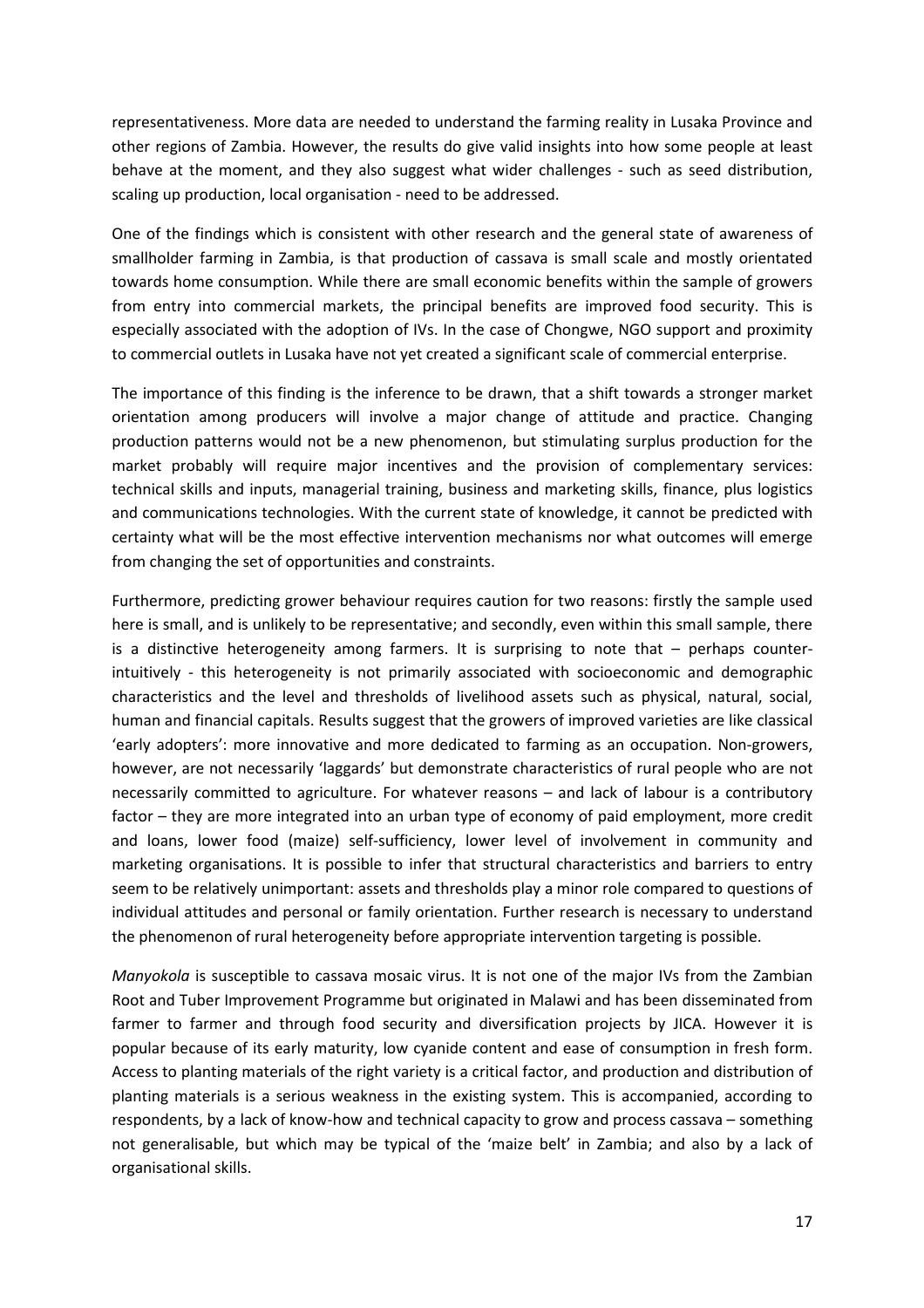One of the most significant weaknesses is the lack of linkages between farmers and markets. The study found no pattern of institutional linkages between the private processing industry and cassava promoting organisations and cassava growers. Varietal choice by growers is not based on a specific buyer's requirements. Firms are not only unwilling to invest in processing capacity, but also unwilling to invest in supply chain management practices that involve direct engagement with producers: the private processors are unwilling to provide planting materials and organise and train producers. One firm was the exception, Authentic Foods, which had business arrangements with the producerprocessing group, the Kanakantapa Women Cassava Processors (see below). This finding is consistent with comments by key informants and also Cadoni's interviews among industry players in the north which showed a complete absence of contractual arrangements between suppliers and buyers (2010: 17). According to one respondent there are 'no institutional linkages between cassava promoting organisations and the processing industry' (Community Development Assistant, Rufunsa).

Key informants commented that firms want a clear commitment from producers to supply and deliver cassava to processing plants. Because of unfavourable prices (vis-à-vis maize which is supported by a minimum price and state procurement), the complexities of sourcing and the supply chain weaknesses, firms such as Tiger Animal Feeds and National Milling are as yet unwilling to adopt cassava in animal feedstuffs. Uptake by flour miller/manufacturers such as Chico Biscuits for human consumption is also limited by substitutability constraints and the current extent of the market for cassava-based manufactured food products. In short, there is no effective demand or price incentive to drive production increases.

A workable model for smallholder collective involvement in processing and marketing is the Kanakantapa Women Cassava Processors (KWCP).. KWCP is an interesting case that has evolved over time from a combination of grassroots initiatives and donor support (PAM and the Embassy of Japan). In its origins and innovative structure, internal organisation and constructive partnerships with donor organisations, KWCP exhibits the characteristics of a viable smallholder organisation. At the same time it faces the challenges of growth and development into maturity and sustainability. The group originated from the need to address poverty among women in Kanakantapa. Many clubs were operating independently but with time, the clubs thought of forming an Association so as to address poverty and food insecurity. This led to the formation of the Kanakantapa Area Women's Association which was used as an entry point by PAM to construct the cassava processing centre.

At the time of writing (June 2010) it has been one year since the women started operating. The group have over a hundred members and have now separated into two different entities: the Association, and Kanakantapa Women Cassava Processors which is a Cooperative Registered under the MACO. The Cooperative is managed by a group of trained and paid up members. Each member is required to pay K200000 to the Cooperative as shares and thus far 40 members have paid and the money has been used to procure and process cassava. They are a very committed group and have employed a watchman and hammer mill operators who are paid on a monthly basis. The constitution for the Cooperative is yet to be formalised and they have yet to open a bank account for the Cooperative. At the moment they are still using the Association Account. Capacity building is required for the group in terms of practical processing and financial management. The group needs to be assisted in record keeping, procurement and production procedures, planning, financial management and investment. They have used their own resources to invest in 3 additional portable dryers and at the time of writing they sell at least 200kg of cassava flour per week. Processing in the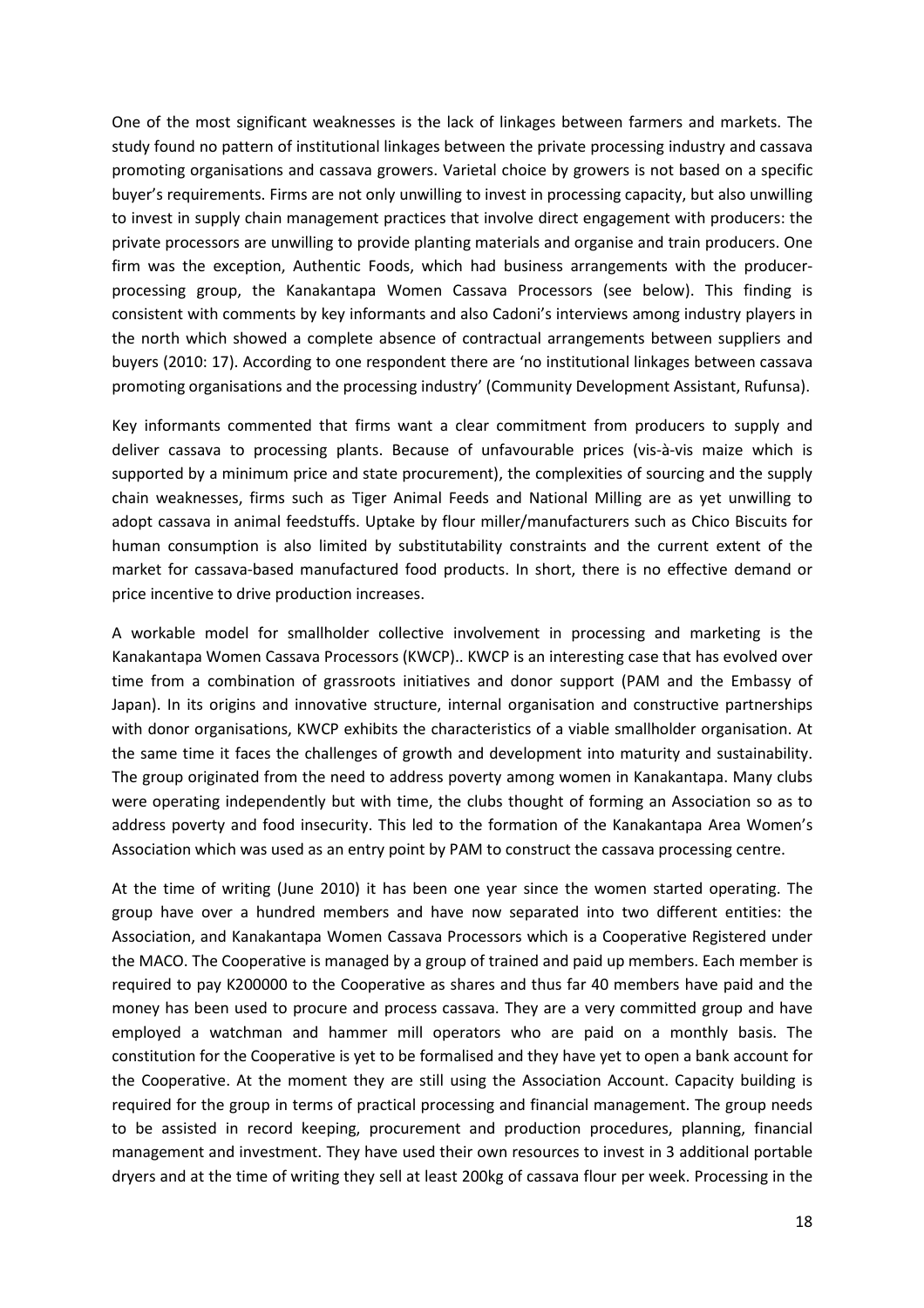rainy season is difficult due to cloudy weather but in the dry season they can sell as much as 400kg per week. Principal products are cassava flour, fermented cassava chips and flour, sometimes starch and livestock feed from cassava by-products (peel). Processing, packaging and marketing need to be strengthened. They have operated below capacity due to lack of start-up capital. In a small way they have managed to pay their bills and employees but they need further support for growth. Through increasing volumes and meeting the demands of the many traders who have thus far made enquiries, cassava processing may in time become a viable and sustainable collective venture.

## 5 Recommendations

The following recommendations are derived in part from the empirical research reported here, and also draw on other research and publications arising during the implementation of the EU-funded All ACP Agricultural Commodities Programme.

## 5.1 Intersectoral coordination

The French 'interprofessional' model can be adapted to assist in the formation of an industry 'umbrella association' to boost the efficiency of functions such as sharing of information, participatory problem diagnosis, making joint investments, ensuring contractual clarity between buyers and sellers and emplacing informal remedial mechanisms (Poole, N.D. and de Frece, A. 2010). The existing multistakeholder approach with strong support from the public sector is a sound platform on which to build sustainable policies and sector development activities. Effective smallholder representation in strategy development and implementation are necessary. Similarly, the role of small scale rural traders and transporters – excluded from this study – is likely to be a critical factor in linking farmers to both urban food and industrial/feed markets. Attention must be given also to the development and management of linkages from the major cassava sector stakeholders to policy makers and donors and other related and supporting sectors, for example transport, knowledge management and communications.

It is preferable to have leadership in sector development from within the private sector. Commitment by lead firms, hitherto reluctant promote, source and utilise cassava, will be necessary to convert potential demand into effective demand. Public sector action, of limited scope but of critical importance, is also needed. Among other inputs, two key issues are:

- the technical and financial case for increased utilisation needs to be made clearly and transparently to industrial and business leaders, and this can be effected through public sector-led research as a public good
- agricultural sector support policy innovation is also needed:
	- $\circ$  the support for support for maize should be scrutinised and possibly rebalanced to permit cassava to compete more effectively; and
	- $\circ$  the substitution of cassava in maize flour to a level of 10% would immediately increase demand, improve national food security, and in 'good' maize years allow a contribution to regional supplies.

### 5.2 Producer organisation

Zambia has a tradition of cooperative organisation that, like many Sub-Saharan African countries, the success of which is at best mixed. In general failures, in collective enterprise outnumber the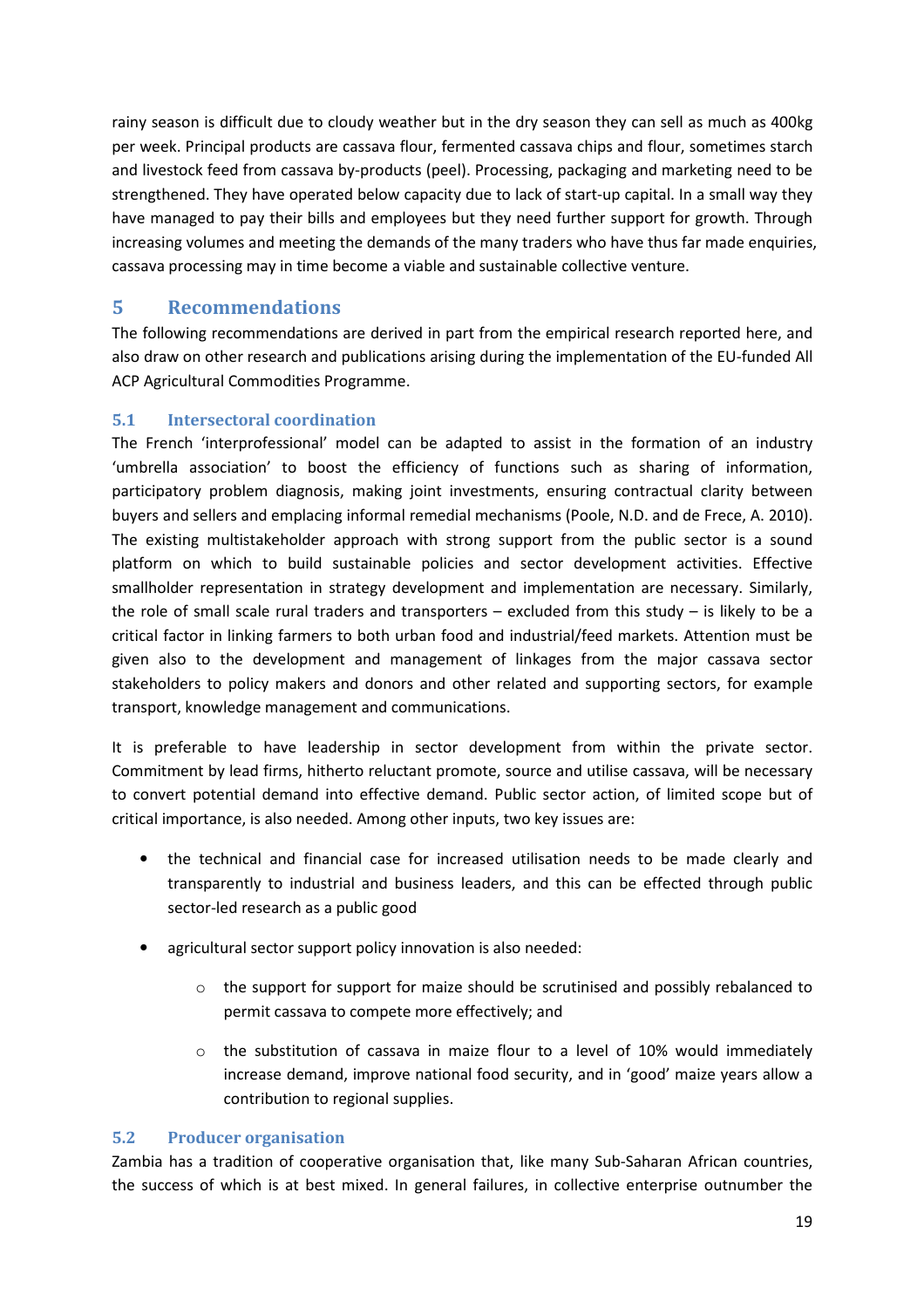cases of viable and sustainable business organisations. Experience shows that there is no single success factor, model or process to create sustainable producer organisations: there is no 'one-sizefits-all'. Successful organisations may be new initiatives or be based on pre-existing organisations. They may be external or grassroots initiatives. To grow in scale and organisational complexity, external resources are usually required. The development path is often uneven, sometimes with failure and rebirth from the ashes of incompetence, corruption and bad luck: 'phoenix' organisations (Kachule, R., Poole, N.D. and Dorward, A. 2005; Donovan, J., Stoian, D. and Poole, N.D. 2008; Poole, N.D. and de Frece, A. 2010). External donors and support organisations need to recognise that growth to maturity is slow, and that accompaniment is necessary for years rather than months.

KWCP is at an early stage of development but is a model that PAM is willing to try to replicate, but one which is likely to need an external input sustained over some years. Donor funding can pass through an NGO working in a specific area for infrastructure development, technical training and organisational capacity building. KWCP shows that it is advantageous to work with a pre-existing organisation and make such organisations effective.

The alternative is to set up new community organisations. While this can be effective, there are also various consequences that might be negative. Setting up new organisations is likely to lead to duplication and confusion, wasted efforts, disempowerment of existing local initiatives, lack of community ownership of new initiatives, disillusionment, and conflict. New organisations also face problems of (self-)selection of new members that will tend to exclude certain groups. The question of targeting and (self-)selection (of members) introduces ethical questions that development policies do not usually tackle. For example, it was evident from interviews conducted in Chongwe that men felt excluded from the KWCP initiative. The ethical nature of such 'positive discrimination' needs to be examined, just as much as biases towards the 'not-so-poor'.

### 5.3 Enterprise development and monitoring

It is clear that the development of sustainable community or collective business organisations needs substantial support in terms of management skills and a range of business development services, of coordination among the agencies which provide complementary services and a commitment to a long-term process of learning by doing.

Two specific problems with producer organisations which give rise to inefficiency and collapse are weak management skills and corruption (Kachule, R. et al. 2005; Poole, N.D. and de Frece, A. 2010). On management skills, the literature notes that supporting services for collective enterprises generally are provided through diverse suppliers (NGOs, government, private sector) and recommends that the type and level of provision needs to be considered in relation to the stage of development of each organisation (Donovan, J. et al. 2008). On performance and corruption, an additional mechanism needs to be emplaced in order for organisations to be accountable to the membership and other stakeholders. In short, there needs to be an external auditing system. In theory the public sector could provide some oversight, but a solution other than through a government ministry such as MACO will be preferable. The audit function to prevent fraud and corruption in registered collective organisations could be contracted out to an 'ombudsman' or office independent of the ministry, probably in the private sector: maybe a body of accountants and business specialists, or an NGO. The advantage of a sectoral approach is learning by doing can be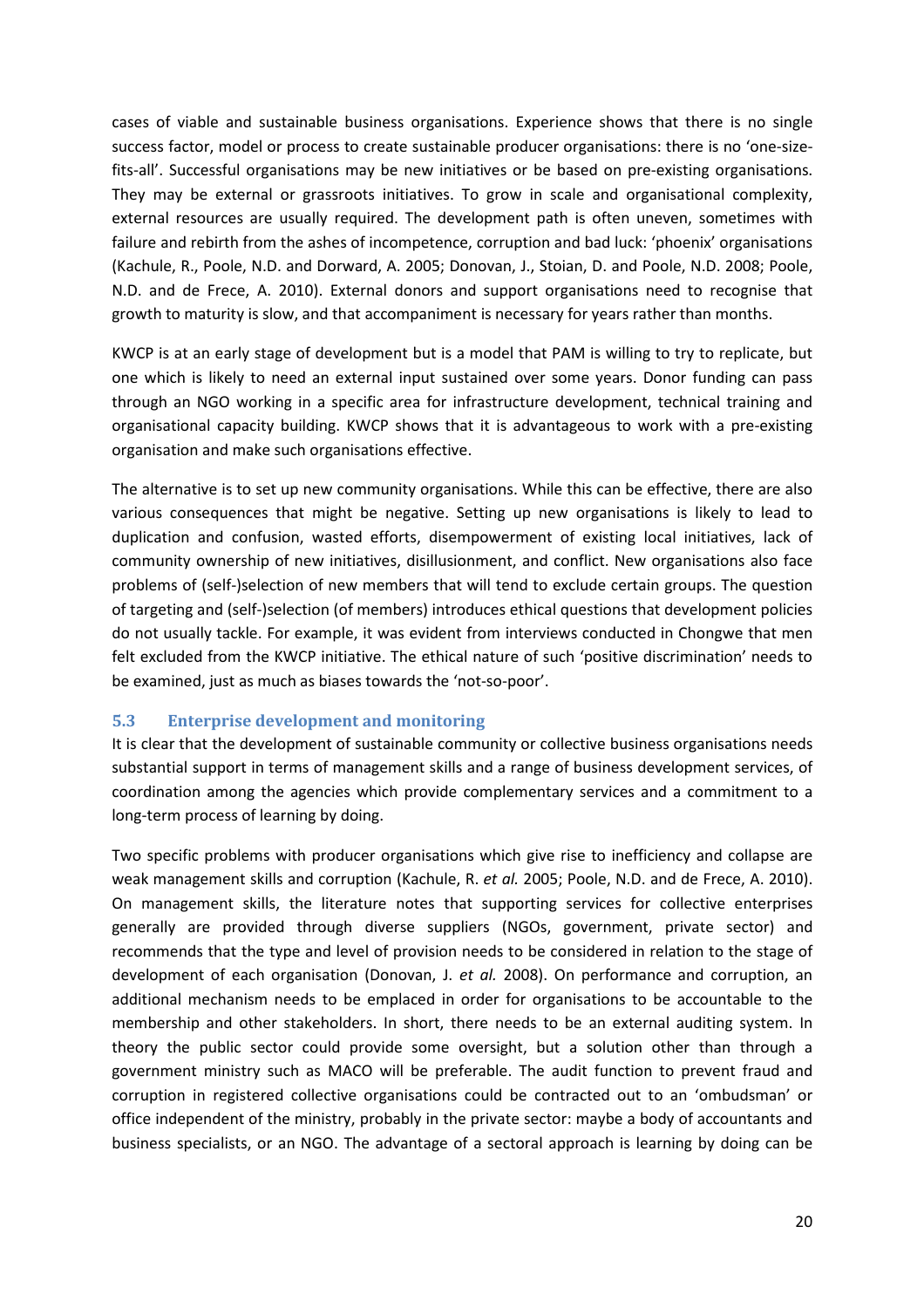shared that auditors can also be tasked to provide formative management input to improve efficiency.

An example in the UK of such an umbrella NGO to which very many major UK-based charities belong is the Charity Directors' Finance Group (CFDG):

'The Charity Finance Directors' Group is a membership organisation set up in 1987 with the aim to advance public education in and promote improved standards of management in charities. Our vision is a transparent and efficiently managed charity sector that engenders public confidence and trust. With this aim in sight, CFDG delivers services to its charity members and the sector at large which enable those with financial responsibility in the charity sector to develop and adopt best practice. Started initially by a group of finance directors of large charities who felt they would benefit from sharing information and cooperating in some areas, the organisation has grown to currently over 1,500 members and as of February 2009, CFDG's membership manages a total of over £14 billion of charity income... CFDG is active in the policy arena as well as in education and training and provides information and support for members and the wider charity sector on different levels.'

### (http://www.cfdg.org.uk/cfdg/cfdg.asp)

An umbrella organisation to audit and improve the performance of organisations in the rural development arena could be publicly funded, and/or funded by major donors or international NGOs who are working towards viable producer organisations.

### 5.4 Producer-trader contractual linkages

Viable producer organisations alone are not sufficient: development of the value chain requires not only increased intra-firm performance but inter alia, supply chain linkages with downstream enterprises. That is to say, given increased cassava output, there also needs to be an increase in marketing capacity: bulking currently depends on small scale entrepreneurship, and transport facilities in respect of roads and carrying capacity are again limited; pricing and other quality information signals are rudimentary.

An important issue not tackled to date is the role of local traders and their potential to link producers and markets both economically and physically. The exchange function in linking markets and the transport and information functions are as yet poorly understood. Investment is needed along at least two dimensions (Figure 3) in order to create genuine business partnerships:

- improved client relationships between cassava sellers and buyers (who may be individuals, collective organisations and private 'corporate' enterprises) are necessary to build trust and reduce the significant transaction costs associated with spot trading
- improved specification of transactions to cope with more complex demand characteristics can be achieved by using standards for cassava varieties, protocols for cassava production and product processing, grading, standardisation and packaging of cassava products, quality control, price transparency, payment and delivery terms. The advantages in African markets of using standard form contracts to reduce transaction costs are as yet untested, but have potential to increase value addition (Poole, N.D., Seini, A.W. and Heh, V. 2003).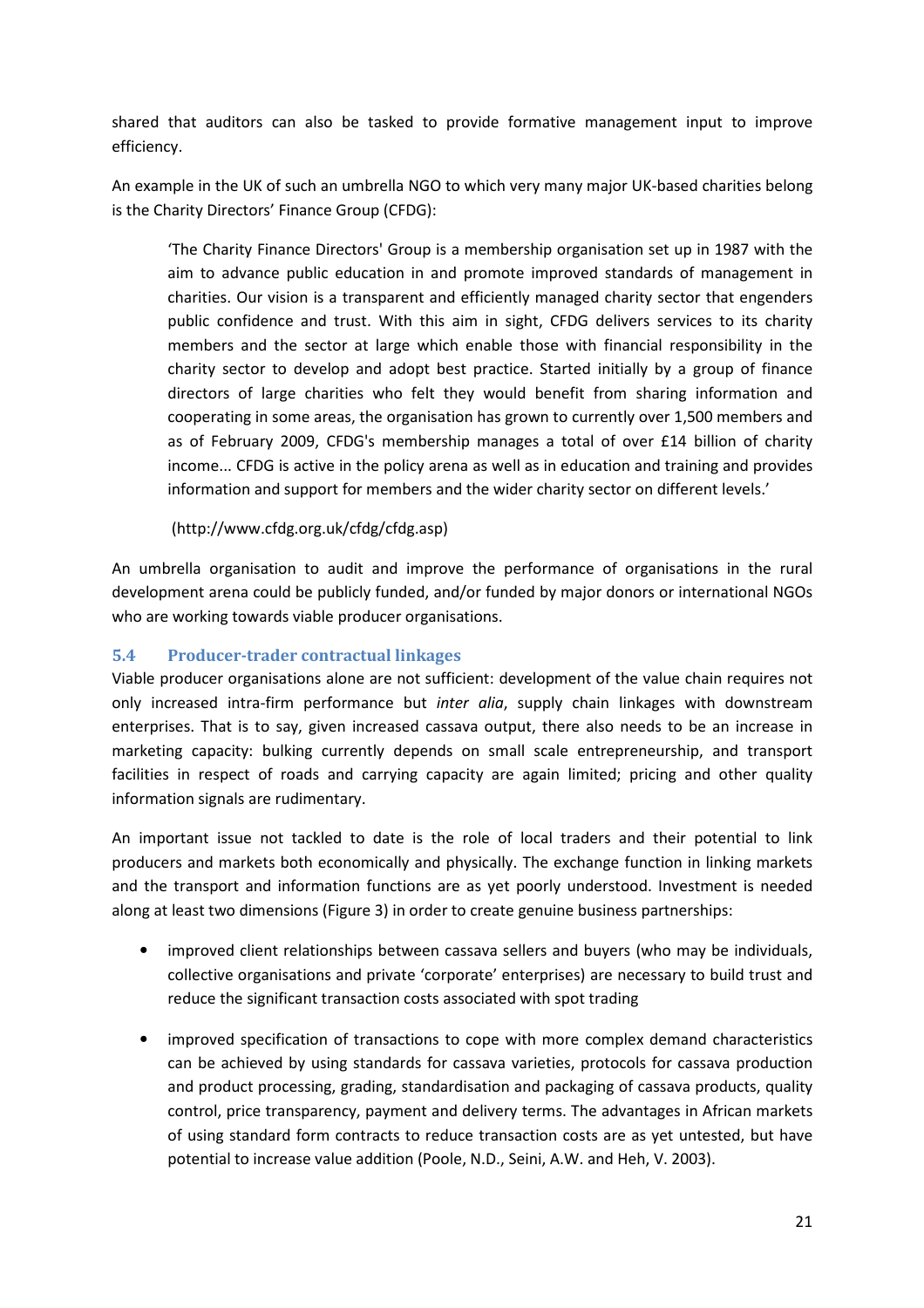



### 5.5 Planting materials

For the production of planting materials, two complementary approaches can be taken, building on previous policies for the extension of cassava production into new growing regions:

- MACO and local NGOs can work with local communities to identify sites and growers responsible for production; these would be local community nurseries. Limited human and financial resources are necessary for this modality
- In addition, planting materials can also be disseminated over a large scale by collection and/or by purchase (possibly using public funds) of planting materials from major growing areas by MACO and local NGOs. Delivery of materials requires private contractors funded out of public and/or donor funds, managed by NGOs.

Timing of collection and distribution of planting materials is critical, but previous experience of distribution projects in recent years can be drawn upon. Geographical coverage of distribution needs to be coordinated and managed, by participating NGOs in association with MACO.

### 5.6 Finance

Access to finance for investment in anything like processing, small or large scale, is minimal. Appropriate lending mechanisms to large private sector firms and to smaller-scale processors are a challenge when lenders consider the enterprise to be high risk and low potential reward. Innovative systems of financing need to be employed to channel development funds to lending organisations through competitive tendering. Firms and organisations within the sector can engage in competitive tendering for grants and loans for enterprise development maybe in partnership with supply chain stakeholders, as has been practised in recent years by UK DFID (Poulton, C. 2009). IFAD have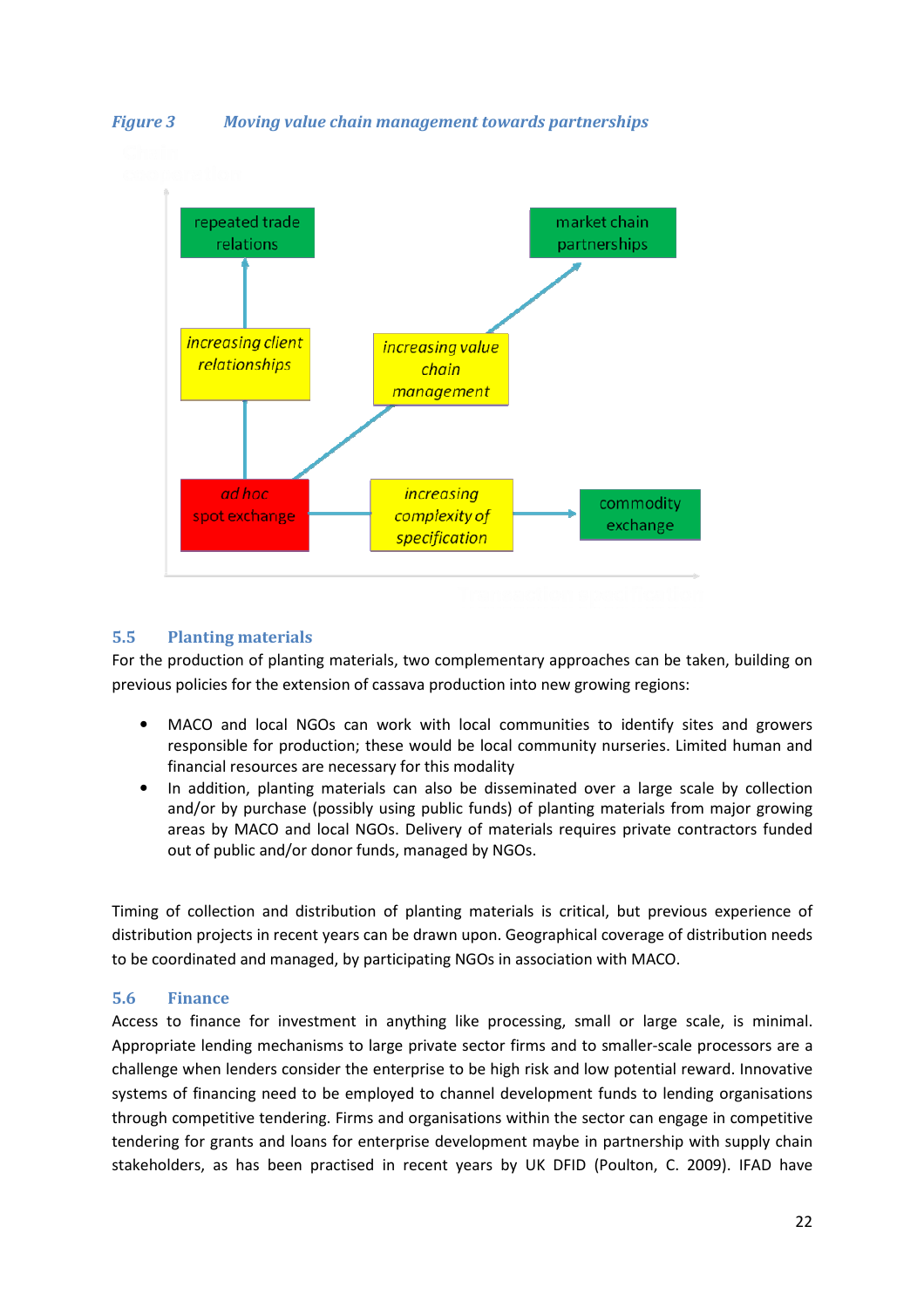experience of competitive tendering for finance (Poole, N.D. and Penrose Buckley, C. 2006; Poole, N.D. and de Frece, A. 2010).

New funding mechanisms are also contingent on two other elements: adoption by producer organisations  $-$  like KWCP  $-$  of a business structure that exploits the potential of new generation cooperative organisation; and innovative means of leveraging private sector investment into collective (probably community-based) organisations (Poole, N.D. and Penrose Buckley, C. 2006; Poole, N.D. and de Frece, A. 2010). Group lending offers particularly good prospects for generating rural enterprises. Such an approach is a means of capitalising forms of collective enterprise for rural processing based on rural organisations such as KWCP which are most likely to be community-based, or founded around some other collective entity or ideal like local faith organisations. The development of farmer organisations will continue to depend on external players for investment, equity, management and technological inputs. What is necessary is a realistic timeframe. Achieving sustainability is a very long term process: if 'economic sustainability', or organisational maturity means 'independence of outside agencies', then considering the common trajectory of farmer collectives, such initiatives may take years or decades to reach maturity (Poole, N.D. and de Frece, A. 2010: 100).

The need for new forms of financial delivery and the lack of interest from the private sector so far, notwithstanding the public sector support for cassava, suggests that the conditions of market failure are present to justify carefully designed intervention and financial innovation. International agencies have supported initiatives undertaken so far (eg JICA, Italian Development Cooperation, UN agencies). In the small enterprise funding arena, Regional Micro, Small and Medium Enterprises (MSME) Investment Fund for Sub-Saharan Africa (REGMIFA) has been envisaged as a specialised investment fund established in Mauritius, promoted by a donor consortium composed of leading Donors/DFIs and IFIs and led by German Financial Cooperation (KfW), in order to meet long and medium term financial needs of local financial intermediaries providing funding to Micro, Small and Medium Enterprises in Sub-Saharan Africa. This operation aims to meet the objectives of the Cotonou Agreement for the eradication of poverty by supporting the improvement in the quality, availability and accessibility of financial services and the development of modern financial institutions and sustainable microfinance operations.

### 5.7 Further research

### Household production

Much more needs to be understood about the smallholder cassava farming sector. The limitations of this research have already been acknowledged. It is known that significant differences exist between the traditional growing regions of Luapula, Western, Northern Provinces and the non-traditional growing regions eg around Lusaka in respect of a range of important factors:

- cassava production
- agricultural productivity
- markets, marketing and marketers
- knowledge, information, communications and logistics
- consumption patterns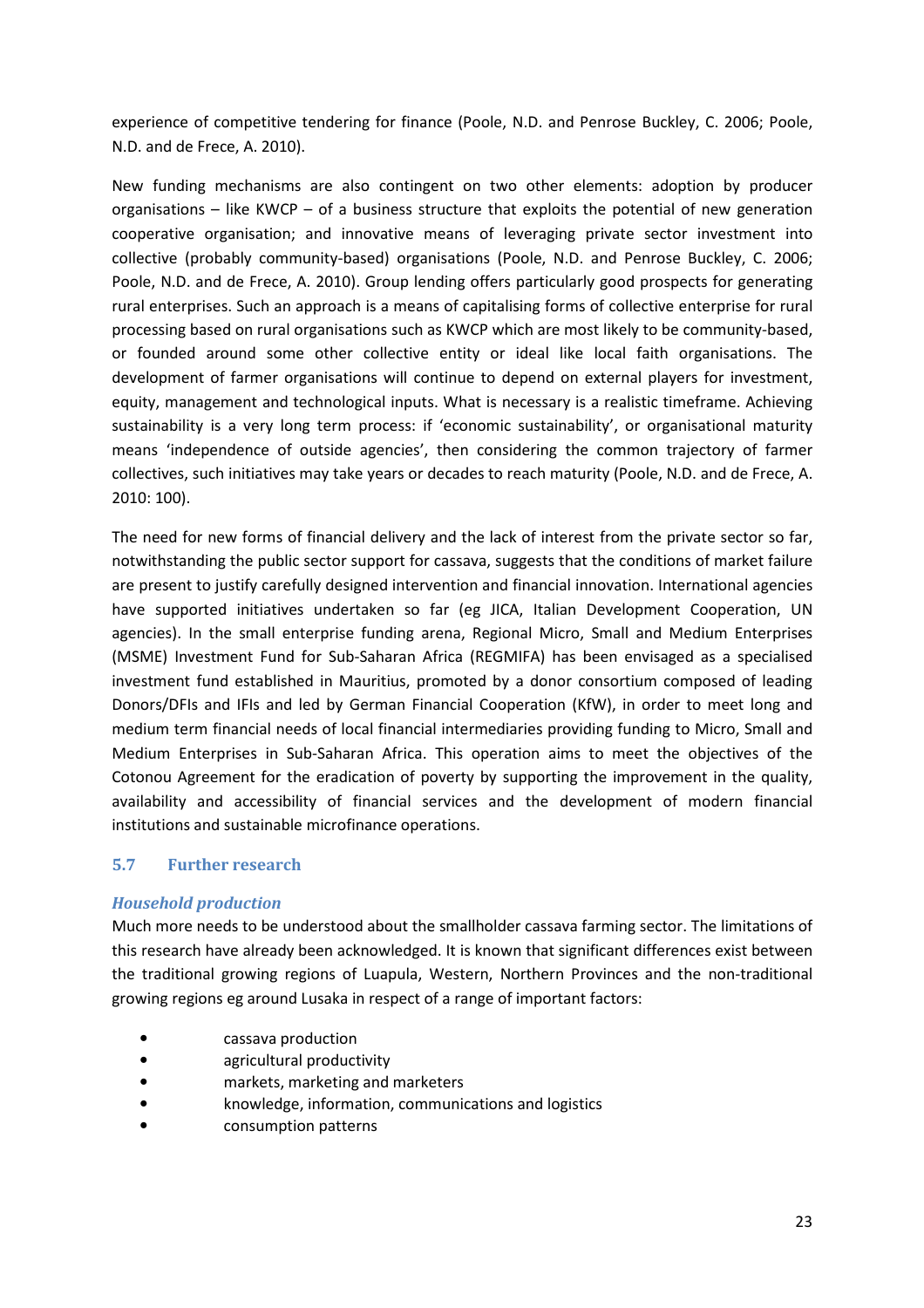Consideration should be given to exploring secondary data: it is assumed that there are national farm household survey data within Zambia that will enable researchers and stakeholders address some of our basic questions about smallholder potential. Given such baseline resources, primary data collection can be directed to other areas of Zambia to enable the generalisations and policy formulation at which this report can only hint:

- participation in the process of strategy development and implementation
- propensity of smallholders to respond to sectoral initiatives
- smallholder-level organisation to meet the demands of commercialisation
- possible financial mechanisms

Attitudinal issues, and what has come to be referred to as 'unobservables', which are not normally captured in socioeconomic research need further investigation, probably through qualitative approaches. Besides household socioeconomic data such as resources or livelihood assets and the external opportunity and constraint set, more knowledge is needed concerning personal attitudes, aptitudes and attributes which may be important in determining farmers' responses to new incentives (Poole, N.D. 2000). Fundamentally, do farmers want to grow cassava? At whom should interventions be targeted?

At the same time, consideration needs to be given to the ethical issues associated with the targeting of interventions, which is normally justified by economic criteria rather than other moral criteria. This topic is very much under-researched.

### Rural traders

Much more needs to be learnt about the role of small scale traders who are much maligned but also act as such important players in traditional African market systems. Small scale traders are likely to have an important role in the bulking and delivery of cassava to intermediary processors and manufacturers. Traders can also be channels of inputs, market and technical information and finance to producers, and can be influential in propagating and upholding standards and grading systems and product quality control.

### Finance

The second area of action and participative research is to identify and implement new model financial delivery mechanisms: new knowledge and evidence is needed to design appropriate financing mechanisms, particularly for delivery of small-scale funds to grassroots organisations: micro-funding maybe up to \$10000 for infrastructure for an individual processing plant. Private sector business service firms (such as accountants) can be invited by national banks and international financial organisations to design and implement models of competitive tendering and challenge fund approaches for micro-enterprise development.

Similarly, private investors or 'philanthrocapitalists' can be invited to participate in micro-equity funds willing to invest in such enterprises. Substantial experience in Asia suggests that group lending offers particularly good prospects for generating rural enterprises. Such an approach is a means of capitalising forms of collective enterprise for rural processing based on rural organisations such as KWCP which are most likely to be community-based, or founded around some other collective entity or ideal like local faith organisations.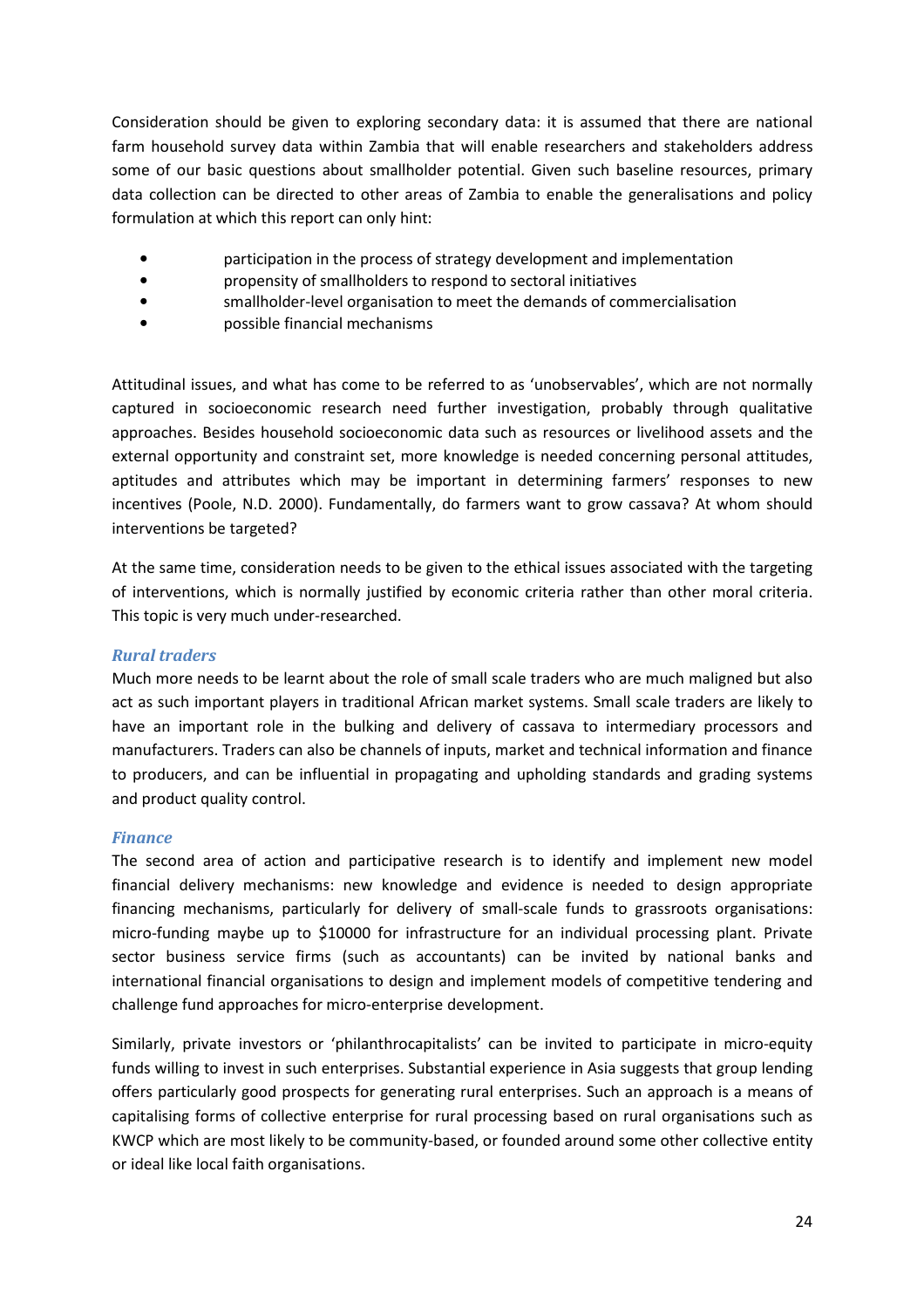## References

Bernet, T., Thiele, G. and Zschocke, T., Eds. (2006). Participatory Market Chain Approach (PMCA): User Guide. Lima, Peru, International Potato Center (CIP) - Papa Andina.

Cadoni, P. (2010). Value Chain Mapping and Cost Structure Analysis for Cassava in Zambia. EU-AAACP Paper Series No. 14. Food and Agriculture Organization of the United Nations. Rome.

Chitundu, M., Droppelmann, K. and Haggblade, S. (2009). Intervening in Value Chains: Lessons from Zambia's Task Force on Acceleration of Cassava Utilisation. Journal of Development Studies 45(4): 593-620.

Devaux, A., Horton, D., Velasco, C., Thiele, G., López, G., Bernet, T., Reinoso, I. and Ordinola, M. (2009). Collective action for market chain innovation in the Andes. Food Policy 34(1): 31-38.

Donovan, J., Stoian, D. and Poole, N.D. (2008). A Global Review of Rural Community Enterprises: the long and winding road for creating viable businesses, and potential shortcuts. Technical Bulletin no 29. Rural Enterprise Collection no. 2. Turrialba, Costa Rica, CATIE.

Govereh, J., Chapoto, A. and Jayne, T.S. (2010). Assessment of maize trade and market policy interventions in Zambia. Ch 13, pp. 354-389. Food Security in Africa: Market and Trade Policy for Staple Foods in Eastern and Southern Africa. Sarris, A. and Morrison, J. Rome, Food and Agriculture Organization of the United Nations and Edward Elgar, Cheltenham, UK.

Kachule, R., Poole, N.D. and Dorward, A. (2005). Farmer organisations in Malawi: the organisation study. Final report for 'Farmer Organisations for Market Access', DFID Crop Post Harvest Research Programme (R2875). Imperial College London.

Poole, N.D. (2000). Production and marketing strategies of Spanish citrus farmers. Journal of Agricultural Economics 51(2): 210-223.

Poole, N.D., Chitundu, M., Msoni, R. and Tembo, I. (2010). Constraints to participation in cassava value chain development in Zambia. Paper presented at a workshop on Institutional Innovations and Policy Interventions in Support of Smallholder Market Participation, 3-4 June. Food and Agriculture Organization of the United Nations. Rome.

Poole, N.D. and de Frece, A. (2010). A Review of Existing Organisational Forms of Smallholder Farmers' Associations and their Contractual Relationships with other Market Participants in the East and Southern African ACP Region. EU-AAACP Paper Series No. 11. Food and Agriculture Organization of the United Nations. Rome.

Poole, N.D. and Penrose Buckley, C. (2006). Innovation Challenges, Constraints and Opportunities for the Rural Poor. Background Paper for the International Fund for Agricultural Development (IFAD), Rome. http://www.ifad.org/events/gc/29/panel/e/poole.pdf. IFAD. Rome. http://www.ifad.org/events/gc/29/panel/e/poole.pdf. Accessed 6 January 2009.

Poole, N.D., Seini, A.W. and Heh, V. (2003). Improving agrifood marketing in developing economies: contracts in Ghanaian vegetable markets. Development in Practice 13(5): 551-557.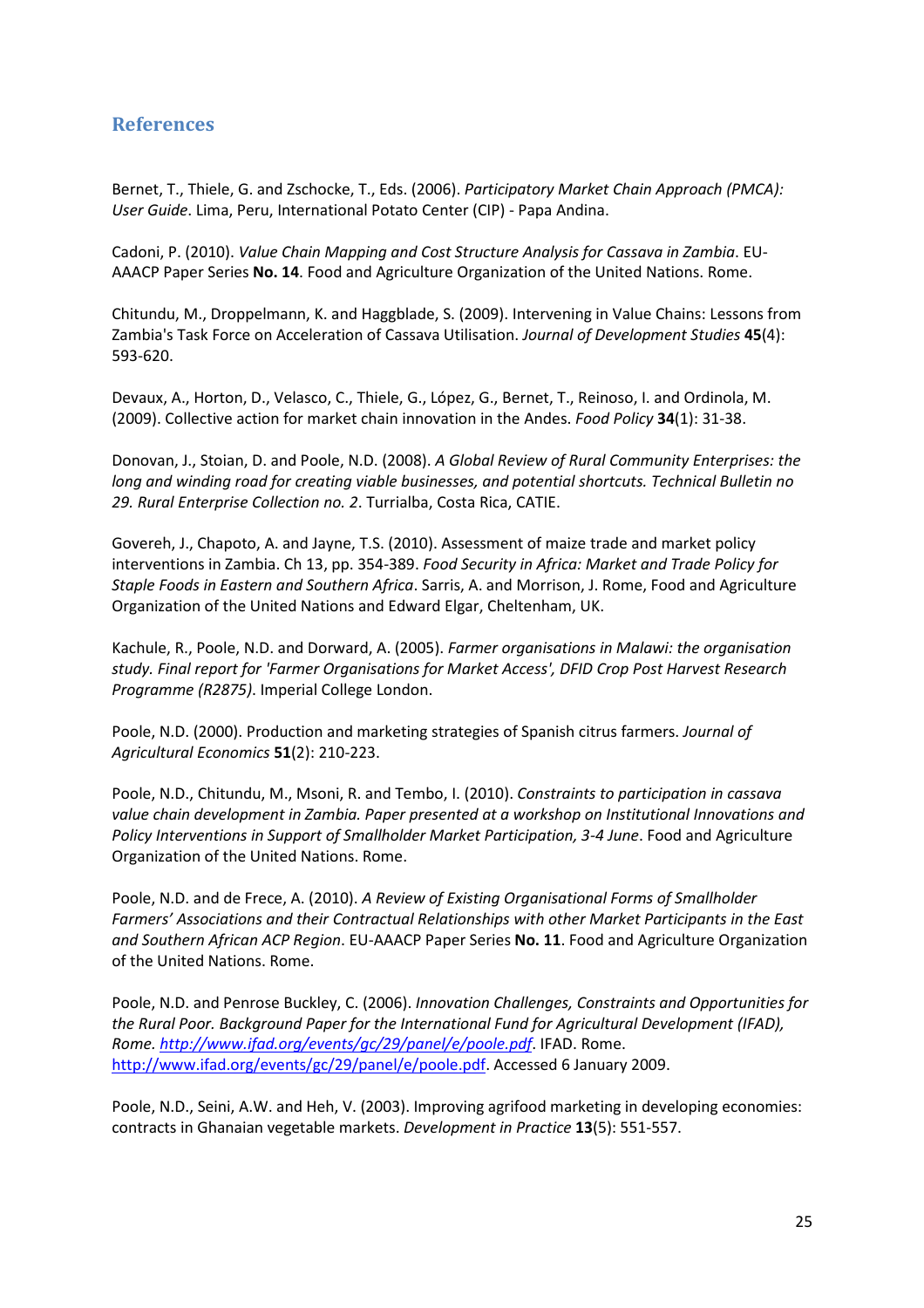Poulton, C. (2009). An Assessment of Alternative Mechanisms for Leveraging Private Sector Involvement in Poorly Functioning Value Chains. EU-AAACP Paper Series No. 8. Food and Agriculture Organization of the United Nations. Rome.

World Bank (2009). Awakening Africa's Secret Giant: Prospects for Commercial Agriculture in the Guinea Savannah Zone and Beyond. Washington DC, World Bank.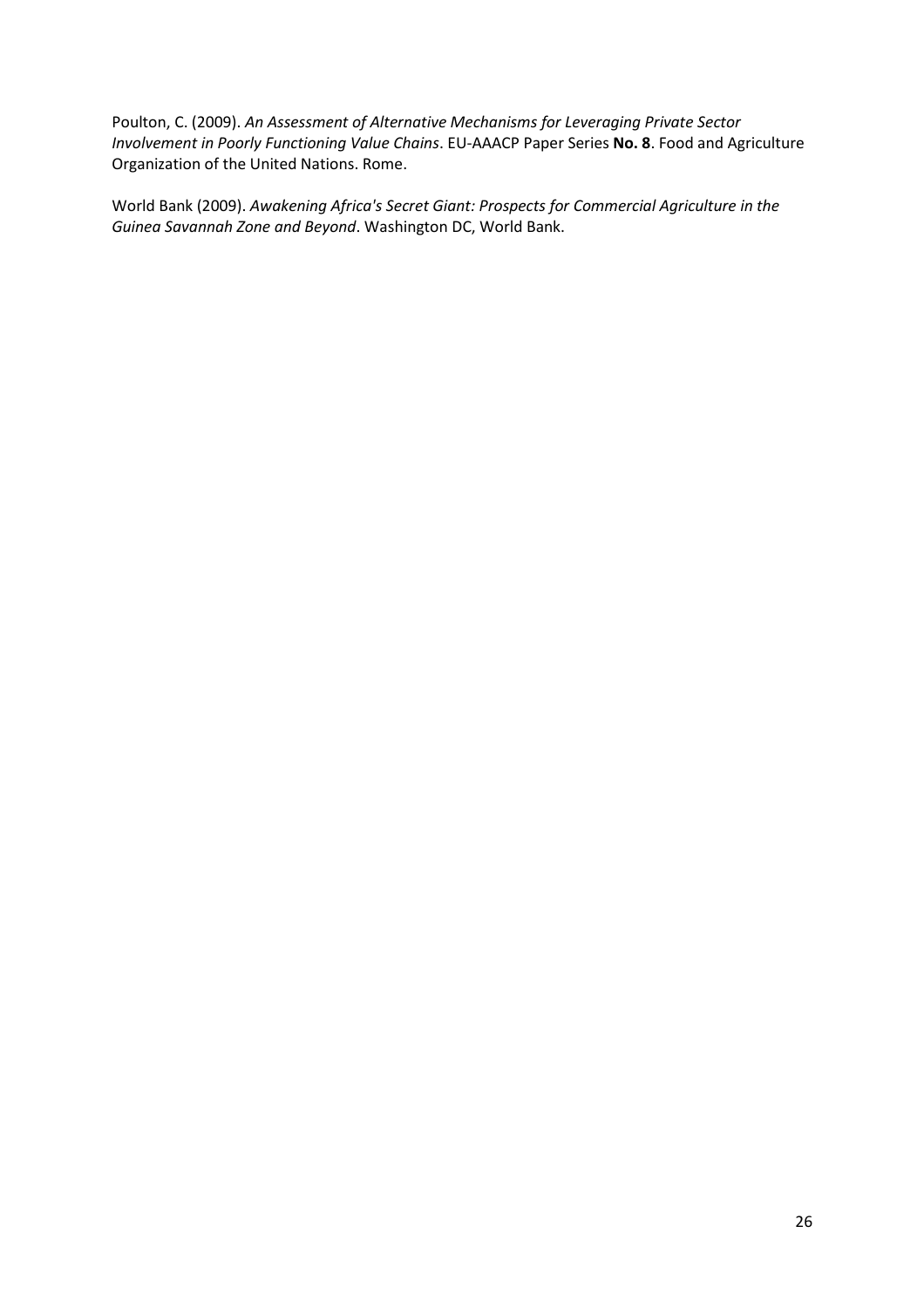## Annex: data collection tools

## Smallholder asset survey

| <b>Improved variety suppliers to markets</b><br>$\mathbf{1}$<br>Date -      | Interview number - |        |                          |
|-----------------------------------------------------------------------------|--------------------|--------|--------------------------|
| Interviewee name(s) $-$                                                     |                    |        |                          |
| Interviewer                                                                 | Location -         |        |                          |
| Section 1 - Household data (circle response or enter data)                  |                    |        |                          |
| Position in household -<br>Male head of household                           |                    |        | Female head of household |
| Total number of household dependants (children <15 years) -                 |                    |        |                          |
| Total number of dependants (adults >15 years) -                             |                    |        |                          |
| Farm size (hectares) -                                                      |                    |        |                          |
| Access to irrigation water                                                  | YES / NO           |        |                          |
| Area of principal crops for consumption (hectares) -                        |                    | maize  | cassava                  |
| Area of other crops - specify (hectares) -                                  |                    |        |                          |
| For how many months of the year is your household self-sufficient in maize? |                    |        |                          |
| Other income source - livestock sales                                       | YES / NO           |        |                          |
| Other income source - labour                                                | YES / NO           |        |                          |
| Other income sources - specify                                              | YES / NO           |        |                          |
| Distance from farm to road -                                                |                    |        |                          |
| Distance from farm to the nearest local market -                            |                    |        |                          |
| Number of rooms in house -                                                  |                    |        |                          |
| Electricity -                                                               | YES / NO           |        |                          |
| Running water -                                                             | YES / NO           |        |                          |
| Roofing -                                                                   | thatch             | timber | corrugated iron          |
| Did you receive any credit in 2008-2009?                                    | YES / NO           |        |                          |
| Do you have any outstanding loans?                                          | YES / NO           |        |                          |
| Do you belong to a community organisation?                                  | YES / NO           | (Name) |                          |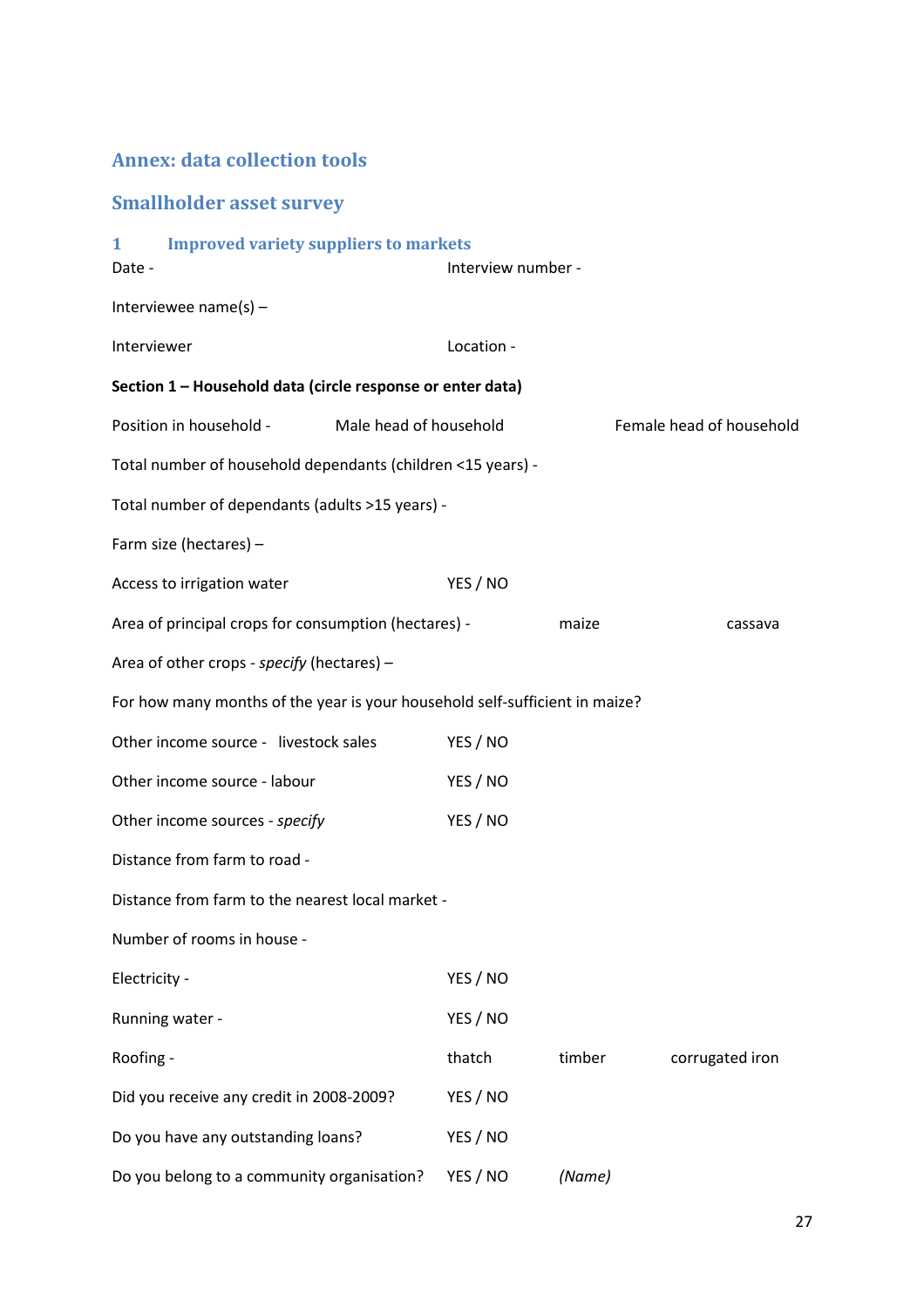Do you belong to a marketing cooperative? YES / NO (Name)

### Section 2 – Cassava production

When did you start growing cassava? Year

What varieties of cassava do you grow? List

Has the area of cassava you have grown changed over the past three years? YES / NO

Hectares increase **Hectares** decrease

What is the importance of the benefits of the IMPROVED CASSAVA VARIETIES? (0-3)

(0=not at all important - 1=slightly important - 2=somewhat important - 3=very important)

|                                                                   | Fast growing                                                                       | 0              | $\mathbf{1}$ | $\overline{2}$ | 3 |
|-------------------------------------------------------------------|------------------------------------------------------------------------------------|----------------|--------------|----------------|---|
|                                                                   | Good flavour                                                                       | 0              | $\mathbf{1}$ | $\overline{2}$ | 3 |
|                                                                   | High market demand                                                                 | 0              | $\mathbf{1}$ | $\overline{2}$ | 3 |
|                                                                   | Good prices                                                                        | $\overline{0}$ | $\mathbf{1}$ | $\overline{2}$ | 3 |
|                                                                   | Other - specify                                                                    | $\mathbf 0$    | $\mathbf{1}$ | $\overline{2}$ | 3 |
|                                                                   | What is the importance of the benefits of the TRADITIONAL CASSAVA VARIETIES? (0-3) |                |              |                |   |
|                                                                   | High dry matter content                                                            | 0              | $\mathbf{1}$ | $\overline{2}$ | 3 |
|                                                                   | Sweetness/flavour                                                                  | 0              | $\mathbf{1}$ | $\overline{2}$ | 3 |
|                                                                   | Long storage life                                                                  | 0              | $\mathbf{1}$ | $\overline{2}$ | 3 |
|                                                                   | Sales can be made when you need cash                                               | 0              | $\mathbf{1}$ | $\overline{2}$ | 3 |
|                                                                   | Other- specify                                                                     |                |              |                |   |
| Have you received any training in producing cassava?              |                                                                                    |                | YES / NO     |                |   |
| Have you received any training in processing cassava?             |                                                                                    |                | YES / NO     |                |   |
| Have you received any training in marketing and business?         | YES / NO                                                                           |                |              |                |   |
| YES / NO<br>Have you received any training in group organisation? |                                                                                    |                |              |                |   |
| Have you received any training in quality control?<br>YES / NO    |                                                                                    |                |              |                |   |
|                                                                   |                                                                                    |                |              |                |   |

What organisations are the sources of such supports? List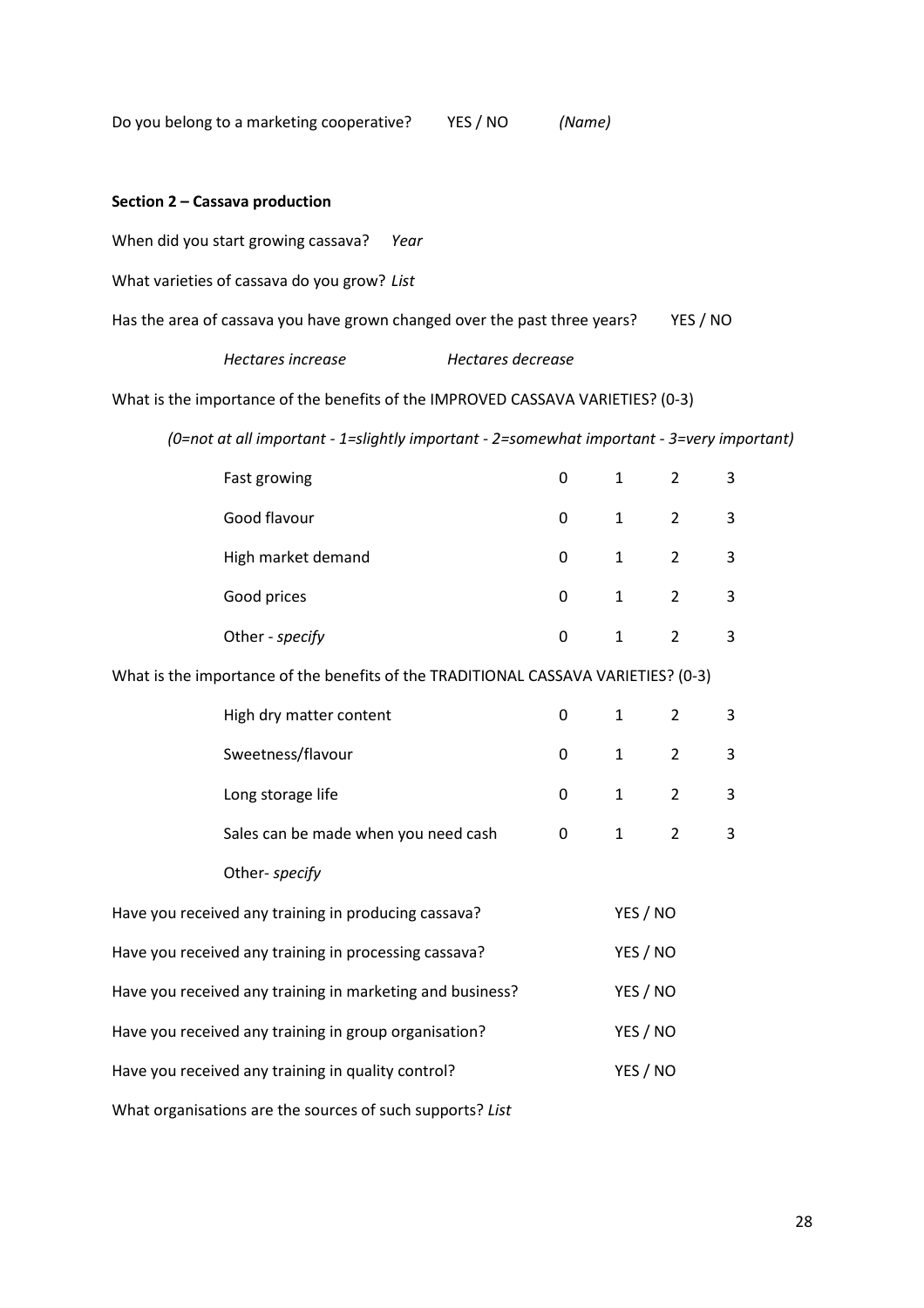#### Section 3 – Cassava utilisation

| <b>Never</b>                       | 1-2 times/week                                      | 3-4 times/week | Once or more/day |
|------------------------------------|-----------------------------------------------------|----------------|------------------|
|                                    | How often do you eat IMPROVED VARIETIES of cassava? |                |                  |
| <b>Never</b>                       | 1-2 times/week                                      | 3-4 times/week | Once or more/day |
| Do you make cassava chips on farm? |                                                     |                | YES / NO         |
| Do you make cassava flour on farm? |                                                     |                | YES / NO         |
|                                    |                                                     |                |                  |

How often do you eat TRADITIONAL VARIETIES of cassava?

Did you buy it with: cash? credit?

Do you have any cassava processing equipment? YES / NO

How many times in a year do you sell cassava?

How important are sales of TRADITIONAL VARIETIES of cassava to household income? (0-3)

(0=not at all important - 1=slightly important - 2=somewhat important - 3=very important) How important are sales of IMPROVED VARIETIES of cassava to household income? (0-3)

(0=not at all important - 1=slightly important - 2=somewhat important - 3=very important)

#### Problems in selling cassava

How important are the following in affecting your production and marketing of cassava? (0-3)

(0=not a problem - 1=slight problem - 2=medium problem - 3=severe problem)

Availability of planting materials

Availability of processing equipment and drying facilities

Availability of water for processing

Availability of electrical supply

Availability of packaging materials

Availability of traders and alternative market outlets

Availability of market information

Cost and availability of transport

Distance to market

Quality of roads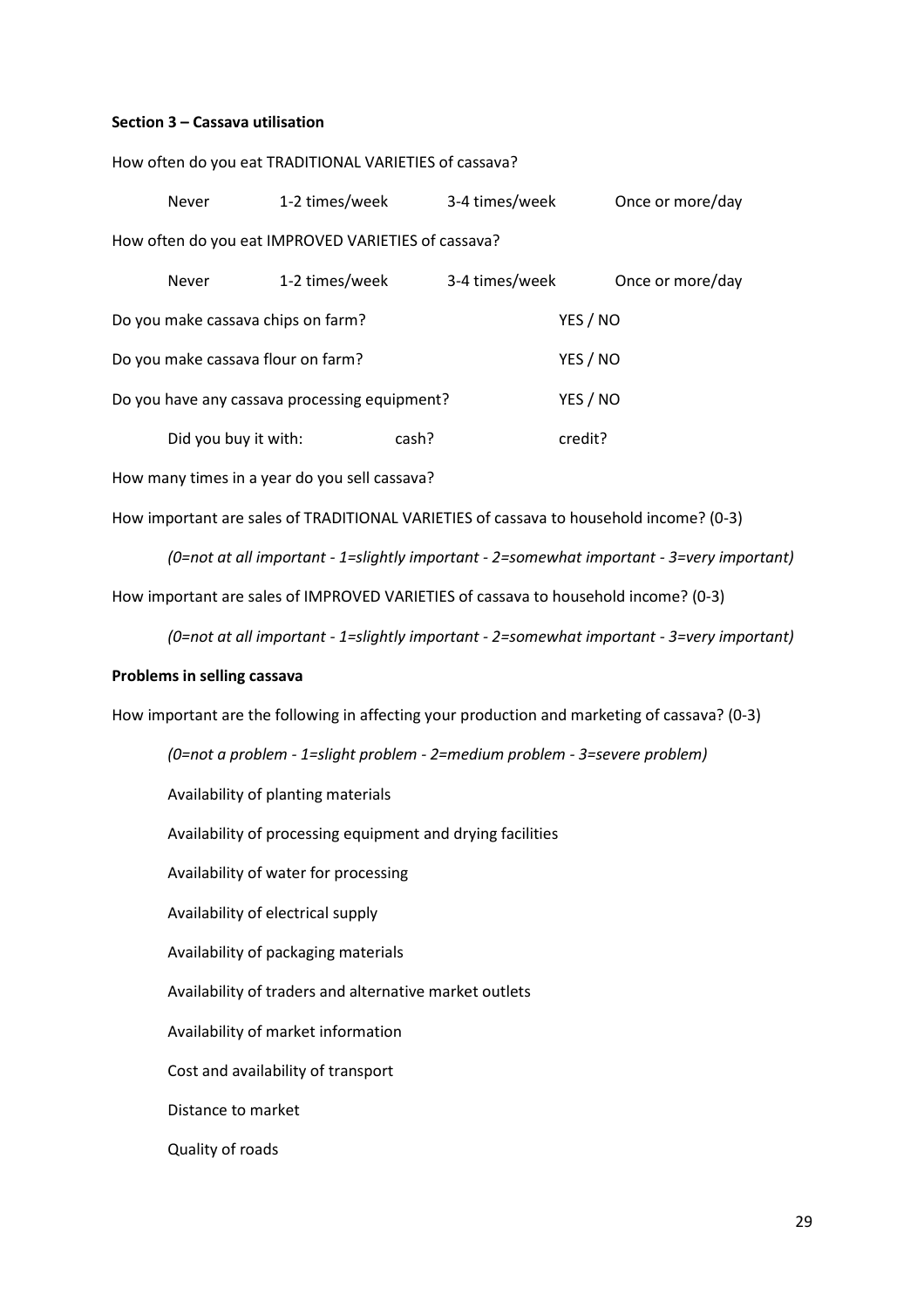### Section 4 Interventions

What types of organisations have you benefitted from in developing cassava production and utilisation? Specify

Public sector organisations

NGOs

Private sector firms

What types of initiatives have you benefitted from in developing cassava production and utilisation? Specify

Individual on-farm visits by public sector extension agents

Group training

Group technical demonstrations

Credit

Grants

Dissemination of information by radio

Dissemination of information by printed leaflets, posters, etc

Visits by private sector agents

Commercial outgrower schemes

Visits to demonstration plots

Contacts through nucleus farmers

Distribution of new planting materials

Planting materials from community nurseries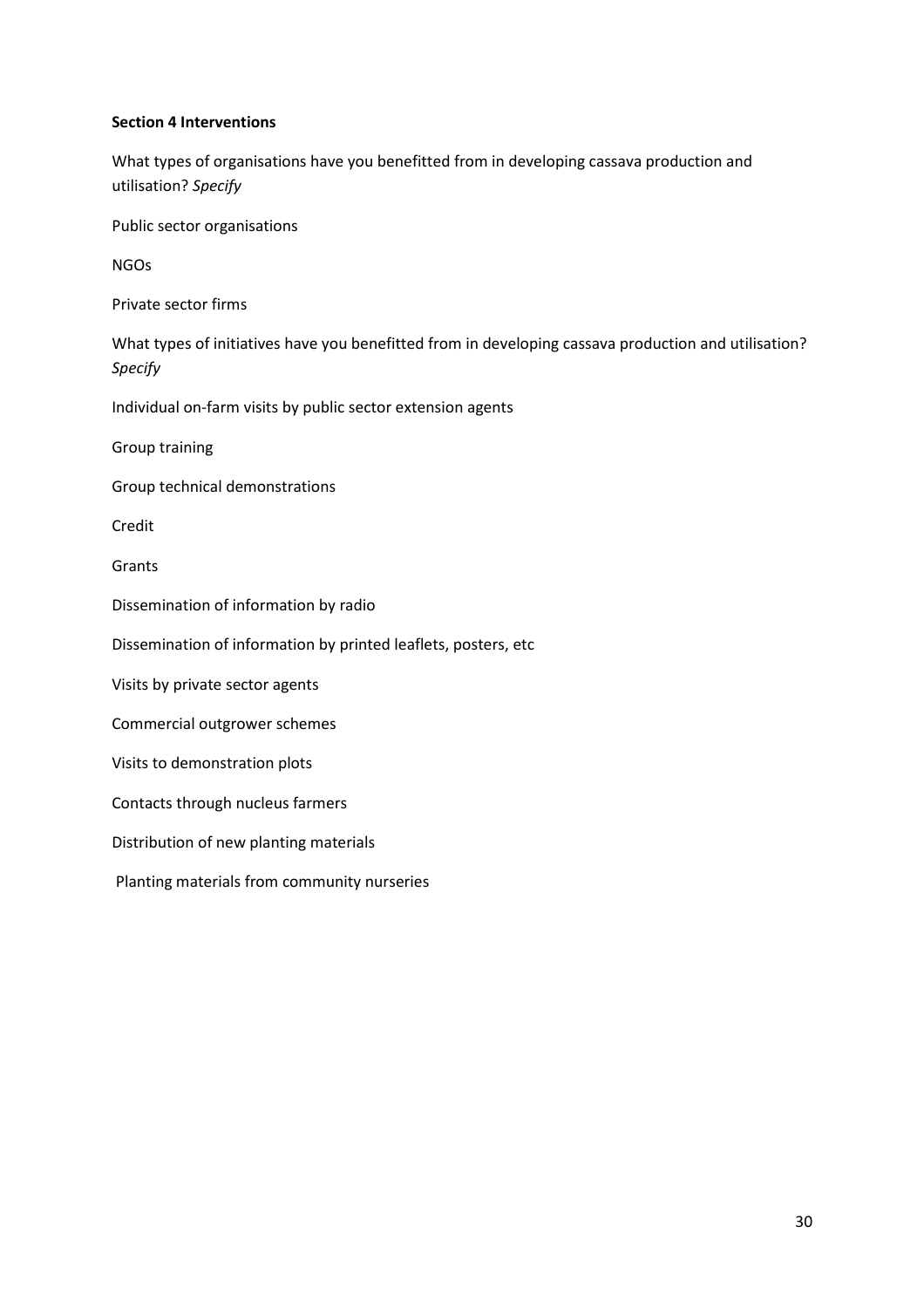#### Section 5 – Livelihood benefits in terms of assets.

How important are any changes which are the results of cassava production and utilisation?

(0=not at all important - 1=slightly important - 2=somewhat important - 3=very important)

Increased income

More stable income

Increased food security – availability of food sources in the dry season

Increased exposure to weather and production risks – eg drought, hail

Increased exposure to market risks – eg non-payment by traders, fluctuating prices

Increased exposure to crop damage by people and livestock

How important has income from cassava been in enabling you to make new investments in:

(0=not at all important - 1=slightly important - 2=somewhat important - 3=very important)

new/better housing

household equipment

better water supplies

power supply

communications technologies eg cellphone

land and agricultural production technologies, machinery, tools

livestock – small and large

better diet

school fees and uniforms, school materials and attendance

medical costs

consumer goods eg radio, batteries

transport eg bicycle

support to family members and others

savings

expansion of agricultural land

new production and/or processing technologies for agriculture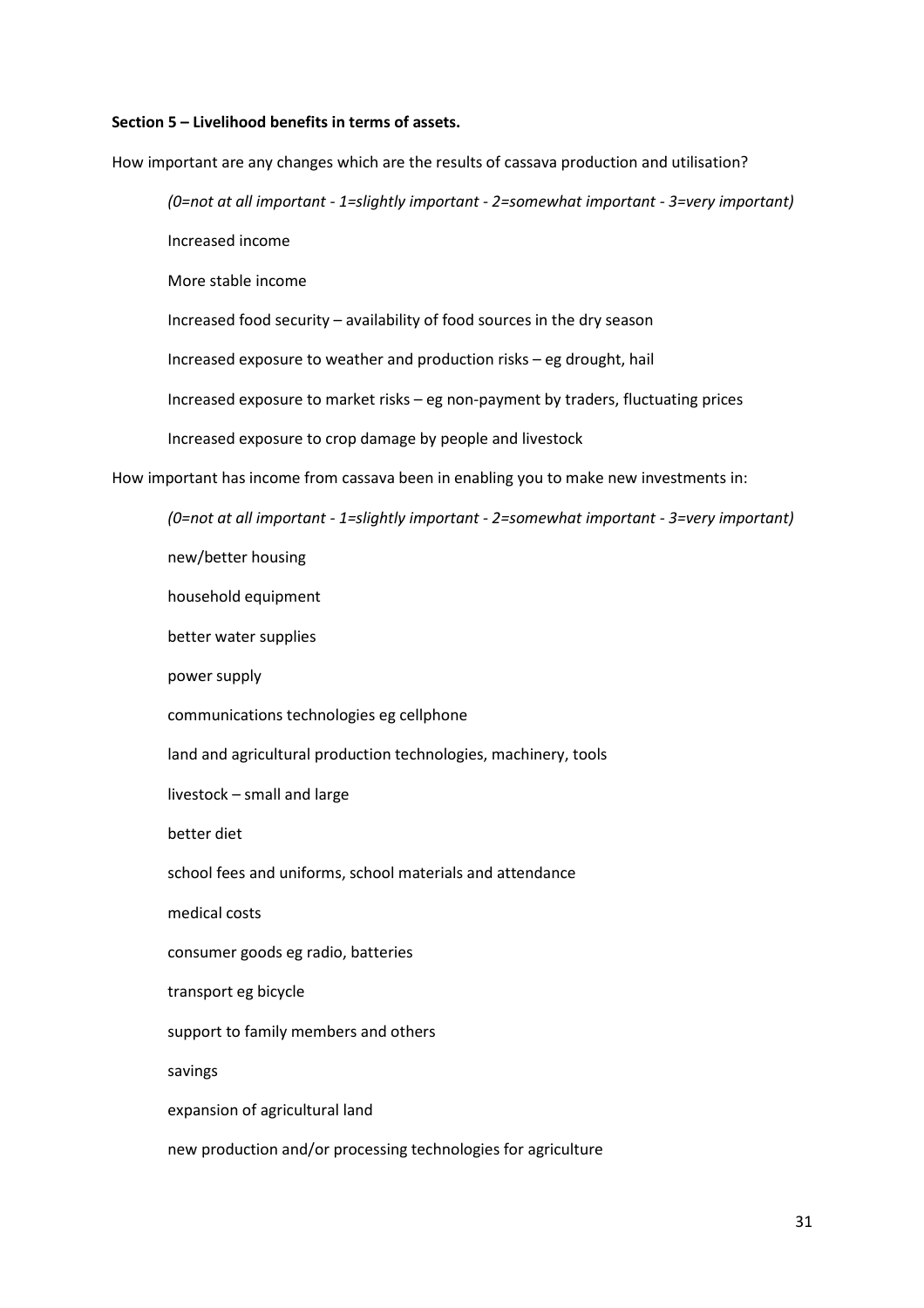### Section 6 - Attribution

Besides benefits from the cassava value chain, can you identify any other causes of significant positive changes in your livelihoods over the past three years?

(0=not at all important - 1=slightly important - 2=somewhat important - 3=very important)

Eg positive impacts of

New income sources Lower costs of purchased goods and inputs Higher market prices Government support NGO support Fewer dependants Other - specify

Can you identify any other causes of significant negative changes in your livelihoods over the past three years?

(0=not at all important - 1=slightly important - 2=somewhat important - 3=very important)

### Eg negative impacts of

Bad weather effects on agricultural production Incidence of family ill-health/disease /accidents/deaths Increased number of children or other dependants Higher costs of purchased goods and inputs Lower market prices Other - specify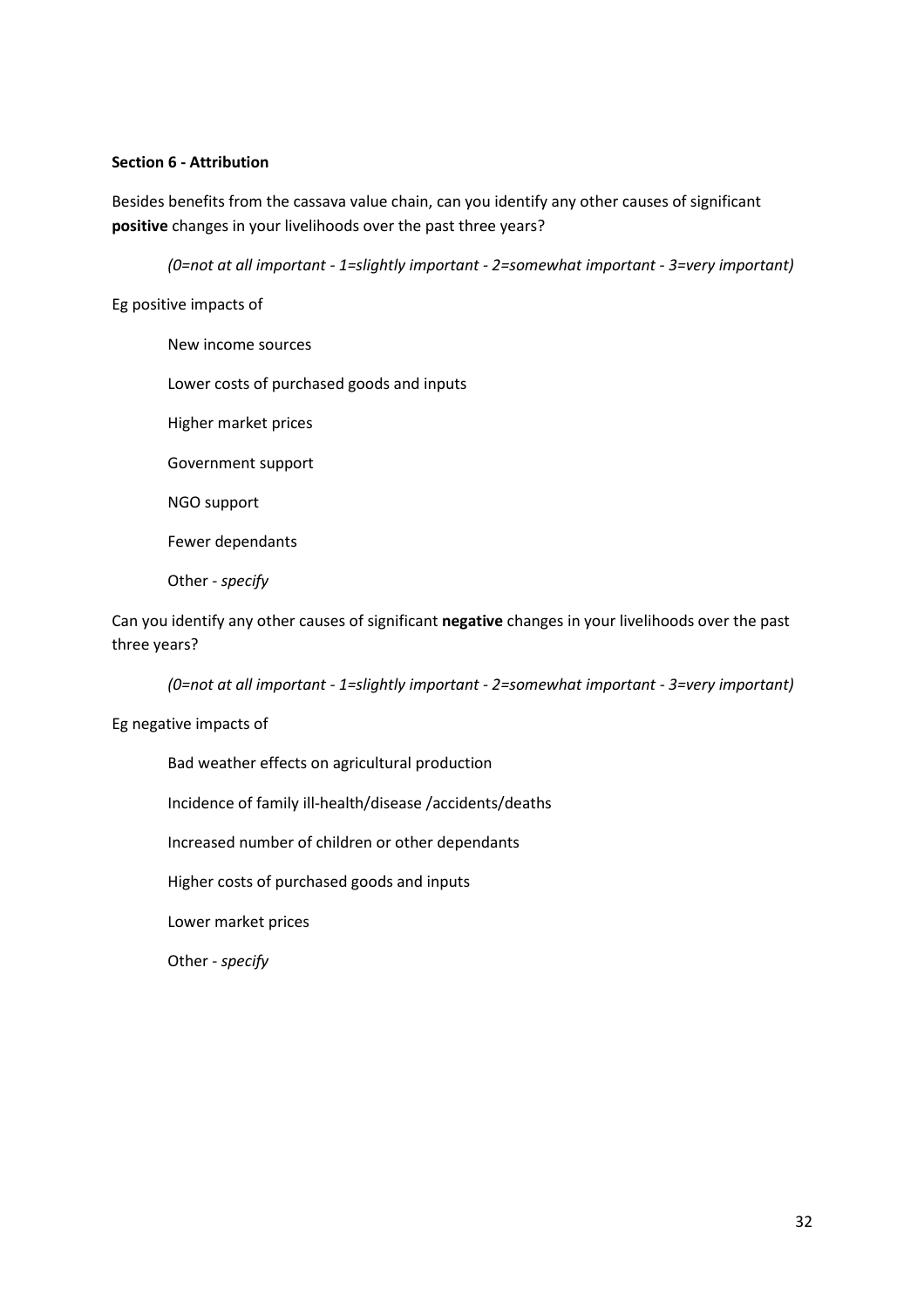| Farmers growing but not selling IVs to secondary processors<br>$\mathbf{2}$<br>Date - | Interview number - |        |                          |
|---------------------------------------------------------------------------------------|--------------------|--------|--------------------------|
| Interviewee name(s) $-$                                                               |                    |        |                          |
| Interviewer                                                                           | Location -         |        |                          |
| Section 1 - Household data (circle response or enter data)                            |                    |        |                          |
| Position in household -<br>Male head of household                                     |                    |        | Female head of household |
| Total number of household dependants (children <15 years) -                           |                    |        |                          |
| Total number of dependants (adults >15 years) -                                       |                    |        |                          |
| Farm size (hectares) -                                                                |                    |        |                          |
| Access to irrigation water                                                            | YES / NO           |        |                          |
| Area of principal crops for consumption (hectares) -                                  |                    | maize  | cassava                  |
| Area of other crops - specify (hectares) -                                            |                    |        |                          |
| For how many months of the year is your household self-sufficient in maize?           |                    |        |                          |
| Other income source - livestock sales                                                 | YES / NO           |        |                          |
| Other income source - labour                                                          | YES / NO           |        |                          |
| Other income sources - specify                                                        | YES / NO           |        |                          |
| Distance from farm to road -                                                          |                    |        |                          |
| Distance from farm to the nearest local market -                                      |                    |        |                          |
| Number of rooms in house -                                                            |                    |        |                          |
| Electricity -                                                                         | YES / NO           |        |                          |
| Running water -                                                                       | YES / NO           |        |                          |
| Roofing -                                                                             | thatch             | timber | corrugated iron          |
| Did you receive any credit in 2008-2009?                                              | YES / NO           |        |                          |
| Do you have any outstanding loans?                                                    | YES / NO           |        |                          |
| Do you belong to a community organisation?                                            | YES / NO           | (Name) |                          |
| Do you belong to a marketing cooperative?                                             | YES / NO           | (Name) |                          |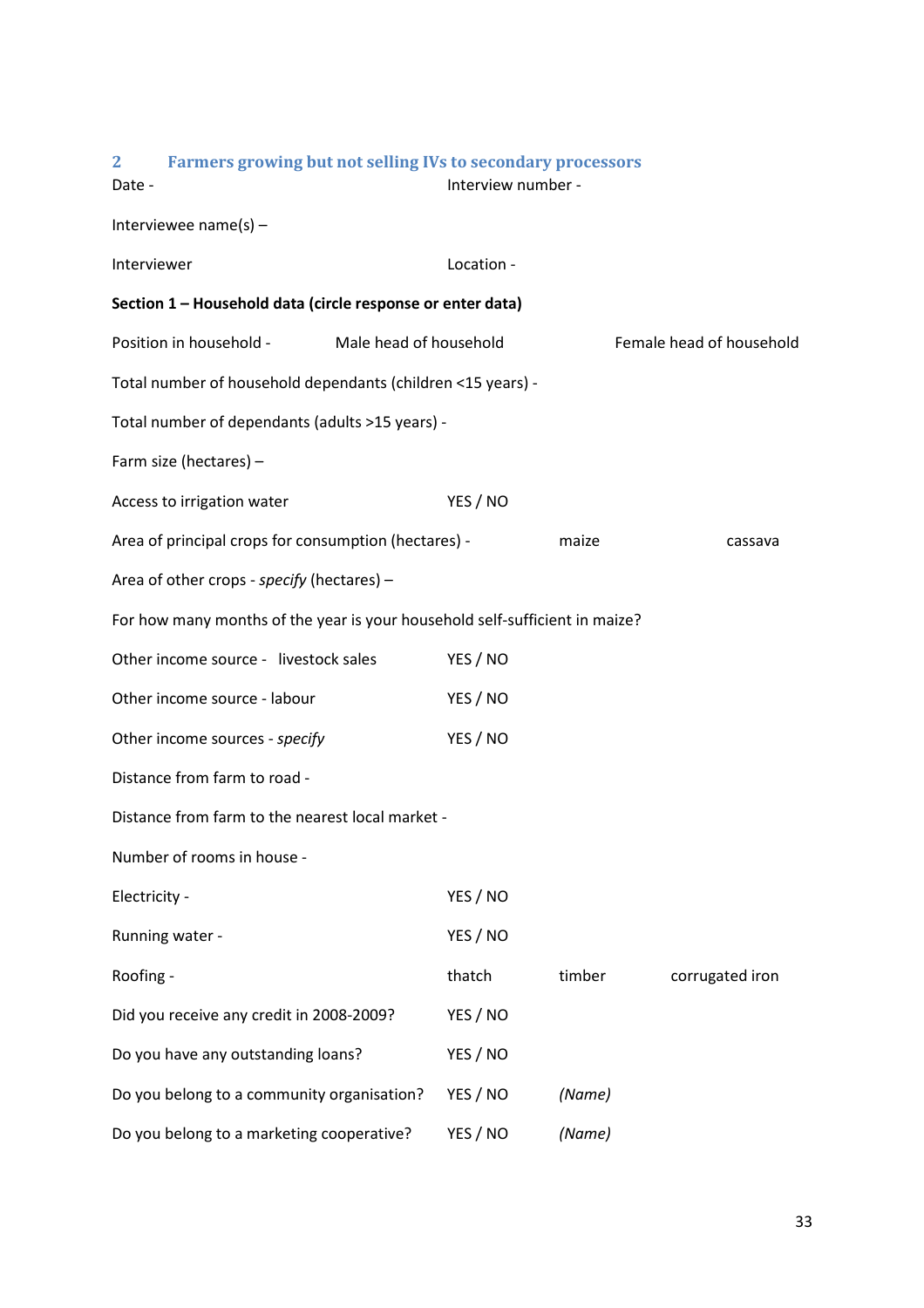### Section 2 – Cassava production

When did you start growing cassava? Year

What varieties of cassava do you grow? List

| Has the area of cassava you have grown changed over the past three years? |  |  |  | YES / NO |
|---------------------------------------------------------------------------|--|--|--|----------|
|---------------------------------------------------------------------------|--|--|--|----------|

### What is the importance of the benefits of the IMPROVED CASSAVA VARIETIES? (0-3)

(0=not at all important - 1=slightly important - 2=somewhat important - 3=very important)

|                                                           | Fast growing                                                                       | 0           | $\mathbf{1}$ | $\overline{2}$ | 3                         |
|-----------------------------------------------------------|------------------------------------------------------------------------------------|-------------|--------------|----------------|---------------------------|
|                                                           | Good flavour                                                                       | $\mathbf 0$ | $\mathbf{1}$ | $\overline{2}$ | 3                         |
|                                                           | High market demand                                                                 | 0           | $\mathbf{1}$ | $\overline{2}$ | 3                         |
|                                                           | Good prices                                                                        | 0           | $\mathbf{1}$ | $\overline{2}$ | 3                         |
|                                                           | Other - specify                                                                    | $\mathbf 0$ | $\mathbf{1}$ | $\overline{2}$ | 3                         |
|                                                           | What is the importance of the benefits of the TRADITIONAL CASSAVA VARIETIES? (0-3) |             |              |                |                           |
|                                                           | High dry matter content                                                            | 0           | $\mathbf{1}$ | $\overline{2}$ | 3                         |
|                                                           | Sweetness/flavour                                                                  | 0           | $\mathbf{1}$ | $\overline{2}$ | $\mathsf 3$               |
|                                                           | Long storage life                                                                  | 0           | $\mathbf{1}$ | $\overline{2}$ | 3                         |
|                                                           | Sales can be made when you need cash                                               | 0           | $\mathbf{1}$ | $\overline{2}$ | $\ensuremath{\mathsf{3}}$ |
|                                                           | Other- specify                                                                     |             |              |                |                           |
|                                                           | Have you received any training in producing cassava?                               |             | YES / NO     |                |                           |
|                                                           | Have you received any training in processing cassava?                              |             | YES / NO     |                |                           |
| Have you received any training in marketing and business? |                                                                                    |             | YES / NO     |                |                           |
| Have you received any training in group organisation?     |                                                                                    |             | YES / NO     |                |                           |
| Have you received any training in quality control?        |                                                                                    |             | YES / NO     |                |                           |
|                                                           |                                                                                    |             |              |                |                           |

What organisations are the sources of such supports? List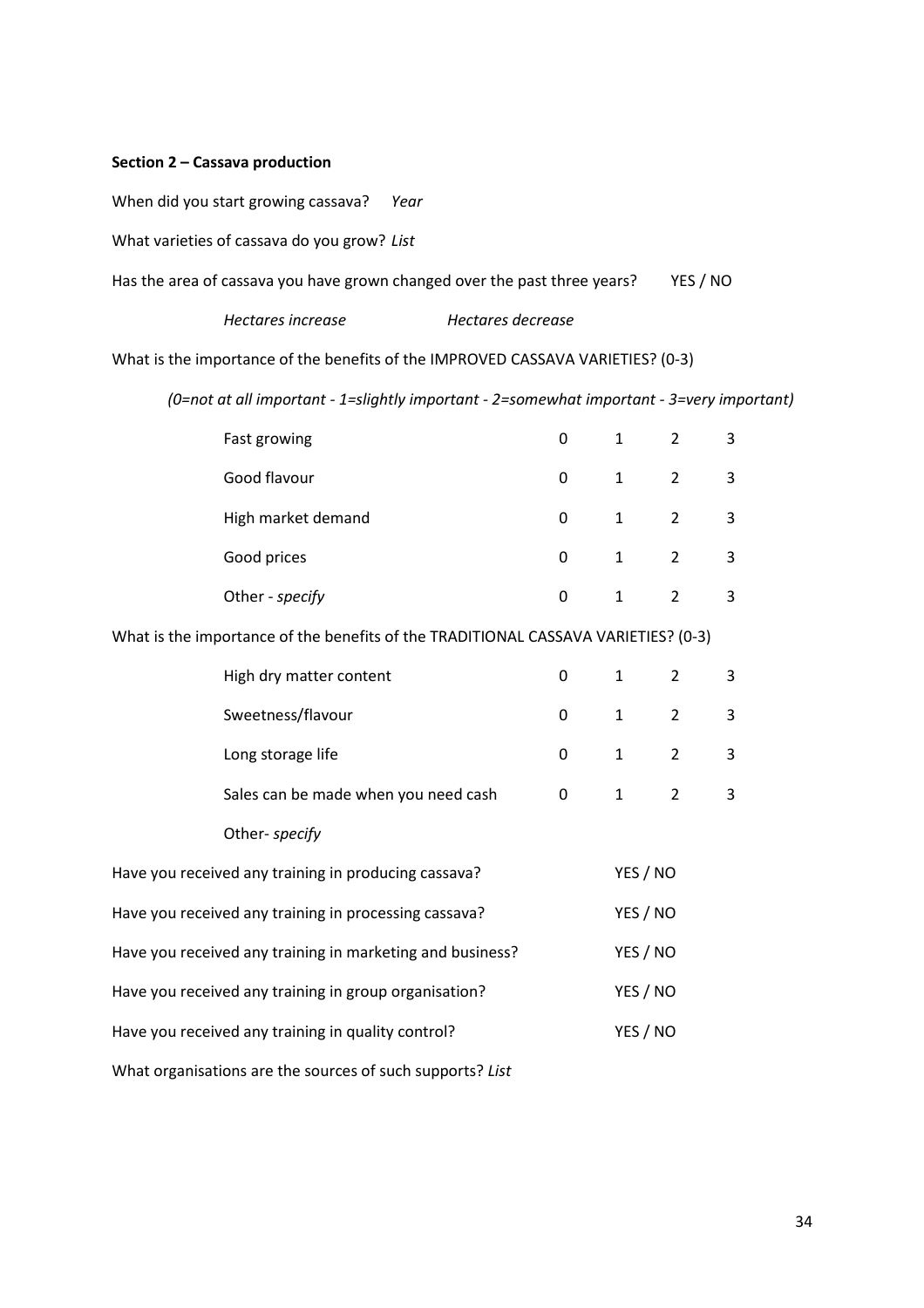#### Section 3 – Cassava utilisation

How often do you eat TRADITIONAL VARIETIES of cassava?

Never 1-2 times/week 3-4 times/week Once or more/day How often do you eat IMPROVED VARIETIES of cassava? Never 1-2 times/week 3-4 times/week Once or more/day How important are sales of TRADITIONAL VARIETIES of cassava to household income? (0-3) (0=not at all important - 1=slightly important - 2=somewhat important - 3=very important) How important are the following in affecting your production and marketing of cassava? (0-3) (0=not a problem - 1=slight problem - 2=medium problem - 3=severe problem) Availability of planting materials Availability of processing equipment and drying facilities Availability of water for processing Availability of electrical supply Availability of packaging materials Availability of traders and alternative market outlets Availability of market information Cost and availability of transport

Distance to market

Quality of roads

### List any other reasons for not selling IMPROVED VARIETIES of cassava

Production volumes are too small Low product quality Lack of buyers Low prices We eat all we produce We have other sources of cash income Other- specify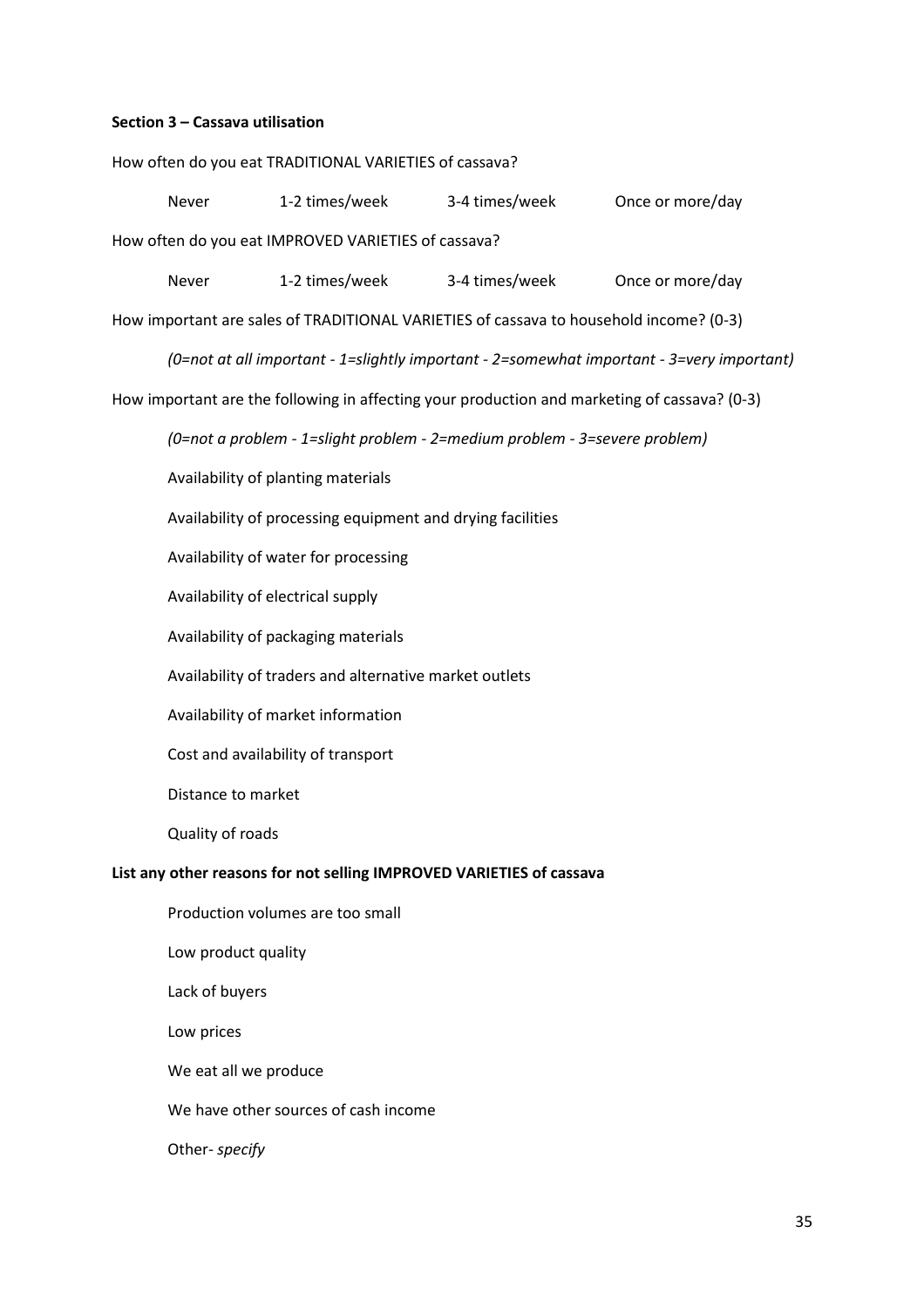### Section 4 Interventions

What types of organisations have you benefitted from in developing cassava production and utilisation? Specify

Public sector organisations

NGOs

Private sector firms

What types of initiatives have you benefitted from in developing cassava production and utilisation? Specify

Individual on-farm visits by public sector extension agents

Group training

Group technical demonstrations

Credit

Grants

Dissemination of information by radio

Dissemination of information by printed leaflets, posters, etc

Visits by private sector agents

Commercial outgrower schemes

Visits to demonstration plots

Contacts through nucleus farmers

Distribution of new planting materials

Planting materials from community nurseries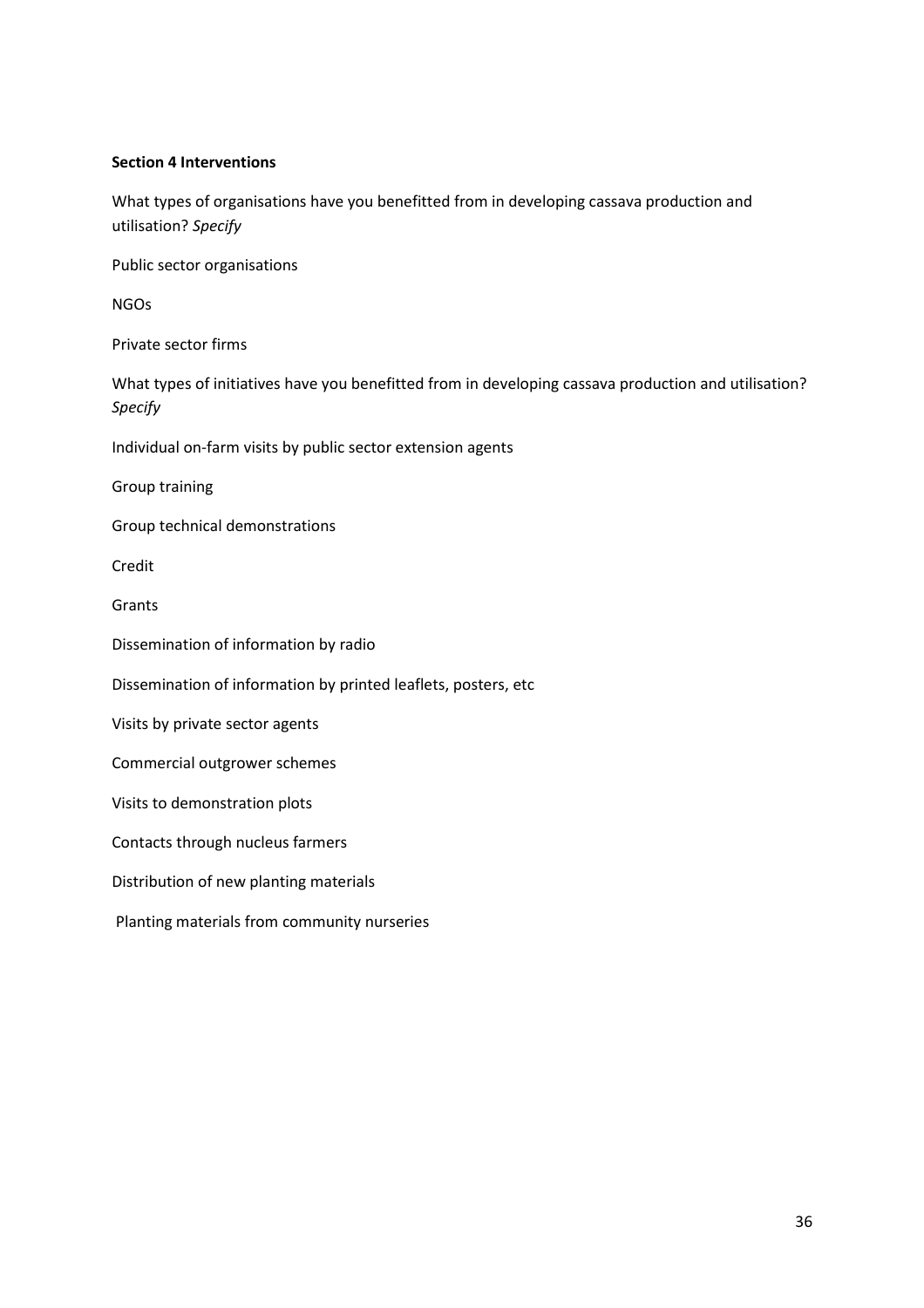### Section 5 – Livelihood benefits in terms of assets

Have you experienced any changes in livelihoods which are the results of cassava production and utilisation?

(0=not at all important - 1=slightly important - 2=somewhat important - 3=very important) Increased income More stable income Increased food security – availability of food sources in the dry season Increased exposure to weather and production risks – eg drought, hail Increased exposure to market risks – eg non-payment by traders, fluctuating prices Increased exposure to crop damage by people and livestock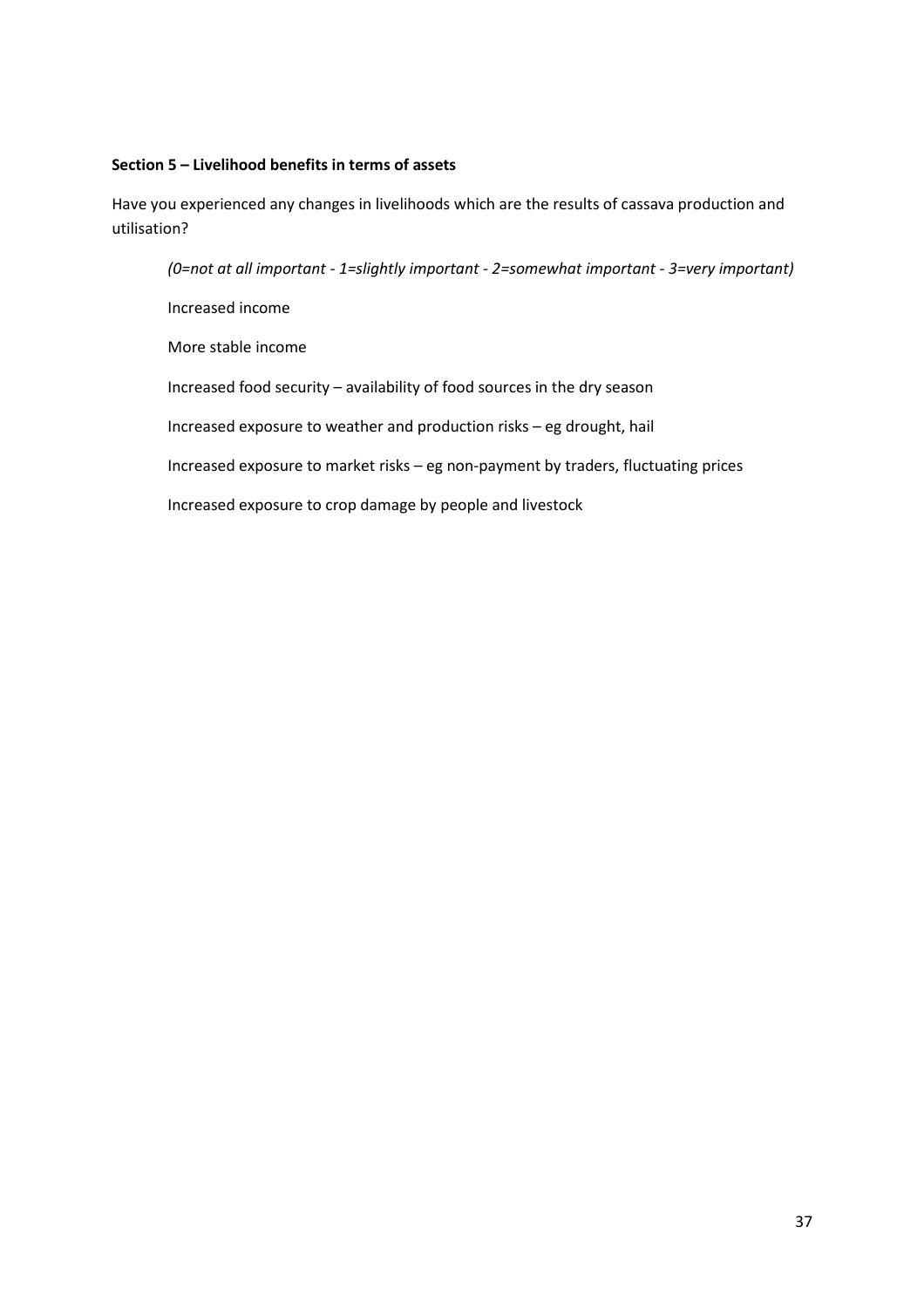### Section 6 - Attribution

Can you identify any other causes of significant positive changes in your livelihoods over the past three years?

(0=not at all important - 1=slightly important - 2=somewhat important - 3=very important)

### Eg positive impacts of

New income sources Lower costs of purchased goods and inputs Higher market prices Government support NGO support Fewer dependants Other - specify

Can you identify any other causes of significant negative changes in your livelihoods over the past three years?

(0=not at all important - 1=slightly important - 2=somewhat important - 3=very important)

### Eg negative impacts of

Bad weather effects on agricultural production Incidence of family ill-health/disease /accidents/deaths Increased number of children or other dependants Higher costs of purchased goods and inputs Lower market prices Other - specify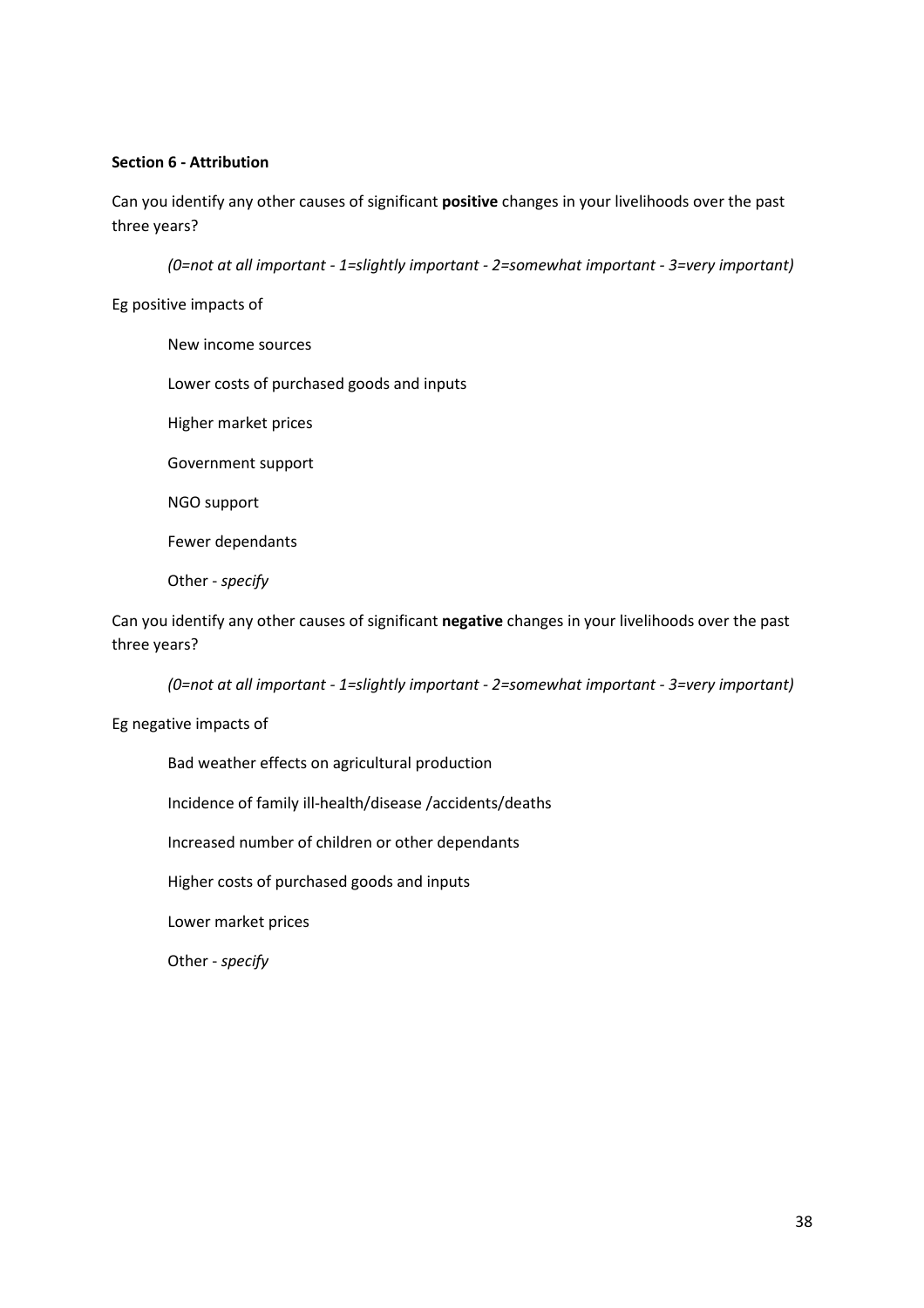| 3<br><b>Farmers growing only traditional cassava varieties</b><br>Date -    | Interview number - |        |                          |
|-----------------------------------------------------------------------------|--------------------|--------|--------------------------|
| Interviewee name(s) $-$                                                     |                    |        |                          |
| Interviewer                                                                 | Location -         |        |                          |
| Section 1 - Household data (circle response or enter data)                  |                    |        |                          |
| Position in household -<br>Male head of household                           |                    |        | Female head of household |
| Total number of household dependants (children <15 years) -                 |                    |        |                          |
| Total number of dependants (adults >15 years) -                             |                    |        |                          |
| Farm size (hectares) -                                                      |                    |        |                          |
| Access to irrigation water                                                  | YES / NO           |        |                          |
| Area of principal crops for consumption (hectares) -                        |                    | maize  | cassava                  |
| Area of other crops - specify (hectares) -                                  |                    |        |                          |
| For how many months of the year is your household self-sufficient in maize? |                    |        |                          |
| Other income source - livestock sales                                       | YES / NO           |        |                          |
| Other income source - labour                                                | YES / NO           |        |                          |
| Other income sources - specify                                              | YES / NO           |        |                          |
| Distance from farm to road -                                                |                    |        |                          |
| Distance from farm to the nearest local market -                            |                    |        |                          |
| Number of rooms in house -                                                  |                    |        |                          |
| Electricity -                                                               | YES / NO           |        |                          |
| Running water -                                                             | YES / NO           |        |                          |
| Roofing -                                                                   | thatch             | timber | corrugated iron          |
| Did you receive any credit in 2008-2009?                                    | YES / NO           |        |                          |
| Do you have any outstanding loans?                                          | YES / NO           |        |                          |
| Do you belong to a community organisation?                                  | YES / NO           | (Name) |                          |
| Do you belong to a marketing cooperative?                                   | YES / NO           | (Name) |                          |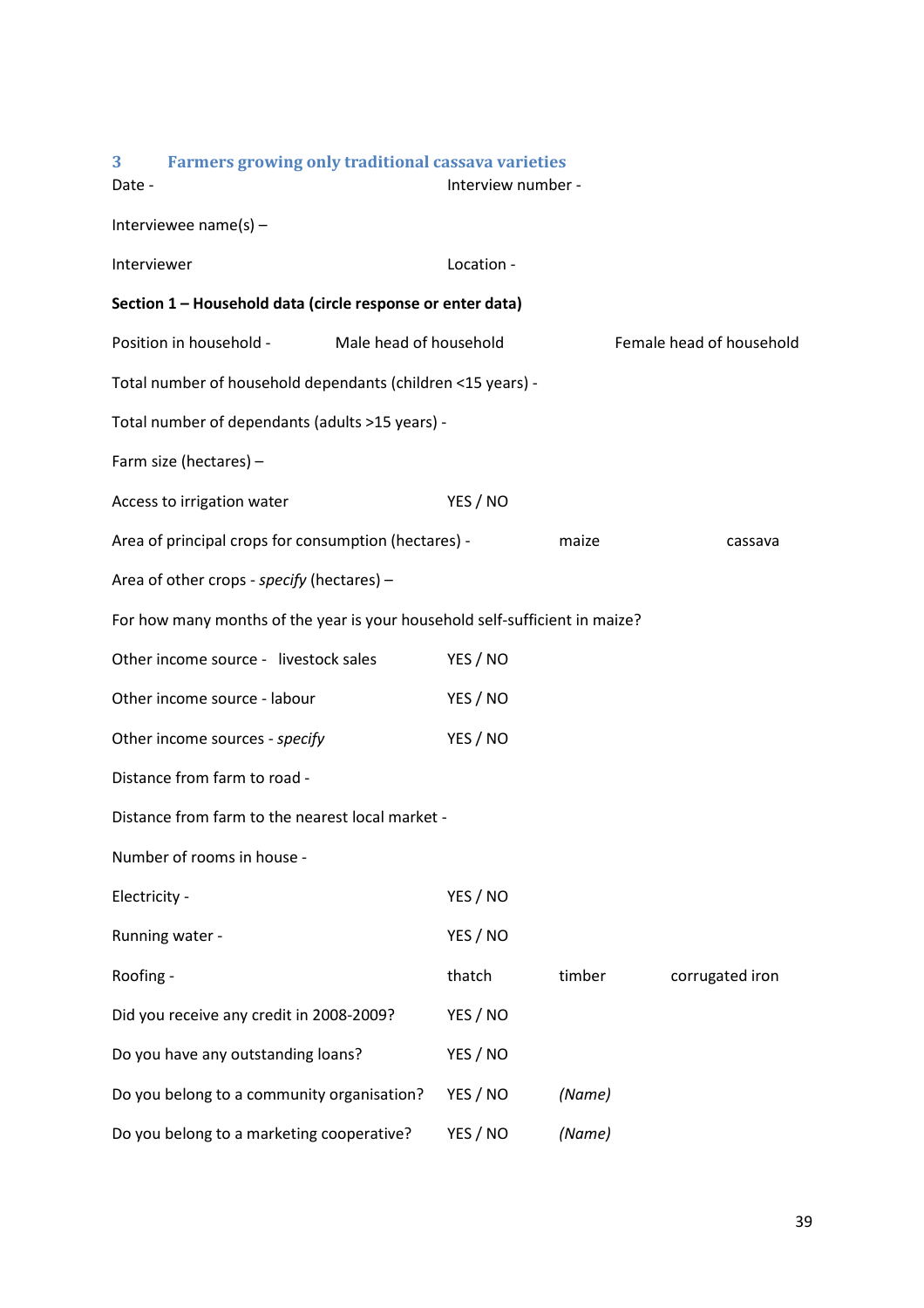### Section 2 – Cassava production

When did you start growing cassava? Year

What varieties of cassava do you grow? List

| Has the area of cassava you have grown changed over the past three years? | YES / NO |
|---------------------------------------------------------------------------|----------|
|                                                                           |          |

| Hectares increase | Hectares decrease |
|-------------------|-------------------|
|                   |                   |

What is the importance of the benefits of the TRADITIONAL CASSAVA VARIETIES? (0-3)

| High dry matter content                              | 0        | $1 \quad$      | $\overline{2}$ | 3 |
|------------------------------------------------------|----------|----------------|----------------|---|
| Sweetness/flavour                                    | $\Omega$ | $\overline{1}$ | $\overline{2}$ | 3 |
| Long storage life                                    | 0        | $1 \quad$      | $\overline{2}$ | 3 |
| Sales can be made when you need cash                 | 0        | 1              |                | 3 |
| Other- specify                                       |          |                |                |   |
| Have you received any training in producing cassava? |          |                | YES / NO       |   |

| Have you received any training in processing cassava?     | YES / NO |
|-----------------------------------------------------------|----------|
| Have you received any training in marketing and business? | YES / NO |
| Have you received any training in group organisation?     | YES / NO |
| Have you received any training in quality control?        | YES / NO |
|                                                           |          |

What organisations are the sources of such supports? List

Have you heard of any benefits of the IMPROVED CASSAVA VARIETIES? (0-3)

(0=not at all important - 1=slightly important - 2=somewhat important - 3=very important – 4=don't know)

| Fast growing       | 0 | 1 | 2              | 3 |
|--------------------|---|---|----------------|---|
| Good flavour       | 0 | 1 | $\overline{2}$ | 3 |
| High market demand | 0 | 1 | $\overline{2}$ | 3 |
| Good prices        | 0 | 1 | $\overline{2}$ | 3 |
| Other - specify    | 0 |   | 2              | 3 |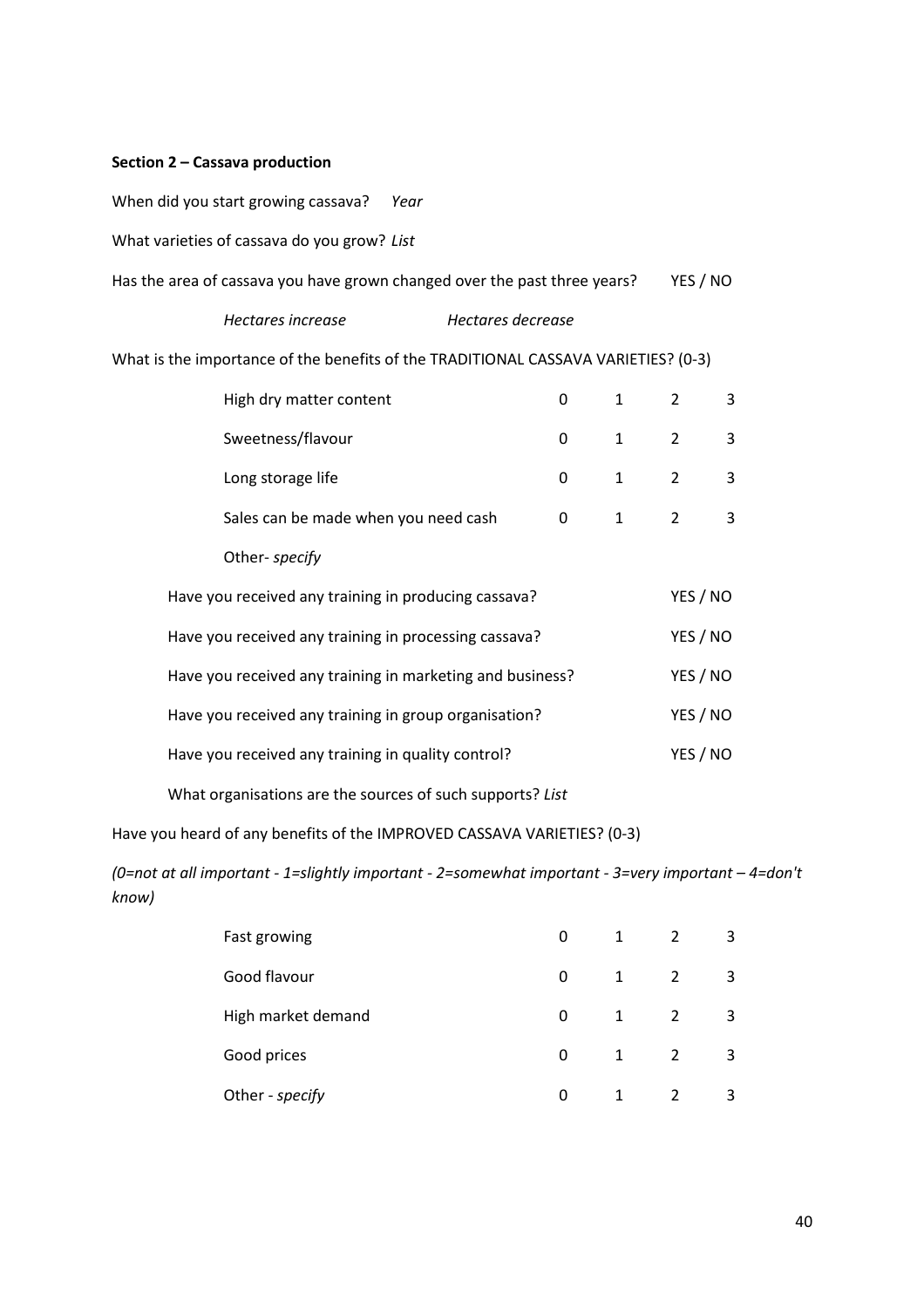#### Section 3 – Cassava utilisation

How often do you eat TRADITIONAL VARIETIES of cassava?

Never 1-2 times/week 3-4 times/week Once or more/day

How important are sales of TRADITIONAL VARIETIES of cassava to household income? (0-3)

(0=not at all important - 1=slightly important - 2=somewhat important - 3=very important)

How important are the following in affecting your production of cassava? (0-3)

(0=not a problem - 1=slight problem - 2=medium problem - 3=severe problem)

Availability of planting materials

Availability of processing equipment and drying facilities

Availability of water for processing

Availability of electrical supply

Availability of packaging materials

Availability of traders and alternative market outlets

Availability of market information

Cost and availability of transport

Distance to market

Quality of roads

#### How important are the following reasons for not growing improved varieties of cassava

(0=not at all important - 1=slightly important - 2=somewhat important - 3=very important)

Lack of information about improved varieties

Lack of planting materials

Low yield/poor quality of improved varieties

High risk of losses of improved varieties during production

High risk of post-harvest losses of improved varieties

We prefer to grow other food crops

We have other sources of cash income

Other- specify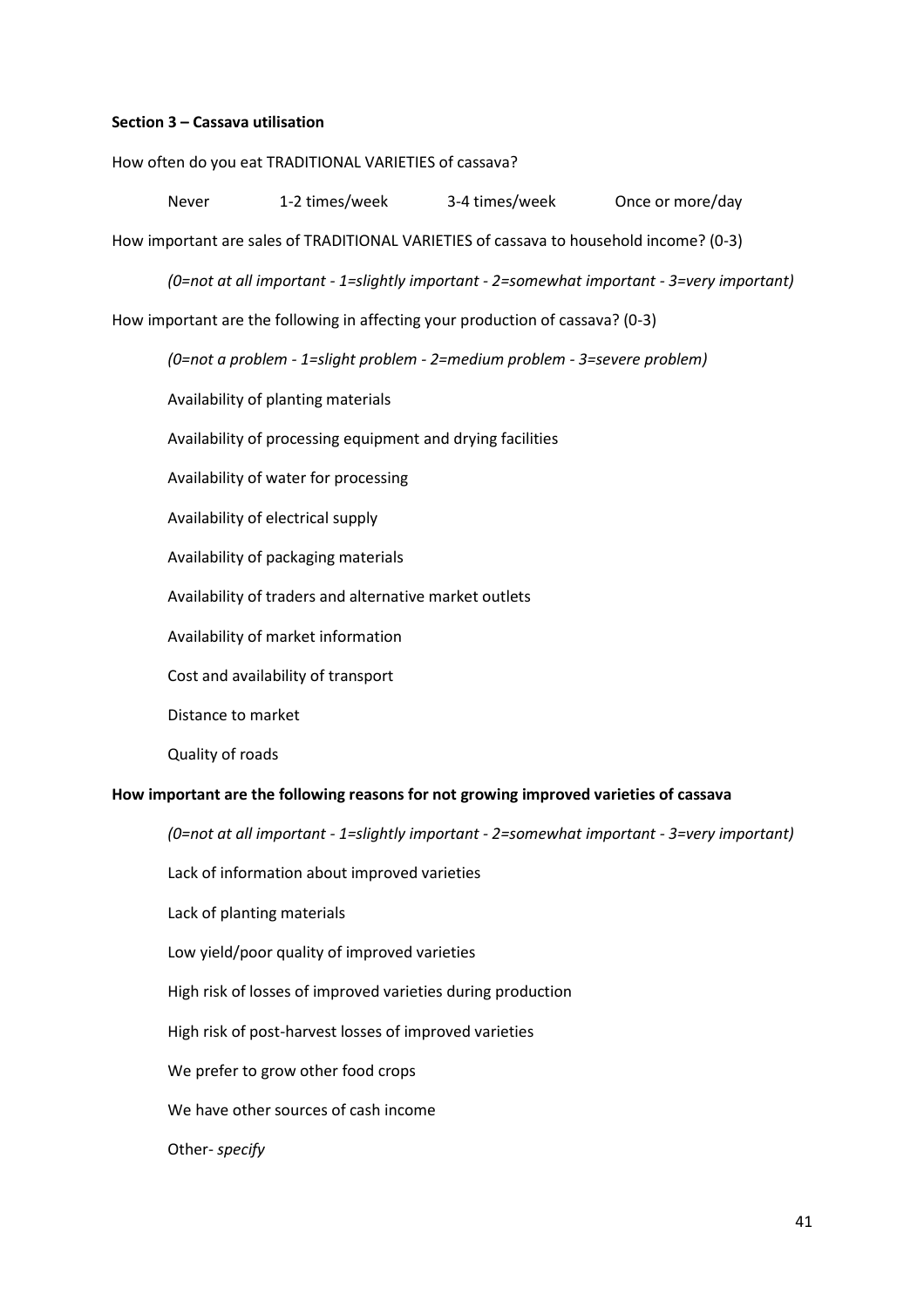### Section 4 Interventions

What types of organisations have you benefitted from in developing cassava production and utilisation? Specify

Public sector organisations

NGOs

Private sector firms

What types of initiatives have you benefitted from in developing cassava production and utilisation? Specify

Individual on-farm visits by public sector extension agents

Group training

Group technical demonstrations

Credit

Grants

Dissemination of information by radio

Dissemination of information by printed leaflets, posters, etc

Visits by private sector agents

Commercial outgrower schemes

Visits to demonstration plots

Contacts through nucleus farmers

Distribution of new planting materials

Planting materials from community nurseries

Have there been cassava production and development initiatives from outside organisations in which you have not participated? YES / NO

If yes, why?

No interest

No time

Other - specify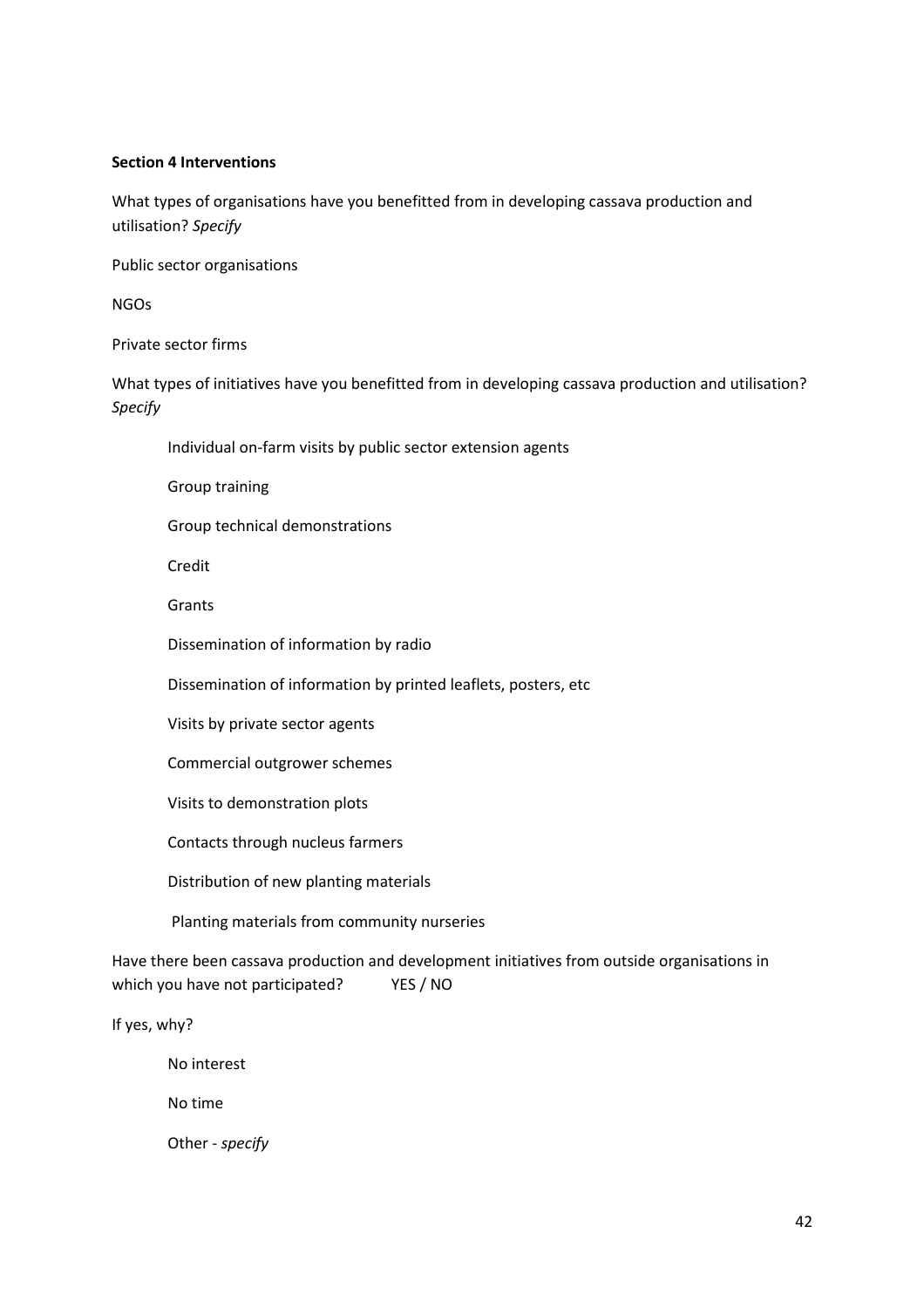### Section 5 – Livelihood benefits in terms of assets

Have you experienced any changes in livelihoods which are the results of cassava production and utilisation?

(0=not at all important - 1=slightly important - 2=somewhat important - 3=very important) Increased income More stable income Increased food security – availability of food sources in the dry season Increased exposure to weather and production risks – eg drought, hail Increased exposure to market risks – eg non-payment by traders, fluctuating prices Increased exposure to crop damage by people and livestock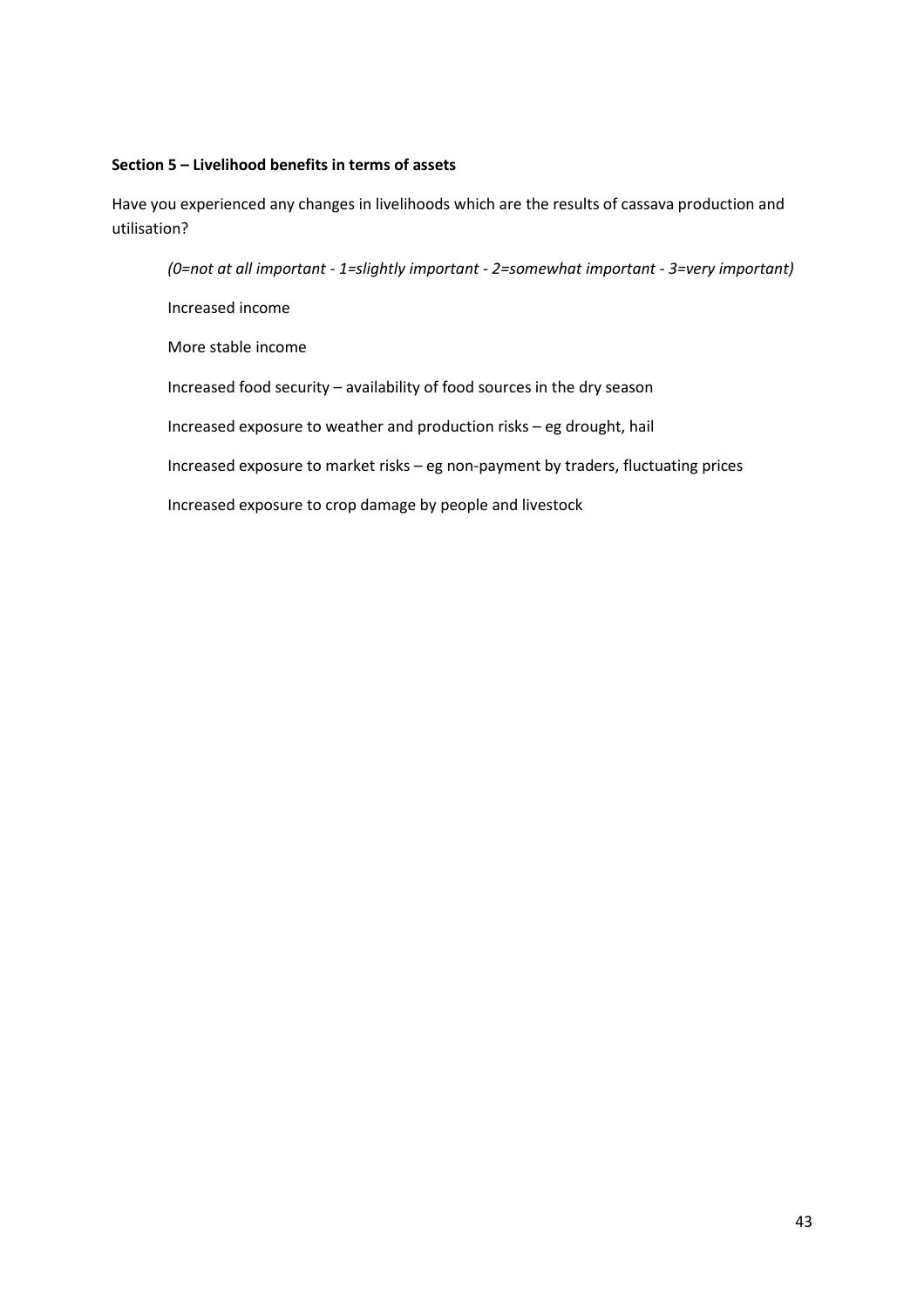### Section 6 - Attribution

Can you identify any other causes of significant positive changes in your livelihoods over the past three years?

(0=not at all important - 1=slightly important - 2=somewhat important - 3=very important)

### Eg positive impacts of

New income sources Lower costs of purchased goods and inputs Higher market prices Government support NGO support Fewer dependants Other - specify

Can you identify any other causes of significant negative changes in your livelihoods over the past three years?

(0=not at all important - 1=slightly important - 2=somewhat important - 3=very important)

### Eg negative impacts of

Bad weather effects on agricultural production Incidence of family ill-health/disease /accidents/deaths Increased number of children or other dependants Higher costs of purchased goods and inputs Lower market prices Other - specify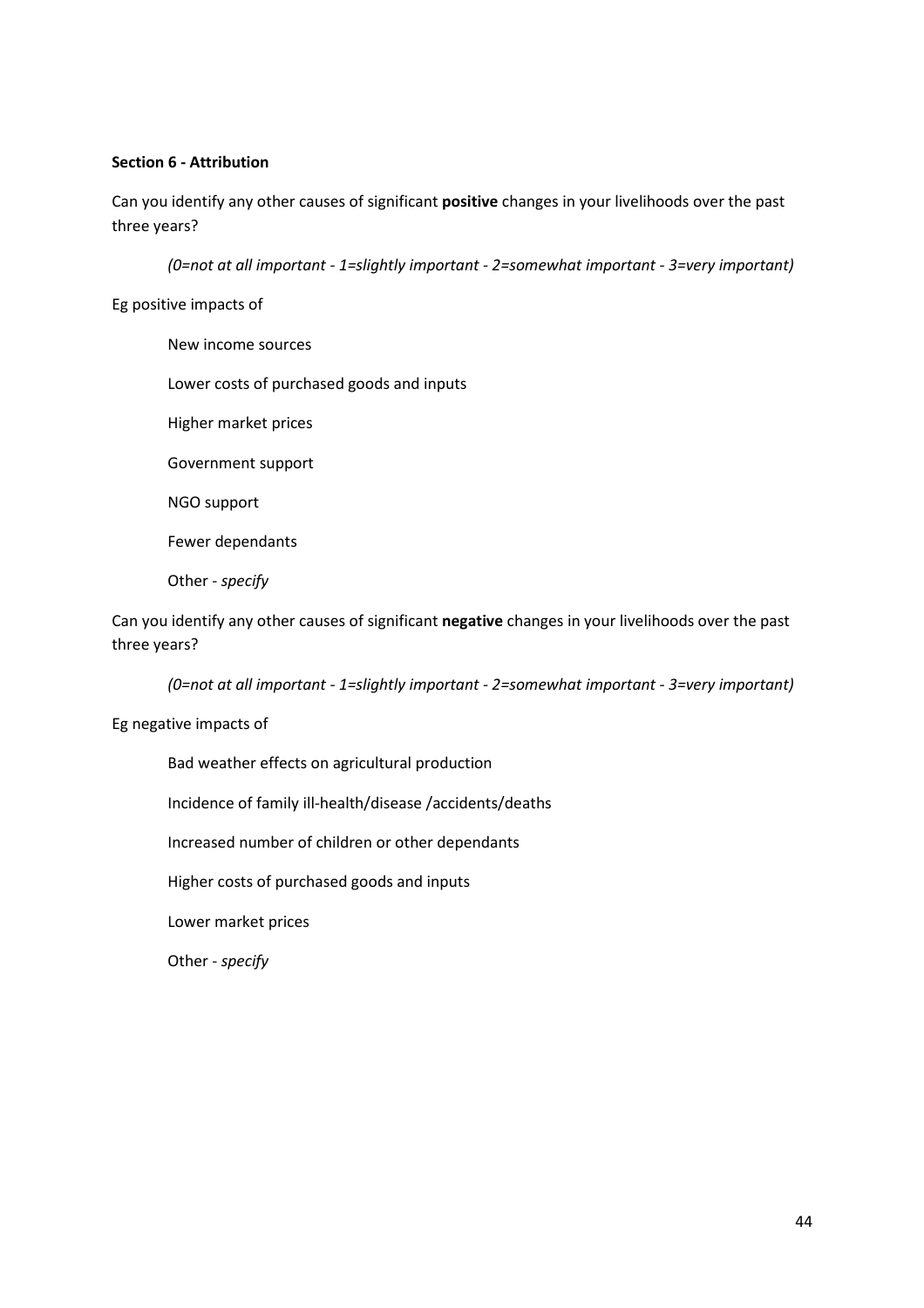| <b>Non-growers of cassava</b><br>$\overline{\mathbf{4}}$                    |                        |        |                          |
|-----------------------------------------------------------------------------|------------------------|--------|--------------------------|
| Date -                                                                      | Interview number -     |        |                          |
| Interviewee name(s) $-$                                                     |                        |        |                          |
| Interviewer                                                                 | Location -             |        |                          |
| Section 1 - Household data (circle response or enter data)                  |                        |        |                          |
| Position in household -                                                     | Male head of household |        | Female head of household |
| Total number of household dependants (children <15 years) -                 |                        |        |                          |
| Total number of dependants (adults >15 years) -                             |                        |        |                          |
| Farm size (hectares) -                                                      |                        |        |                          |
| Access to irrigation water                                                  | YES / NO               |        |                          |
| Area of principal crops for consumption (hectares) -                        |                        | maize  |                          |
| Area of other crops - specify (hectares) -                                  |                        |        |                          |
| For how many months of the year is your household self-sufficient in maize? |                        |        |                          |
| Other income source - livestock sales                                       | YES / NO               |        |                          |
| Other income source - labour                                                | YES / NO               |        |                          |
| Other income sources - specify                                              | YES / NO               |        |                          |
| Distance from farm to road -                                                |                        |        |                          |
| Distance from farm to the nearest local market -                            |                        |        |                          |
| Number of rooms in house -                                                  |                        |        |                          |
| Electricity -                                                               | YES / NO               |        |                          |
| Running water -                                                             | YES / NO               |        |                          |
| Roofing -                                                                   | thatch                 | timber | corrugated iron          |
| Did you receive any credit in 2008-2009?                                    | YES / NO               |        |                          |
| Do you have any outstanding loans?                                          | YES / NO               |        |                          |
| Do you belong to a community organisation?                                  | YES / NO               | (Name) |                          |
| Do you belong to a marketing cooperative?                                   | YES / NO               | (Name) |                          |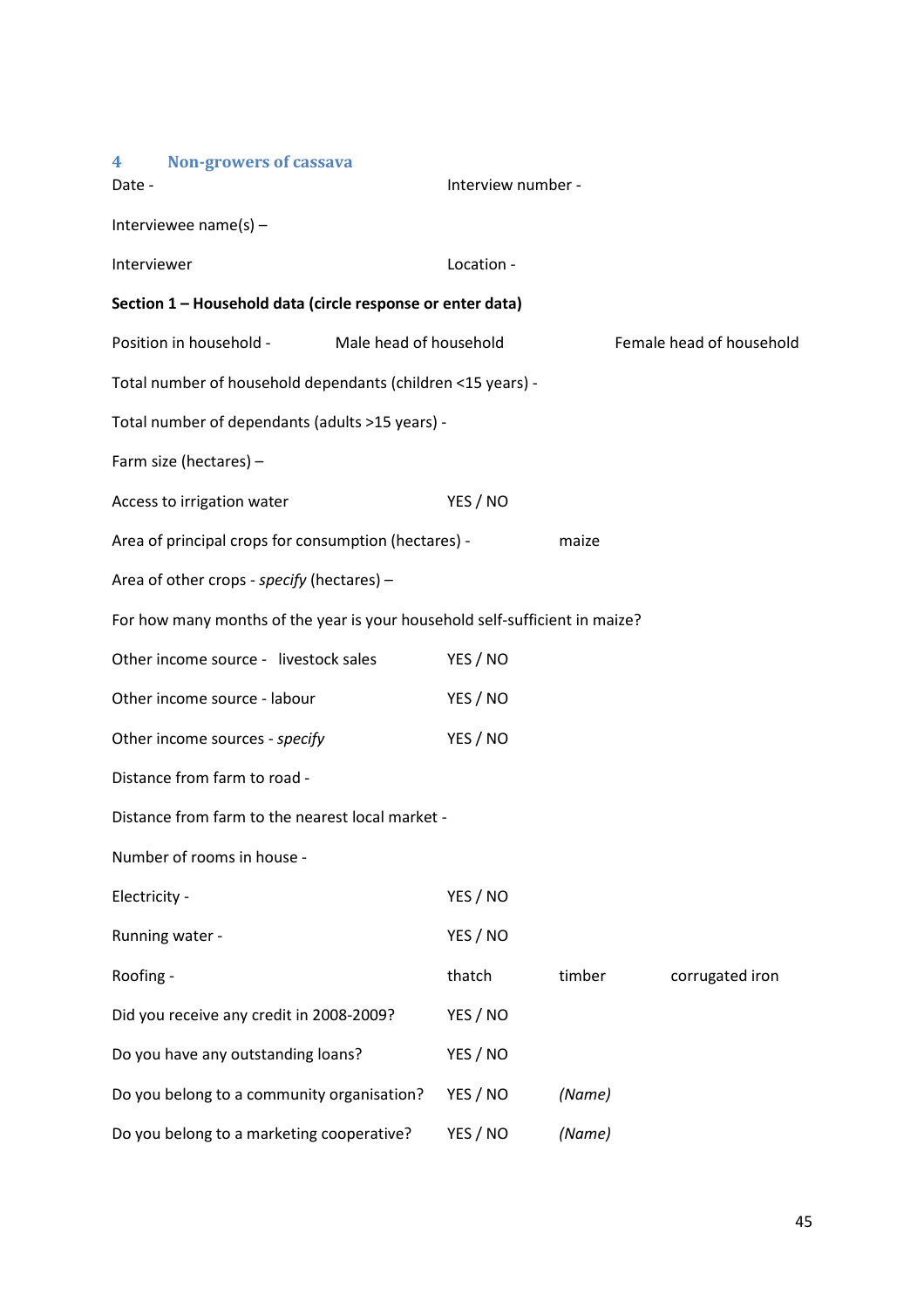### Section 2 – Reasons for not growing cassava

| Did you ever grow cassava in the past?                | YES / NO |
|-------------------------------------------------------|----------|
| Have you received any training in producing cassava?  | YES / NO |
| Have you received any training in processing cassava? | YES / NO |

What organisations are the sources of such supports? List

Have you heard of any benefits of the IMPROVED CASSAVA VARIETIES? (0-3)

(0=not at all important - 1=slightly important - 2=somewhat important - 3=very important – 4=don't know)

| Fast growing       | 0 | 1            |   | 3 |
|--------------------|---|--------------|---|---|
| Good flavour       | 0 | 1            | 2 | 3 |
| High market demand | 0 | 1            | 2 | 3 |
| Good prices        | 0 | $\mathbf{1}$ | 2 | 3 |
| Other - specify    | 0 |              |   | ੨ |

How important are the following reasons for not growing cassava?

(0=not at all important - 1=slightly important - 2=somewhat important - 3=very important – 4=don't know)

No planting materials Don't know how to grow it Crop failure Risk of losses Don't like to eat it Unable to sell it Other- specify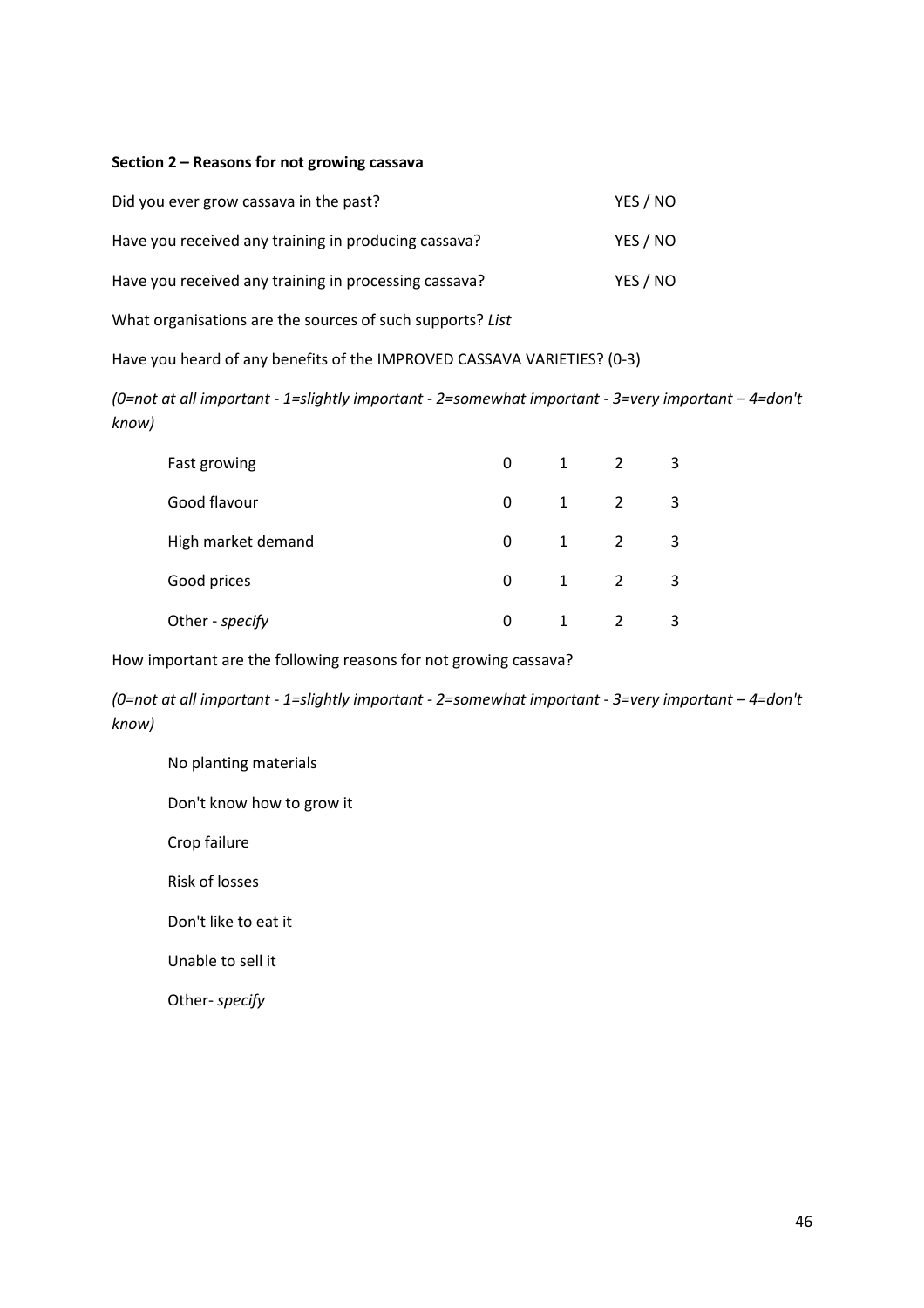### Section 3 Interventions

Have you heard of organisations promoting the development of cassava production and utilisation? Specify

Public sector organisations

NGOs

Private sector firms

If yes, what types of initiatives have you heard about for developing cassava production and utilisation? Specify

Individual on-farm visits by public sector extension agents

Group training

Group technical demonstrations

Credit

Grants

Dissemination of information by radio

Dissemination of information by printed leaflets, posters, etc

Visits by private sector agents

Commercial outgrower schemes

Visits to demonstration plots

Contacts through nucleus farmers

Distribution of new planting materials

Planting materials from community nurseries

Have there been cassava production and development initiatives from outside organisations in which you have not participated? YES / NO

If yes, why?

No interest

No time

Other - specify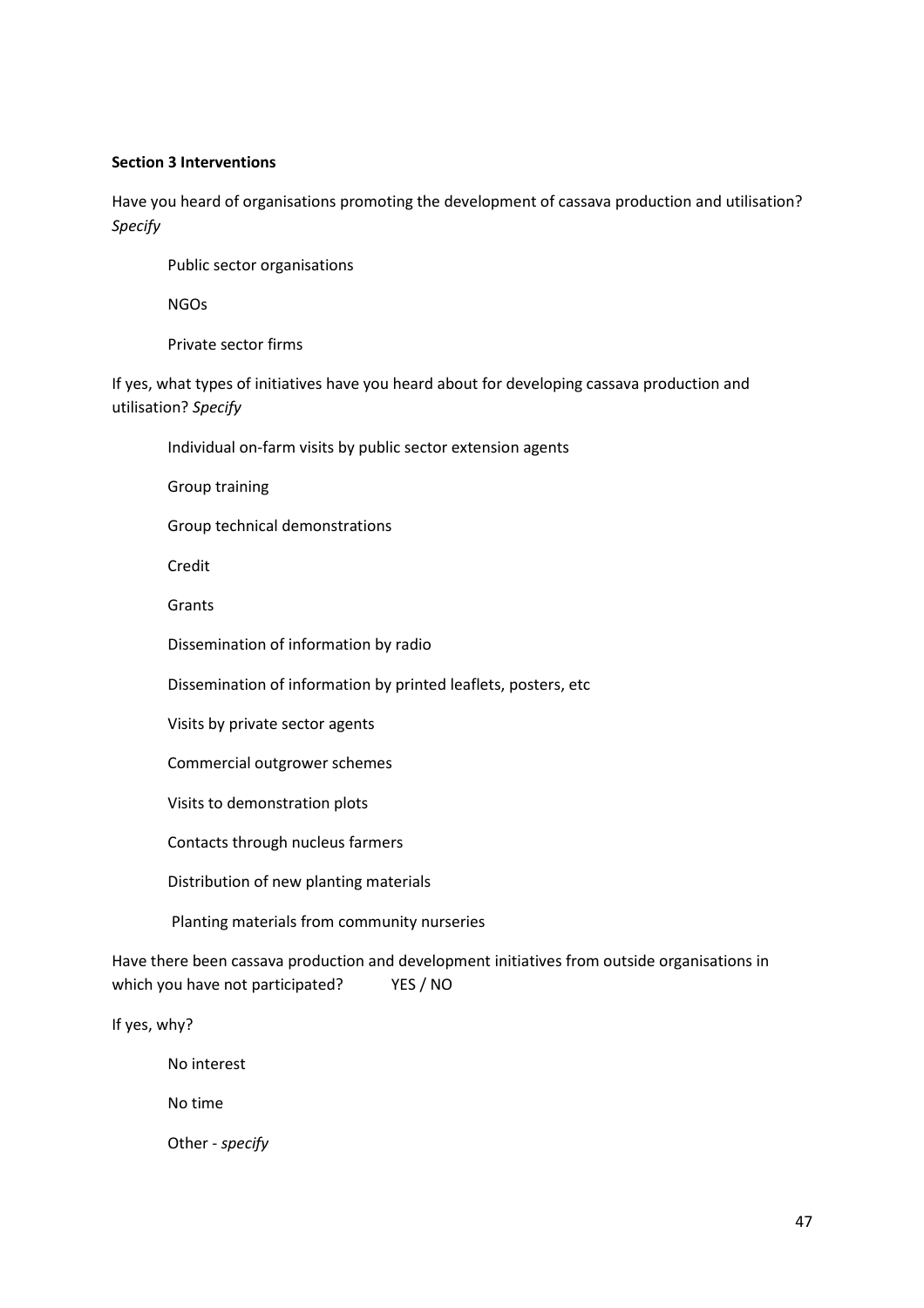### Section 4 - Attribution

Can you identify any causes of significant **positive** changes in your livelihoods over the past three years?

(0=not at all important - 1=slightly important - 2=somewhat important - 3=very important)

Eg positive impacts of

New income sources Lower costs of purchased goods and inputs Higher market prices Government support NGO support Fewer dependants Other - specify

Can you identify any causes of significant negative changes in your livelihoods over the past three years?

(0=not at all important - 1=slightly important - 2=somewhat important - 3=very important)

### Eg negative impacts of

Bad weather effects on agricultural production Incidence of family ill-health/disease /accidents/deaths Increased number of children or other dependants Higher costs of purchased goods and inputs Lower market prices Other - specify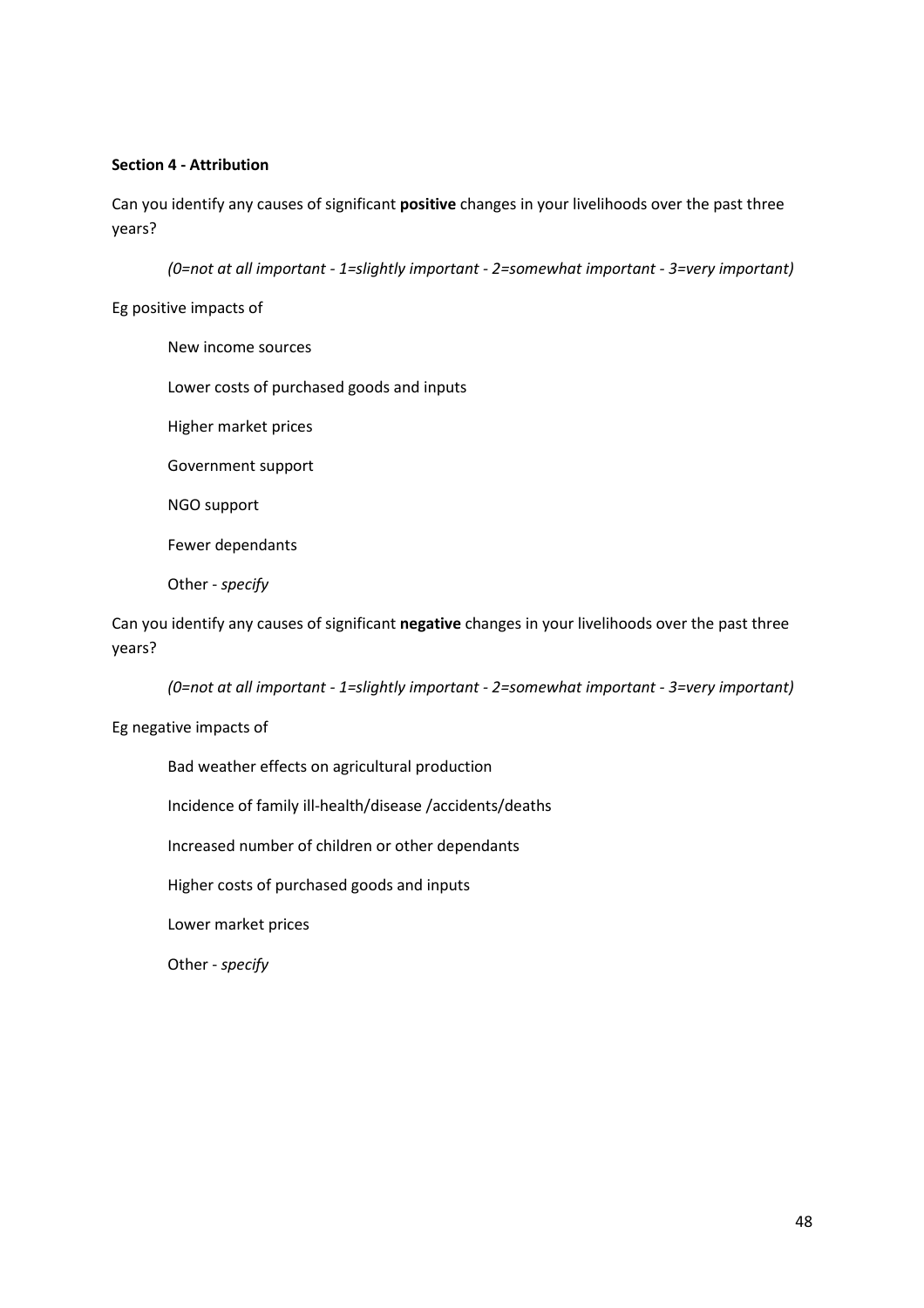## Focus Group Discussions

## 1 Kanakantapa Women's Association Date: 01/04/2010

## Facilitators: Ronald Msoni, Ngosa Manda & Joel Mulenga Mungomba

| <b>Attendance</b> |        |                                    |  |  |
|-------------------|--------|------------------------------------|--|--|
| (Anonymised)      | Gender | Area Under Cassava (1/4ha or lima) |  |  |
| 1.                | Female | 0.5                                |  |  |
| 2.                | Female | $\overline{3}$                     |  |  |
| 3.                | Female | 0.5                                |  |  |
| 4.                | Female | $\mathbf 1$                        |  |  |
| 5.                | Female | $\mathbf 1$                        |  |  |
| 6.                | Female | 0.5                                |  |  |
| 7.                | Female | 0.5                                |  |  |
| 8.                | Female | 0.25                               |  |  |
| 9.                | Female | $\mathbf{1}$                       |  |  |
| 10.               | Female | $\mathbf 1$                        |  |  |
| 11.               | Female | 0.5                                |  |  |
| 12.               | Female | 0.5                                |  |  |
| 13.               | Female | $\mathbf{1}$                       |  |  |
| 14.               | Female | $\mathbf{1}$                       |  |  |
| 15.               | Female | 0.5                                |  |  |
| 16.               | Female | $\mathbf{1}$                       |  |  |
| 17.               | Female | 8                                  |  |  |
| 18.               | Female | $\pmb{0}$                          |  |  |
| 19.               | Female | $\pmb{0}$                          |  |  |
| 20.               | Female | $\pmb{0}$                          |  |  |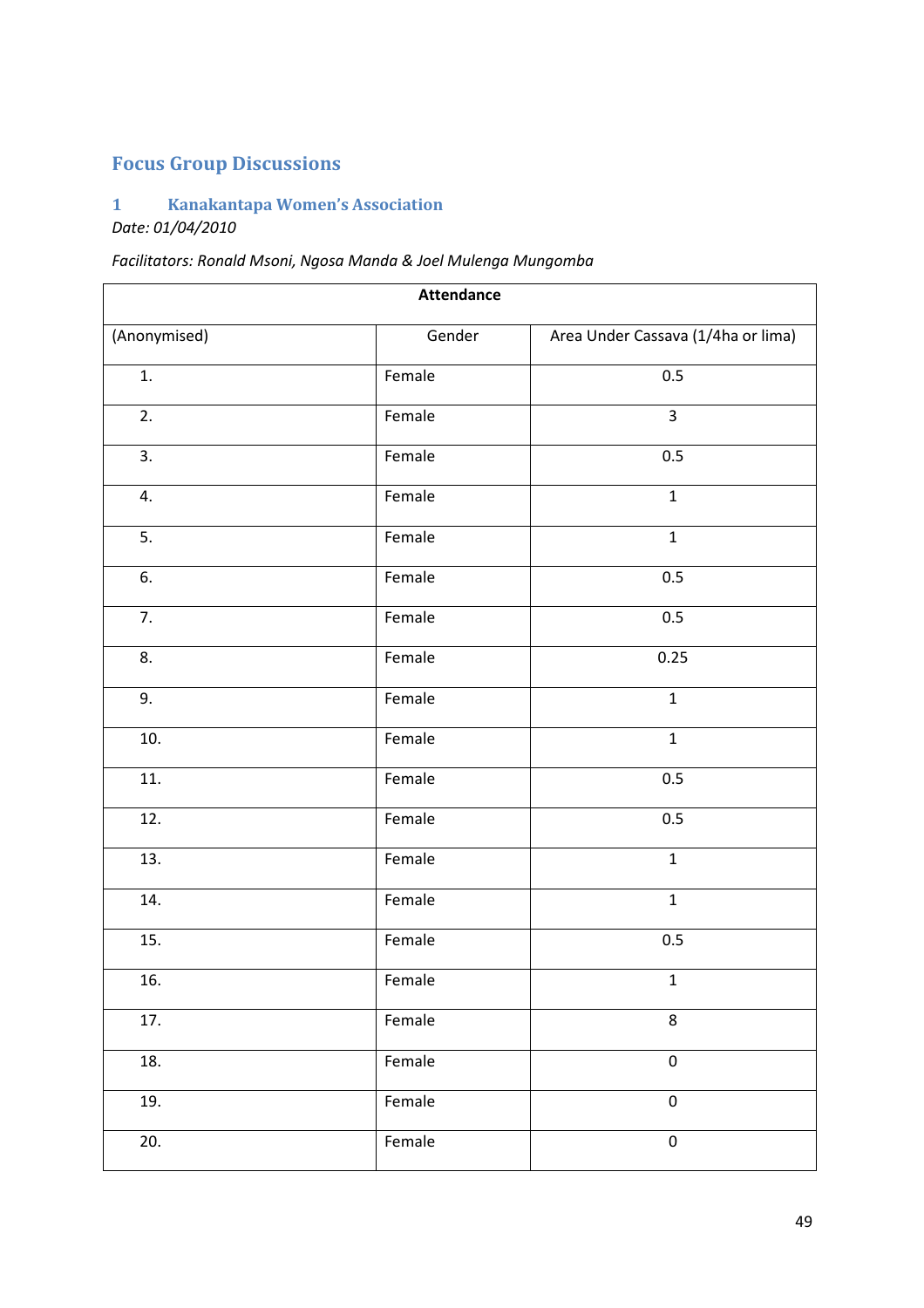## 2 Chainda farmers

Date: 01/04/2010

## Facilitators: Ronald Msoni & Ngosa Manda

| <b>Attendance</b> |        |                                    |  |  |  |
|-------------------|--------|------------------------------------|--|--|--|
| (Anonymised)      | Gender | Area Under Cassava (1/4Ha or lima) |  |  |  |
| 1.                | Male   | $1.5\,$                            |  |  |  |
| 2.                | Male   | $1.5\,$                            |  |  |  |
| 3.                | Male   | 0.5                                |  |  |  |
| 4.                | Male   | 0.5                                |  |  |  |
| 5.                | Male   | 0.5                                |  |  |  |
| 6.                | Male   | $\overline{3}$                     |  |  |  |
| 7.                | Male   | $\mathbf{1}$                       |  |  |  |
| 8.                | Male   | $\mathbf{1}$                       |  |  |  |
| 9.                | Male   | $\mathbf 1$                        |  |  |  |
| 10.               | Male   | $\mathbf{1}$                       |  |  |  |
| 11.               | Male   | 0.5                                |  |  |  |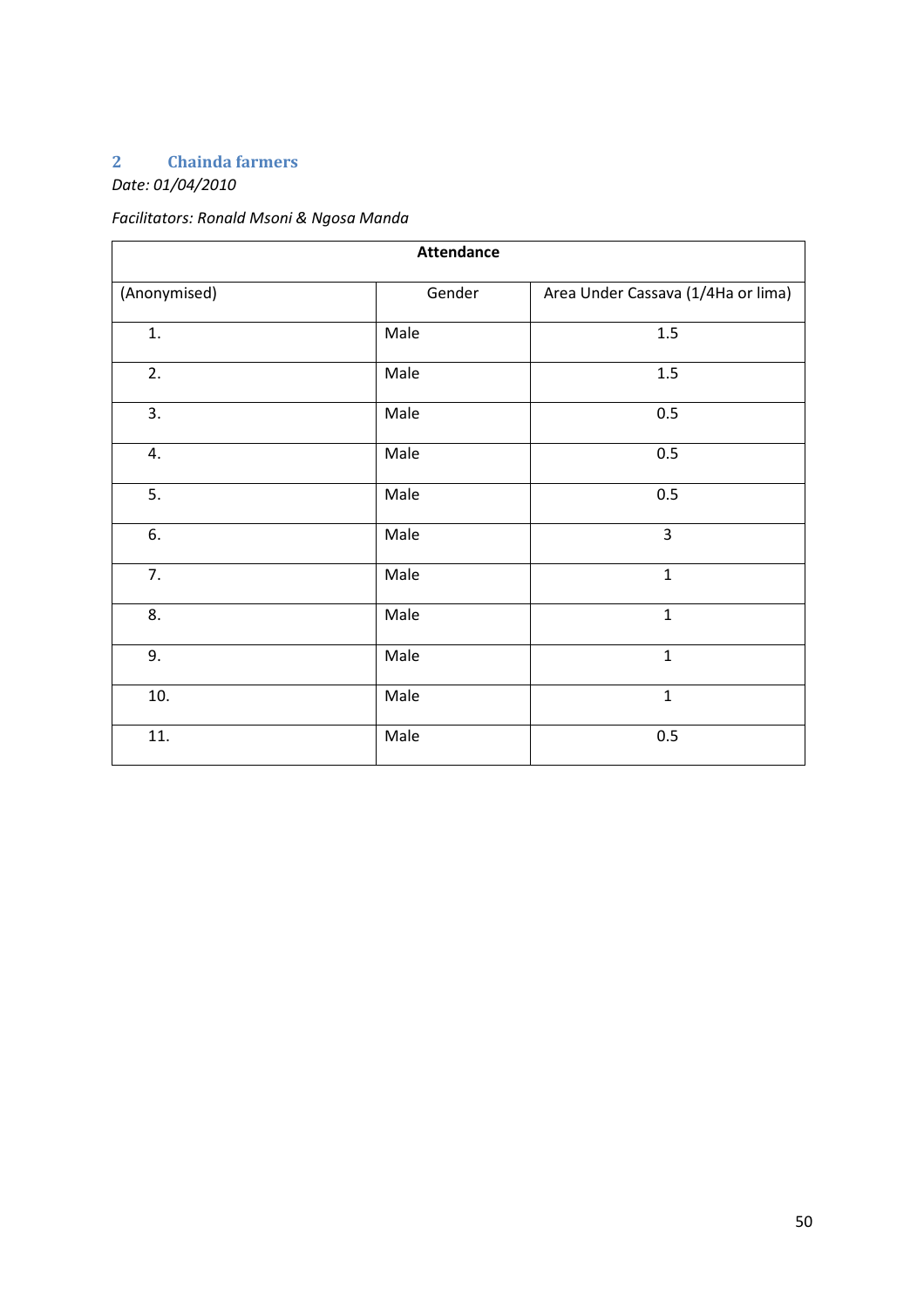## 3 Rufunsa Cassava Growers (mixed group)

Date: 07/04/2010

## Facilitators: Maureen Chitundu, Ngosa Manda

| <b>Attendance</b> |        |                                    |  |  |
|-------------------|--------|------------------------------------|--|--|
| (Anonymised)      | Gender | Area Under Cassava (1/4ha or lima) |  |  |
| 1.                | Female | $\overline{3}$                     |  |  |
| 2.                | Male   | $\overline{4}$                     |  |  |
| 3.                | Female | $\overline{3}$                     |  |  |
| 4.                | Female | $\mathbf{1}$                       |  |  |
| 5.                | Male   | $\mathbf{1}$                       |  |  |
| 6.                | Male   | $\overline{3}$                     |  |  |
| 7.                | Female | 0.5                                |  |  |
| 8.                | Female | $\overline{3}$                     |  |  |
| 9.                | Female | $\overline{3}$                     |  |  |
| 10.               | Male   | $\overline{4}$                     |  |  |
| 11.               | Female | $\mathbf 1$                        |  |  |
| 12.               | Male   | $\overline{2}$                     |  |  |
| 13.               | Female | $\overline{2}$                     |  |  |
| 14.               | Female | $\overline{2}$                     |  |  |
| 15.               | Female | $\overline{\mathbf{4}}$            |  |  |
| 16.               | Female | $\overline{2}$                     |  |  |
| 17.               | Male   | $\overline{\mathbf{4}}$            |  |  |
| 18.               | Male   | $0.5\,$                            |  |  |
| 19.               | Male   | 0.5                                |  |  |
| 20.               | Male   | $\overline{2}$                     |  |  |
| 21.               | Male   | $\mathbf{3}$                       |  |  |